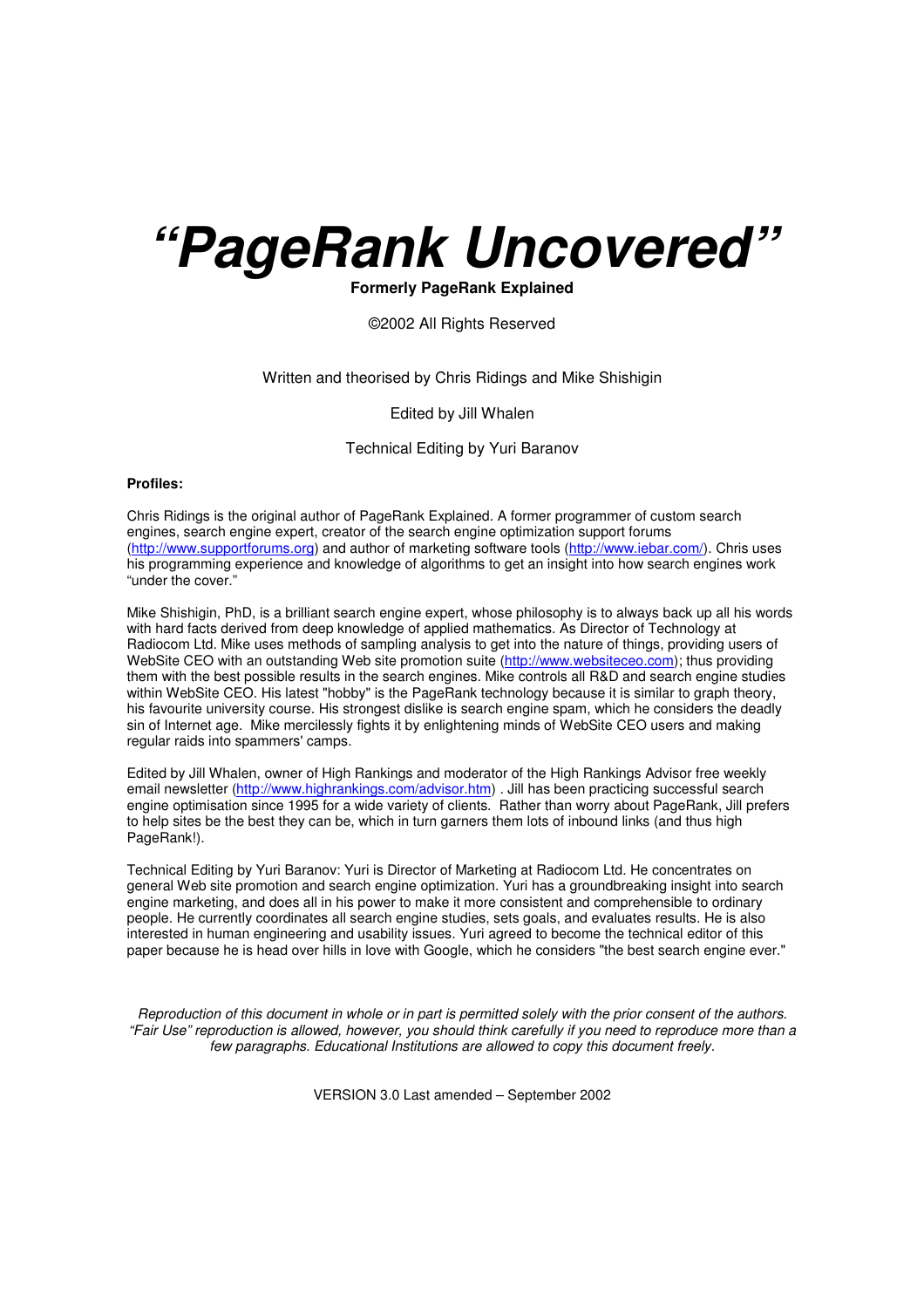| Examples |  |
|----------|--|
|          |  |
|          |  |
|          |  |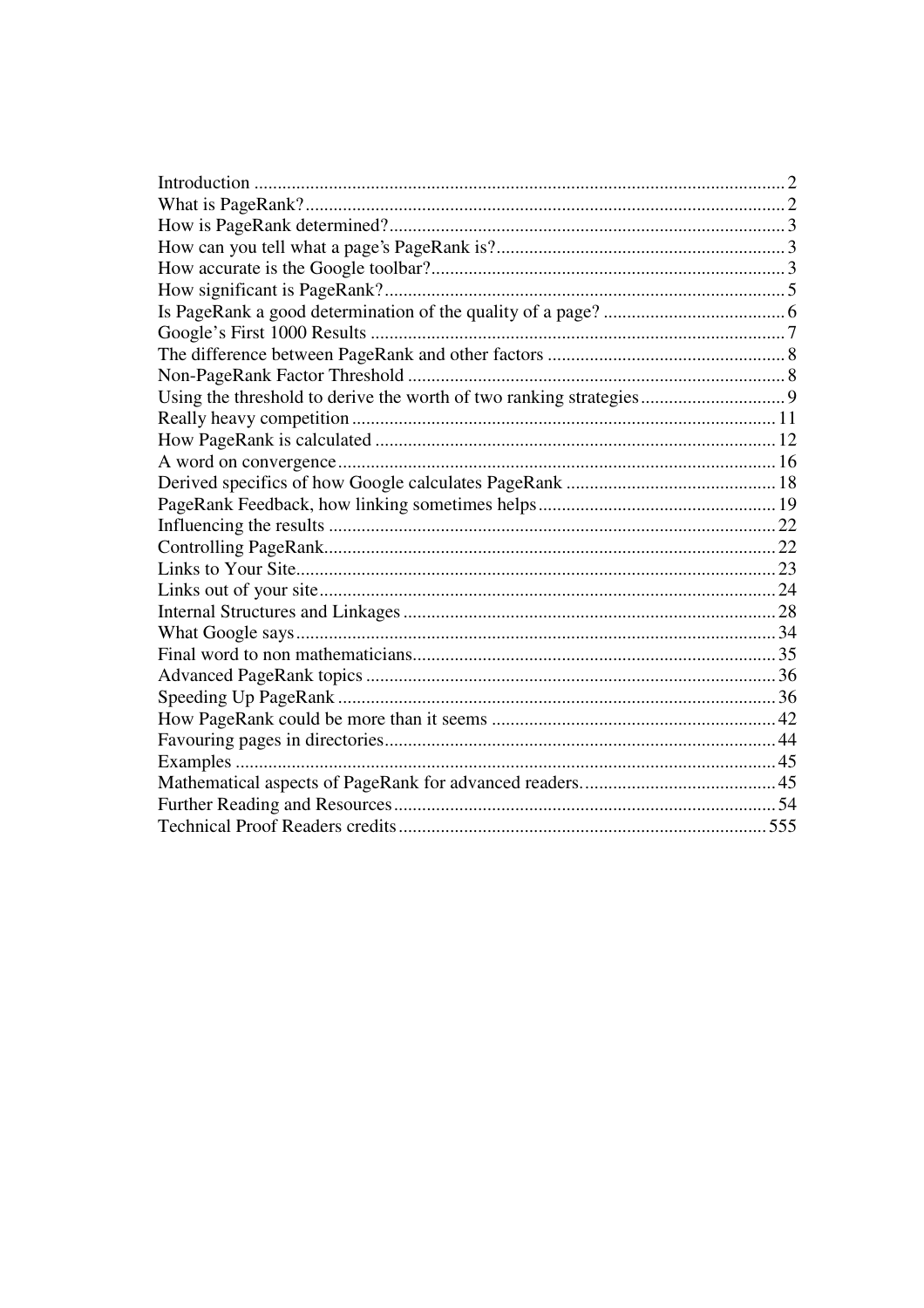## **Introduction**

The original PageRank Explained document has existed for a long time. It was the first of its kind to present many of the ideas in a way that the average person can understand. You may be wondering why there is a need for a new version of this document. The reasoning is simple; everything in the original document was theoretical and subject to change. These changes have occurred through the authors' further learning on how Google reacts and how we think about the subject. To this end you will note that an additional author and technical editor has been added to the paper. Mike Shishigin's extensive mathematical ability enables us to explore some new areas of PageRank not mentioned before, as well as provide a section at the end that contains more advanced information. We hope to present PageRank in a way that gets across everything you could possibly need to know -- without baffling you. However, if you want to know the extremely technical stuff, then we'll give you that at the end.

We're pleased that the principles in the original PageRank Explained document seem to have been accepted universally within the search engine optimization field. The one document that appears to criticise it, later explains why each of the points it makes are valid. We're also pleased that since its publication, a vast amount of additional articles have been written about PageRank.

Despite all this, things **have changed,** and there are still a lot of misunderstandings regarding the importance (or unimportance) of PageRank. We've added new sections to address these, and new sections to address some new things. We've also tried to make the existing sections more understandable. This is a long document; it's written so that a broad range of people can understand it. As it's also used as a major reference in several university courses, we will do our best detail as much as possible. If you are "Joe Average," then you can simply limit your concern to understanding the principles until you're ready to dig deeper.

Finally, we thought it was time to dedicate some space to Google's thoughts about PageRank. Obviously Google is not going to comment on exact ranking issues but, as it is *their* technology, what they say about it gives us lots of insight. We asked Barry Schnitt, spokesperson for Google, a few questions about various PageRank related topics and he was kind enough to give us some answers; you'll find those answers later in the document.

# **What is PageRank?**

PageRank is Google's method of measuring a page's "importance." When all other factors such as Title tag and keywords are taken into account, Google uses PageRank to adjust results so that sites that are deemed more "important" will move up in the results page of a user's search accordingly.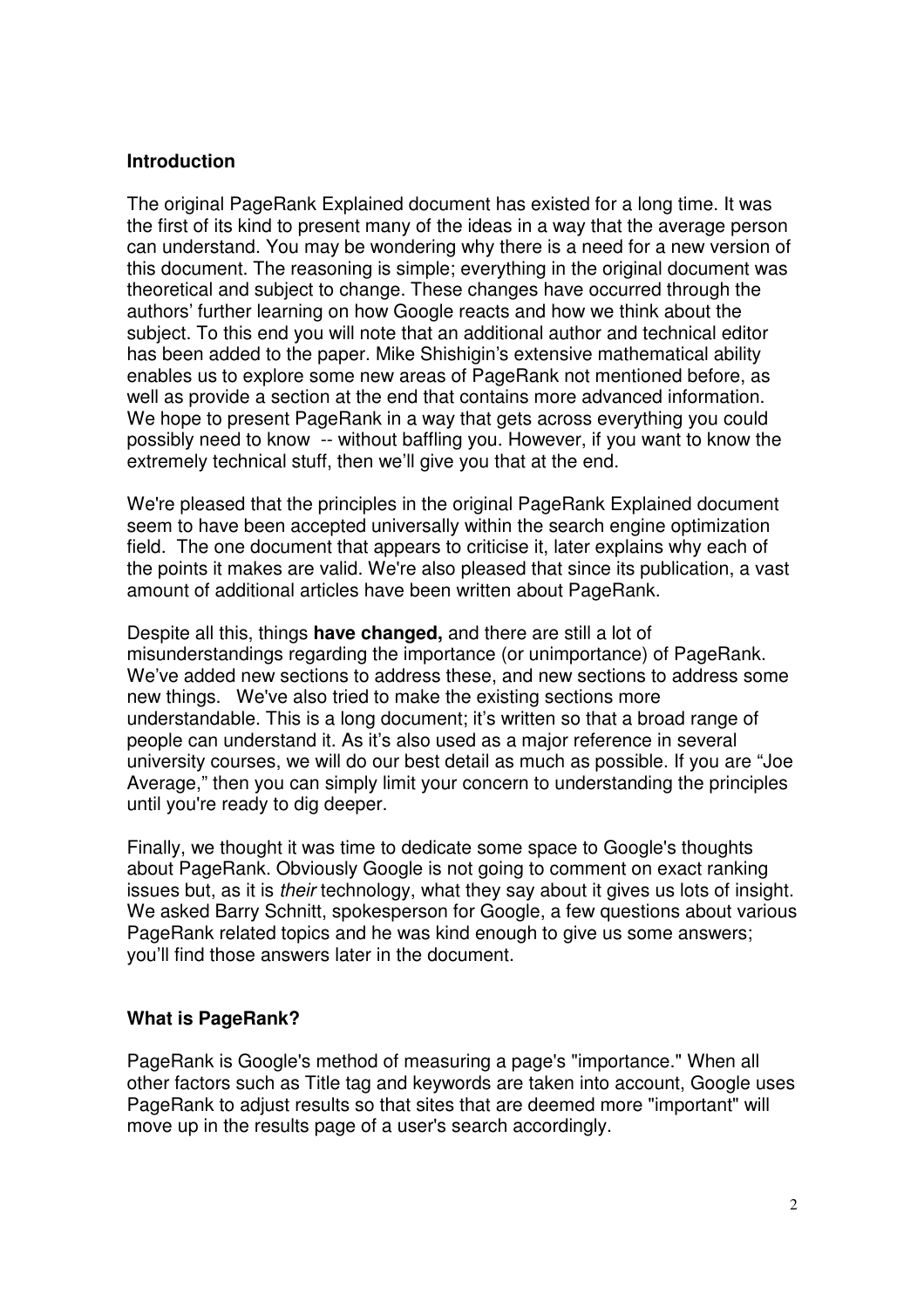A basic overview of how Google ranks pages in their search engine results pages (SERPS) follows:

- 1) Find all pages matching the keywords of the search.
- 2) Rank accordingly using "on the page factors" such as keywords.
- 3) Calculate in the inbound anchor text.
- 4) Adjust the results by PageRank scores.

In reality, it's slightly more complex and we'll discuss this in more depth later, but for now the above description serves our purposes. It's worth noting that PageRank is a multiplier and is not just simply added to the score. Thus, if your page had a PageRank of zero, it would rank at the very end of the SERPS.

#### **How is PageRank determined?**

The Google theory goes that if Page A links to Page B, then Page A is saying that Page B is an important page. PageRank also factors in the importance of the links pointing to a page. If a page has important links pointing to it, then its links to other pages also become important. The actual text of the link is irrelevant when discussing PageRank.

#### **How can you tell what a page's PageRank is?**

To learn what a page's PageRank is, you can download a toolbar for Internet Explorer from [http://toolbar.google.com.](http://toolbar.google.com) Once installed, there will be a bar graph at the top of the browser showing a version of PageRank for the page you're browsing. When you hold the mouse over the bar, you see a number from zero to ten. (If you don't see the number, you may have an older version of the toolbar installed. You will need to completely uninstall it, reboot your computer and reinstall the latest version. Once this is done, you should be able to see the PageRank number.)

#### **How accurate is the Google toolbar?**

The Google toolbar is not very accurate in showing you the actual PageRank of a site, but it's the only thing right now that can give you any idea. As long as you know the toolbar's limitations, then at least you know what you are viewing.

There are two limitations to the Google toolbar:

1. **The toolbar sometimes guesses.** If you enter a page, which is not in its index, but where there is a page that is very close to it in Google's index, then it will provide a guesstimate of the PageRank. This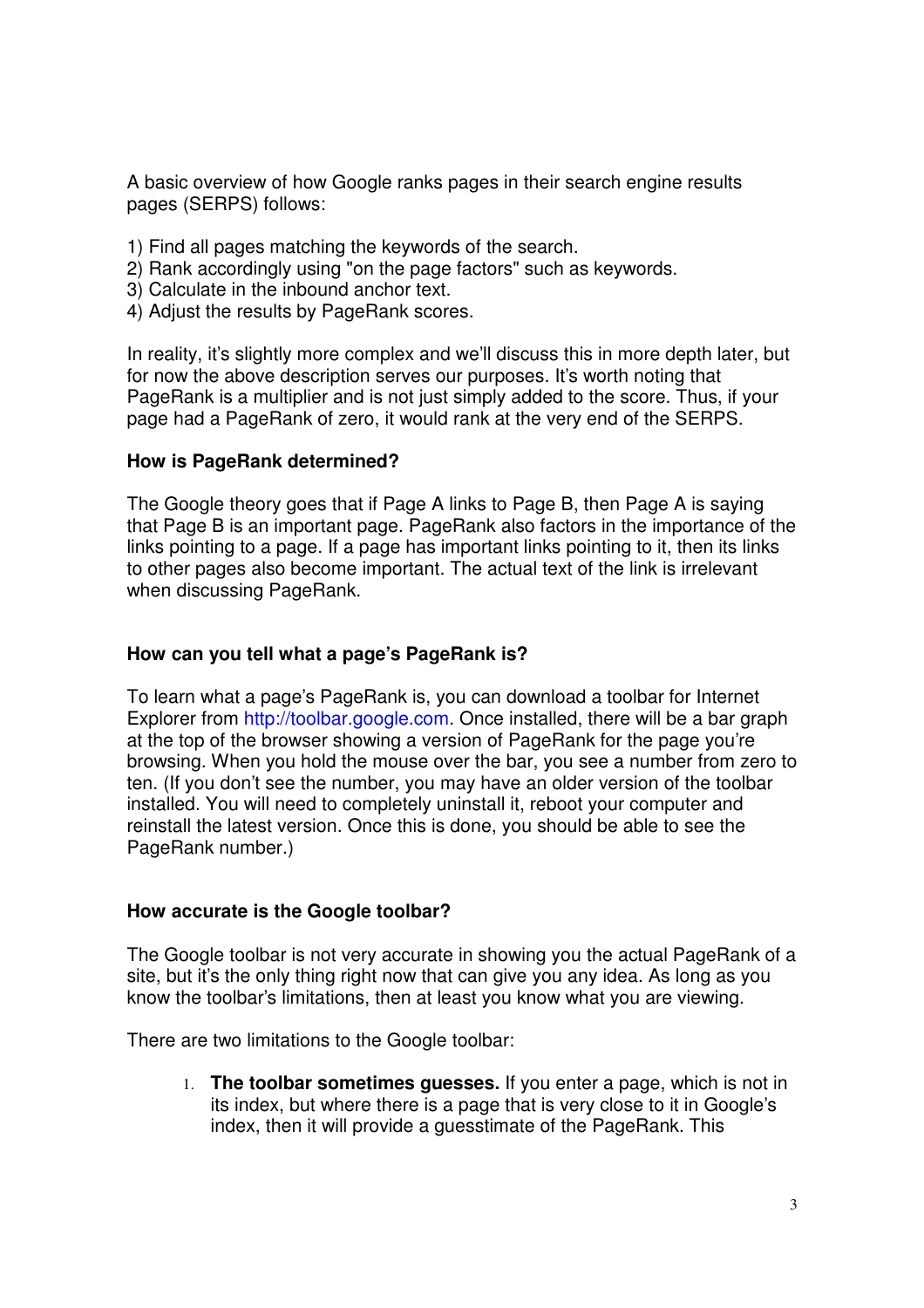guesstimate is worthless for our purposes because it isn't featured in any of the PageRank calculations. The only way to tell if the toolbar is a guesstimate is to type the URL into the Google search box and see if the page shows up in the SERPS. If it doesn't, then the toolbar is guessing!

2. **The toolbar is just a** *representation* **of actual PageRank.** Whilst PageRank is linear, Google has chosen to use a non-linear graph to portray it. So on the toolbar, to move from a PageRank of 2 to a PageRank of 3 takes less of an increase than to move from a PageRank of 3 to a PageRank of 4. A comparison table best illustrates this phenomenon. The actual figures are kept secret so we'll just use any figures for demonstration purposes:

| If the actual<br>PageRank is<br>between | <b>The Toolbar Shows</b> |
|-----------------------------------------|--------------------------|
| 0.00000001 and 5                        |                          |
| 6 and 25                                | 2                        |
| 25 and 125                              | 3                        |
| 126 and 625                             | 4                        |
| 626 and 3125                            | 5                        |
| 3126 and 15625                          | 6                        |
| 15626 and 78125                         | 7                        |
| 78126 and 390625                        | 8                        |
| 390626 and 1953125                      | 9                        |
| 1953126 and infinity                    |                          |

The PageRank shown in the Google directory (<http://directory.google.com>) suffers from the same problems. The PageRank shown in the directory is also on a different scale. There have been attempts to cross-reference these two scales but because they are non-linear, the results really do not tell you anything more than you already know.

Also of note is that a programmer managed to generate a tool to look up PageRank without using Internet Explorer. This tool has since been withdrawn, but whilst originally the numbers given by this software and Google's toolbar matched - presently querying with such software sometimes produces different numbers than querying with the toolbar. This is Google's right to protect their data, but is the strongest indication that: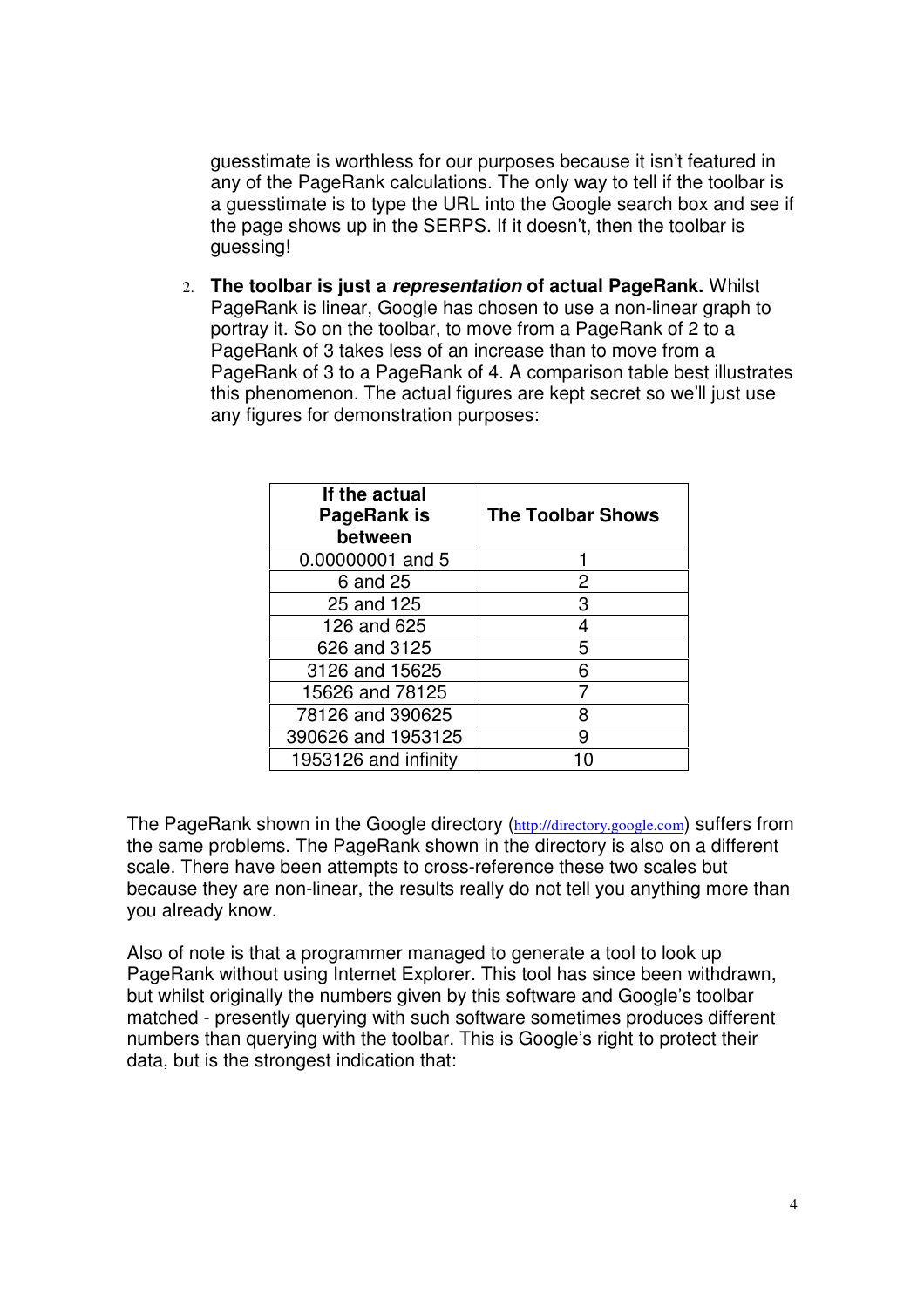*Sometimes* what you see on the Google toolbar *may* not be related to actual PageRank at all. (Google can and does, assign whatever toolbar PageRank value they want to assign to a page.)

#### **How significant is PageRank?**

The significance of any one factor in search engine algorithms depends on the quality of the information it supplies. A factor's importance is known as its weight. To demonstrate how weighting is arrived at, it's easiest to move away from PageRank for a second and look at Meta tags. Originally, when the Meta keyword tag was new, you could write something like this in your document:

<meta name="keywords" content="pagerank, pagerank uncovered, algorithm, algorithms">

In theory, the Meta keyword tag was a very good indicator of what the page was about. However, as most are well aware – the weighting for the keywords tag is fast approaching nothing. Two things have contributed to this:

- 1. The *ease* at which Webmasters can manipulate it.
- 2. The *level* of manipulation by Webmasters.

These two things are separate factors, but with human nature being what it is, the easier something is to influence – the more it is manipulated. The combination of these factors determines the "weighting" – i.e., how much we trust the information provided by that factor.

So it makes sense to look at these factors in relation to PageRank first.

PageRank is, without doubt, one of the hardest things for a Webmaster to manipulate ethically. However, it is possible to generate links to your site from other sites fairly simply through the use of link farms and guestbooks. Google frowns upon this kind of abuse, and many sites that have tried this have had their PageRank influence blocked. But it must be said that the abuse is still rampant, and that it can have an influence on PageRank. So, whilst not easy to do, PageRank is still subject to manipulation.

The extent to which PageRank is manipulated has also changed. Most people no longer believe Google's old line of people not being able to influence PageRank and the results based on it. However, there is more information about PageRank available than ever, and people are more aware of manipulation techniques.

So whilst PageRank is valuable, you should be careful not to over-estimate its usage and capabilities. Your final ranking in Google is due to a mix of factors, of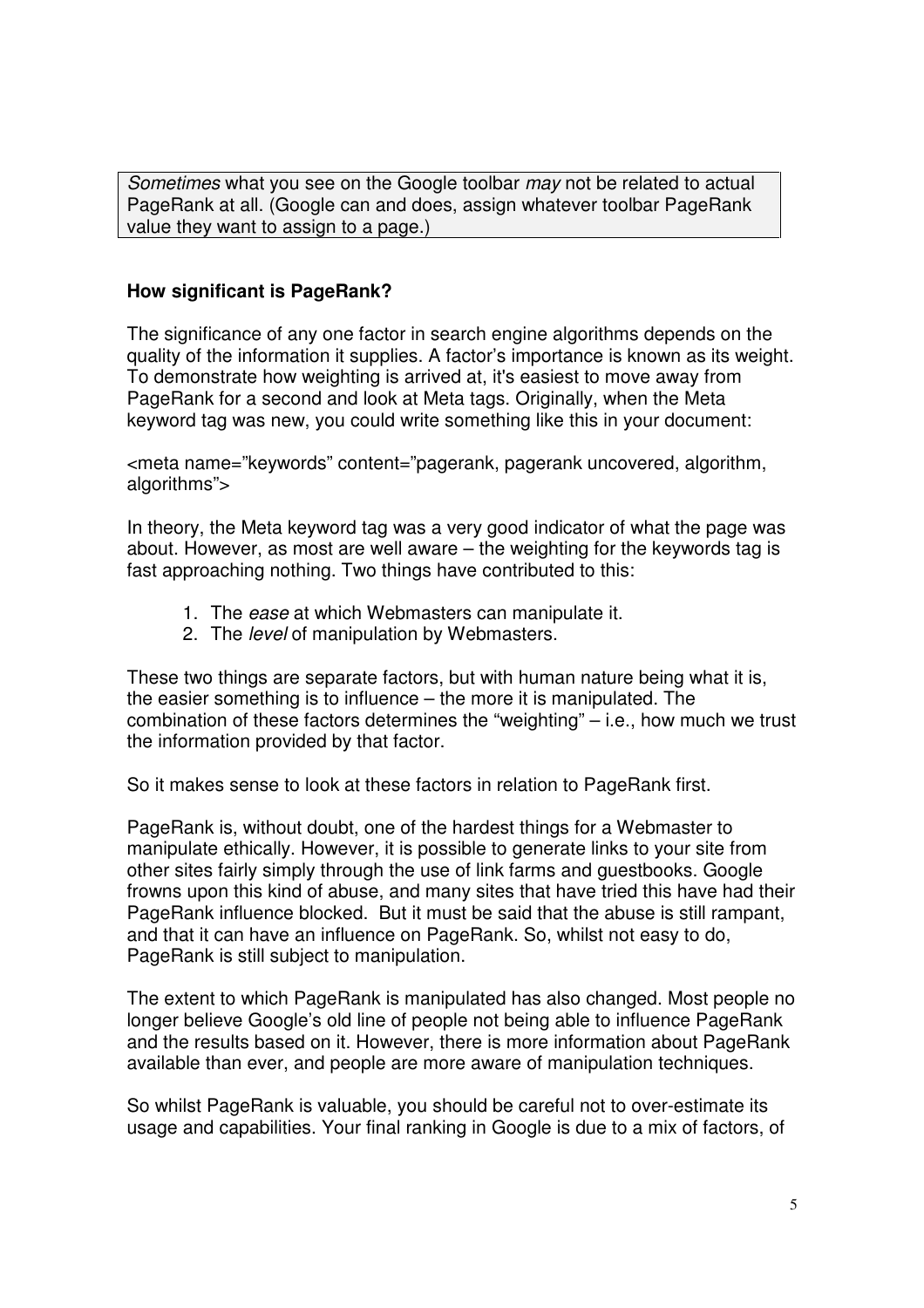which PageRank is only one. We'll get into more details later by discussing how PageRank is different than the other ranking factors, and thus, when it applies and when it doesn't. Ironically enough, PageRank's weighting factor is undeniably declining. Since the original version of this paper gave out detailed information about PageRank, in all likelihood it may also have contributed in some small way to the decline in weighting of the very subject it talks about!

# **Is PageRank a good determination of the quality of a page?**

To examine the worth of PageRank, we need to first look at its premise, and how accurate it is. Basically PageRank says:

- *1. If a page links to another page, it is casting a vote, which indicates that the other page is good.*
- *2. If lots of pages link to a page, then it has more votes and its worth should be higher.*

The basic implication here is: *People only link to pages they think are good.*

It shouldn't be hard to convince you that this premise is wrong. A few of the reasons people link to pages *other than ones they think are good* are:

1) Reciprocal links – "Link to me and I'll link to you."

2) Link Requirements – "Using our script requires you to put a link to our page." or "We'll give you an award solely because you link to our page."

3) Friends and Family – "This is my friend Pete's site." or "My mum's site is here, my dad's site is here. My dog's site is here."

4) Free Page Add-ons – "This counter was provided by [www.linktocountersite.com.](www.linktocountersite.com)"

Furthermore, anybody who has a top-ranking site will tell you that it tends to get links from new sites. This is not necessarily because it's good (although they generally are). Assume a Webmaster is setting up a new site and they are looking for some outbound links. Nowadays, one of the first things they do is a Google search for similar sites. The links they end up with may not necessarily be the best sites, but merely the easiest ones to find. If PageRank influences rankings, and if they subsequently link to those pages – the new Webmaster will be adding to the inaccuracies in the judging of the quality of a page. The same is true when these new Webmasters use the Google Toolbar PageRank indicator to choose whom to link to.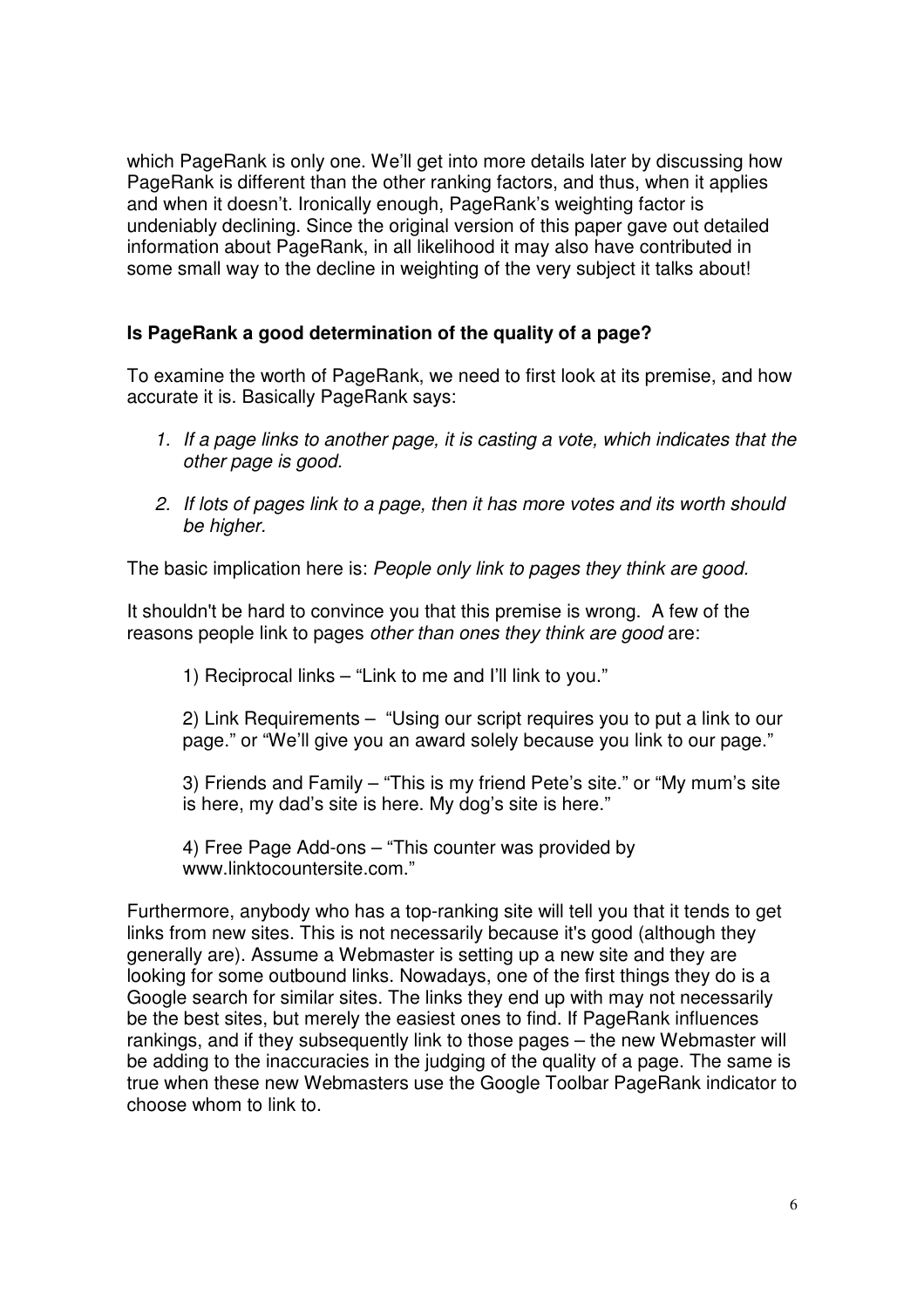To put this another way:

PageRank is determined by the links pointing to a page. But if PageRank itself has an influence on the number of links to a page, it is influencing (in a circular way) the quality of that page. The links are no longer based solely on human judgement. If a Webmaster picks their outbound links by searching on Google or by looking at the Google toolbar (even if this is only part of their judgement), then there is a corresponding increase in a page's PageRank. This increase is not solely because it is a good page, but because its PageRank is already high.

# **Google's First 1000 Results**

Remember, PageRank alone cannot get you high rankings. We've mentioned before that PageRank is a multiplier; so if your score for all other factors is 0 and your PageRank is twenty billion, then you still score 0 (last in the results). This is not to say PageRank is worthless, but there is some confusion over when PageRank is useful and when it is not. This leads to many misinterpretations of its worth. The only way to clear up these misinterpretations is to point out when PageRank is *not* worthwhile.

If you perform any broad search on Google, it will appear as if you've found several thousand results. However, you can only view the first 1000 of them. Understanding why this is so, explains why you should always concentrate on "on the page" factors and anchor text first, and PageRank last.

Assume that you perform a search on Google and it returns 200,000 results. If we were to calculate every factor for each 200,000 pages – do you think it would really take just 0.34 seconds to search? The answer to speeding up the search is to get a subset of documents that are most likely to be **related** to the query. This subset of documents needs to be larger than the number of search results. For example, let's say that number is 2000. What the search engine does is query the whole database using 2 or 3 factors, finding the 2000 documents that rank highest for them. (Remember, there were 200,000 possible documents, and that's the number that actually gets shown). Then the engine applies all the factors to those 2000 and ranks them accordingly. Because there's a drop in the quality of the results (not the pages) at the bottom of this subset, the engine just shows the first 1000. PageRank is almost certainly not one of those factors. Notice how before, we highlighted the word "related," in creating the subset of 2000 pages. The search engine is looking for pages that are on-topic. If we included PageRank in that list we'd get a lot of high PageRank pages with topics that are only slightly related (because of the second factor), but that's not what we want.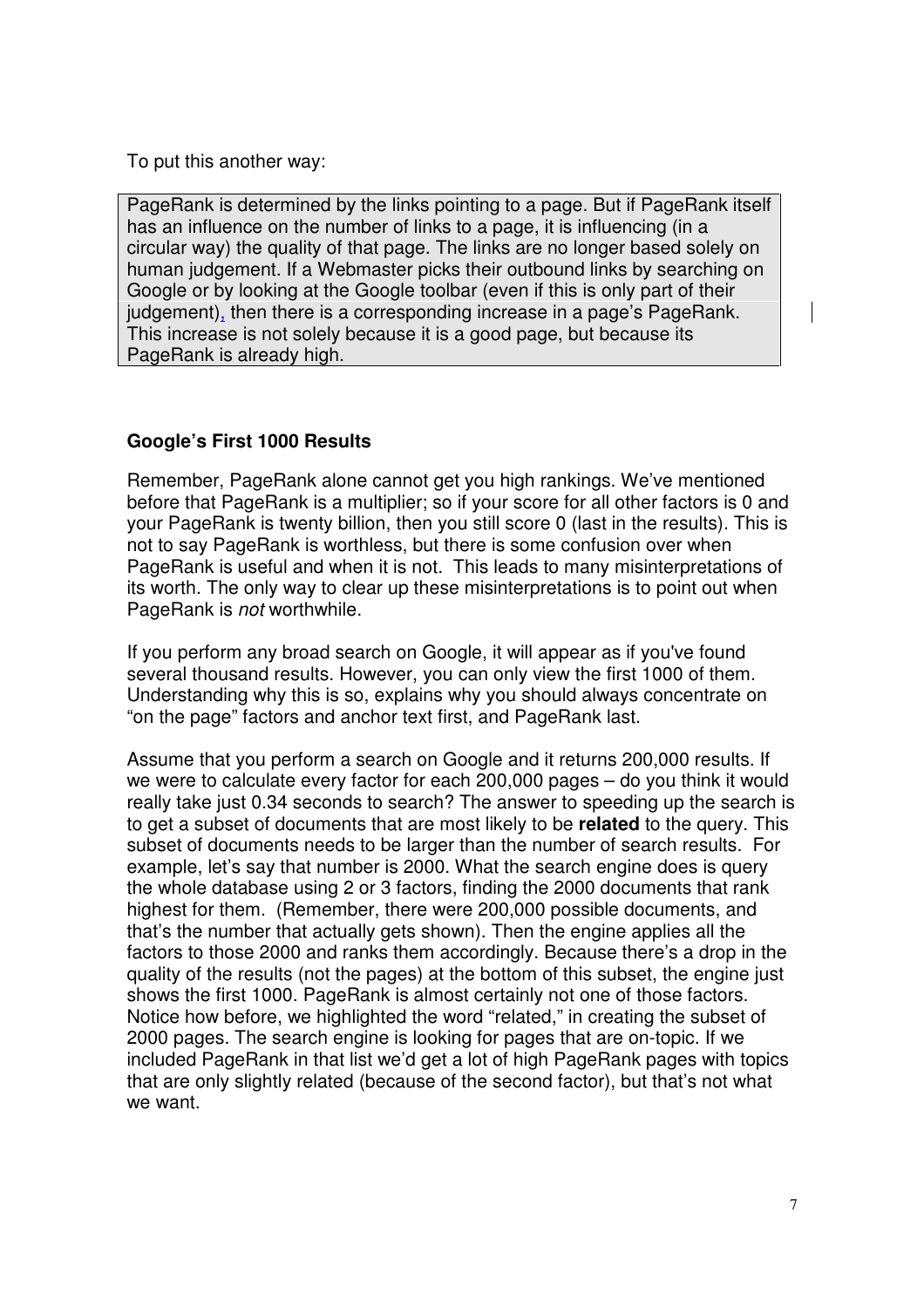Why this is **critical**:

You **must** do enough "on the page" work and/or anchor text work to get into that subset of 2000 pages for your chosen key phrase, otherwise your high PageRank will be completely in vain. PageRank means nothing if you do not have enough ranking from other factors to make it into the first subset.

# **The difference between PageRank and other factors**

To assess when PageRank is important and when it is not, we need to understand how PageRank is different from all other ranking factors. To do this, here's a quick table that lists a few other factors, and how they add to the ranking score:

| <b>Title Tag</b>             | Can only be listed once.        |
|------------------------------|---------------------------------|
| <b>Keywords in Body Text</b> | Each successive repetition is   |
|                              | less important. Proximity is    |
|                              | important.                      |
| <b>Anchor Text</b>           | Highly weighted, but like       |
|                              | keywords in body text, there is |
|                              | a cut off point where further   |
|                              | anchor text is no longer        |
|                              | worthwhile.                     |
| <b>PageRank</b>              | Potentially infinite. You are   |
|                              | always capable of increasing    |
|                              | your PageRank significantly,    |
|                              | but it takes work.              |

All other ranking factors have cut off points beyond which they will no longer add to your ranking score, or will not add significantly enough for it to be worthwhile. PageRank has no cut off point.

# **Non-PageRank Factor Threshold**

Having written about the difference between PageRank and other factors, and how PageRank is harder to get, it should now be clear that whilst we could use many methods to get good rankings, there is a threshold which defines when high PageRank is worth striving for and when it is not.

With ranking factors other than PageRank, there is a score beyond which the slow down in the rate that any factor adds to this score is so insignificant that it is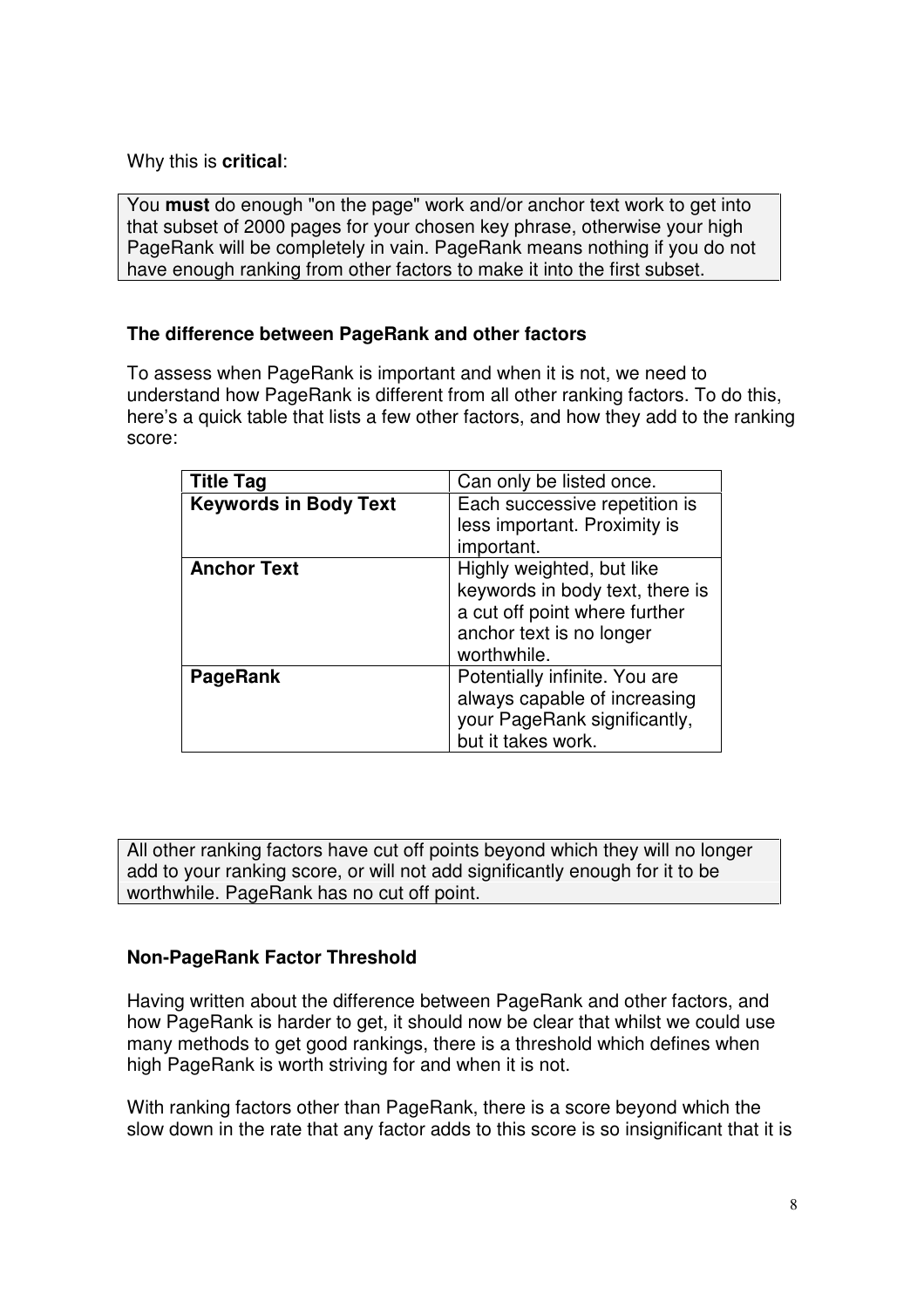not worthwhile. This is the Non-PageRank Factor Threshold. To illustrate this, let's put an example figure on this of 1000.

If we have a query where the results are Page A and Page B, then Page A and B have scores for that query which are the total scores for all ranking factors (including PageRank). Let's say Page A's score is 900 and page B's score is 500. Obviously Page A will be listed first. These are both below our hypothetical Non-PageRank Factor Threshold, thus without any change in PageRank, it is possible for page B to improve their optimization to beat Page A for this particular query. There are lots of queries like this on Google; they're more commonly thought of as less competitive queries!

Now assume Page A raises its score to 1100. Suddenly page B cannot compete in the SERPs (search engine results pages) without increasing its PageRank. In all probability, page B must also improve for all the other ranking factors, but an increase in PageRank is almost certainly necessary. There are also lots of queries like this on Google, which are more commonly thought of as more competitive queries!

Generally, when querying Google, the group of pages in the SERPs will contain some pages that have a score above the Non-PageRank Factor Threshold, and some that do not.

There is an important point to be made here:

To be competitive you **must** raise your page's search engine ranking score beyond the Non-PageRank Factor Threshold. To fail to do so means that you can **easily** be beaten in the search results for your query terms. The quickest way to approach the Non-PageRank Factor Threshold is through "on the page factors," however you cannot move above the Non-PageRank Factor Threshold without PageRank.

The obvious question is what's the numerical value of the Non-PageRank Factor Threshold, and how much work do you need to do to get past it. The answer is that it has no value; it is a hypothetical line. Google could put a value on it, but that would not help us unless we know what the page's individual scores are. We need only be aware that the threshold exists, and that it gives us information about principles.

#### **Using the threshold to derive the worth of two ranking strategies**

The threshold explains principles and the different ways that search engine marketers work. It also demonstrates why some of the misunderstandings about PageRank occur. Let's consider the strategies of two people, Person A considers PageRank to be unimportant, and Person B considers PageRank to be very important.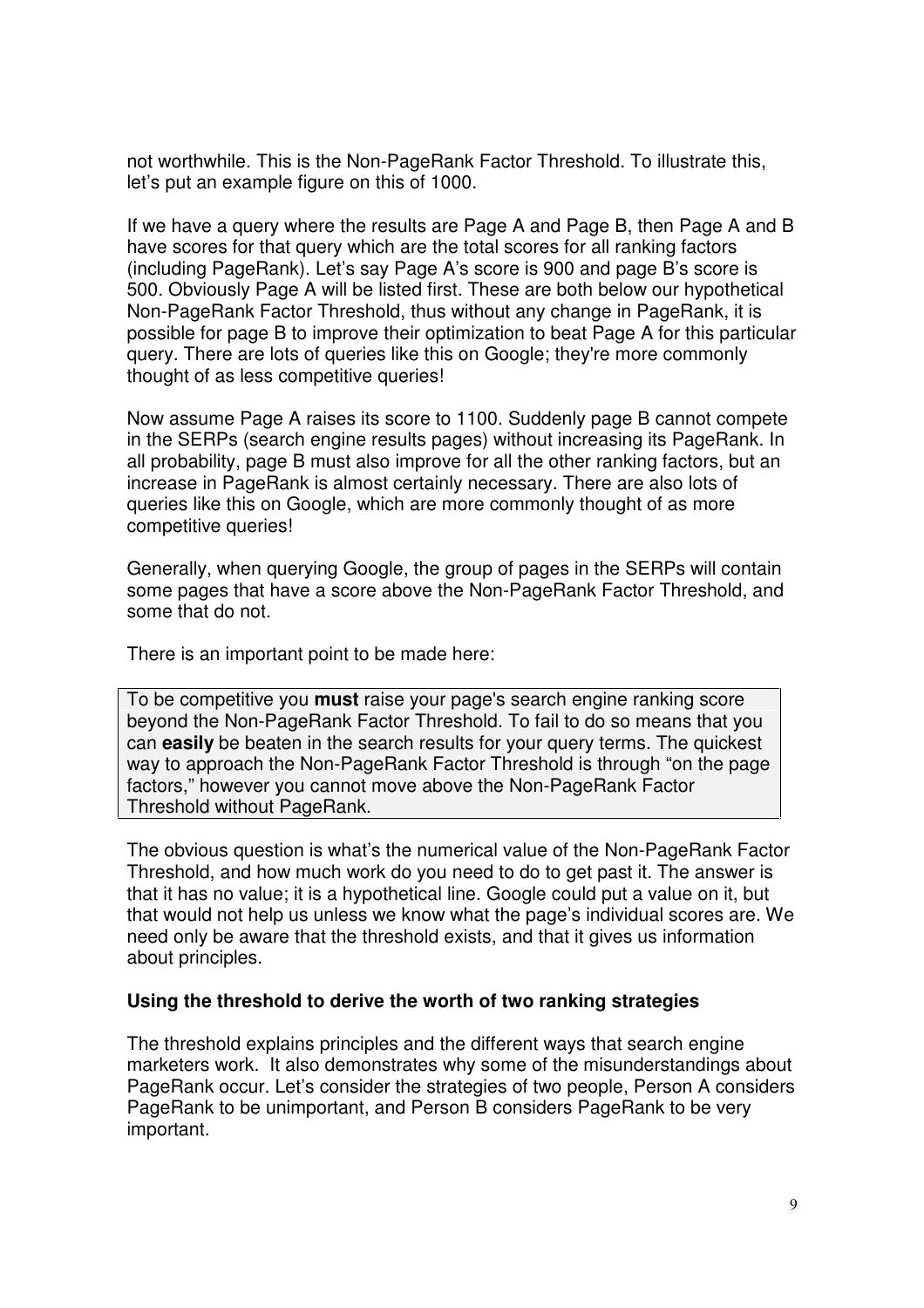Person A says "PageRank" is unimportant. They have optimised pages for years and know how to use "on the page" factors very successfully. They understand the basics of anchor text but they couldn't care at all about PageRank.

What's happening: person A is reaching the Non-PageRank Factor Threshold very quickly because they are maximising the "on the page" factors. Through carefully choosing keywords they jump-start themselves up the SERPs. As long as their content is good, high-ranking sites (over time) tend to get linked to. Whilst they didn't directly ask for it, a slow trickle of sites will begin to link to them and give them PageRank, which helps consolidates their position.

Person B says "PageRank" is important. We've all seen those pages in the results that have no content, but great rankings (With big brands, this can often occur naturally even when they have no idea what PageRank is. This would be Person C who is not relevant to the discussion at hand.) Person B understands lots about PageRank and concentrates heavily on it.

What's happening: person B is doing the reverse of person A. Whilst person A concentrated on the Non-PageRank factors and found herself getting PageRank anyway, person B concentrates on the PageRank Factor and finds himself getting Non-PageRank factors. The reason for this is that increasing PageRank requires links, and links have anchor text. Thus, through carefully choosing the anchor text linking to his page, person B automatically increases his Non-PageRank factor scores whilst obtaining his high PageRank score.

Obviously, these are two extremes, but we can use these to extrapolate the advantages and disadvantages of each approach: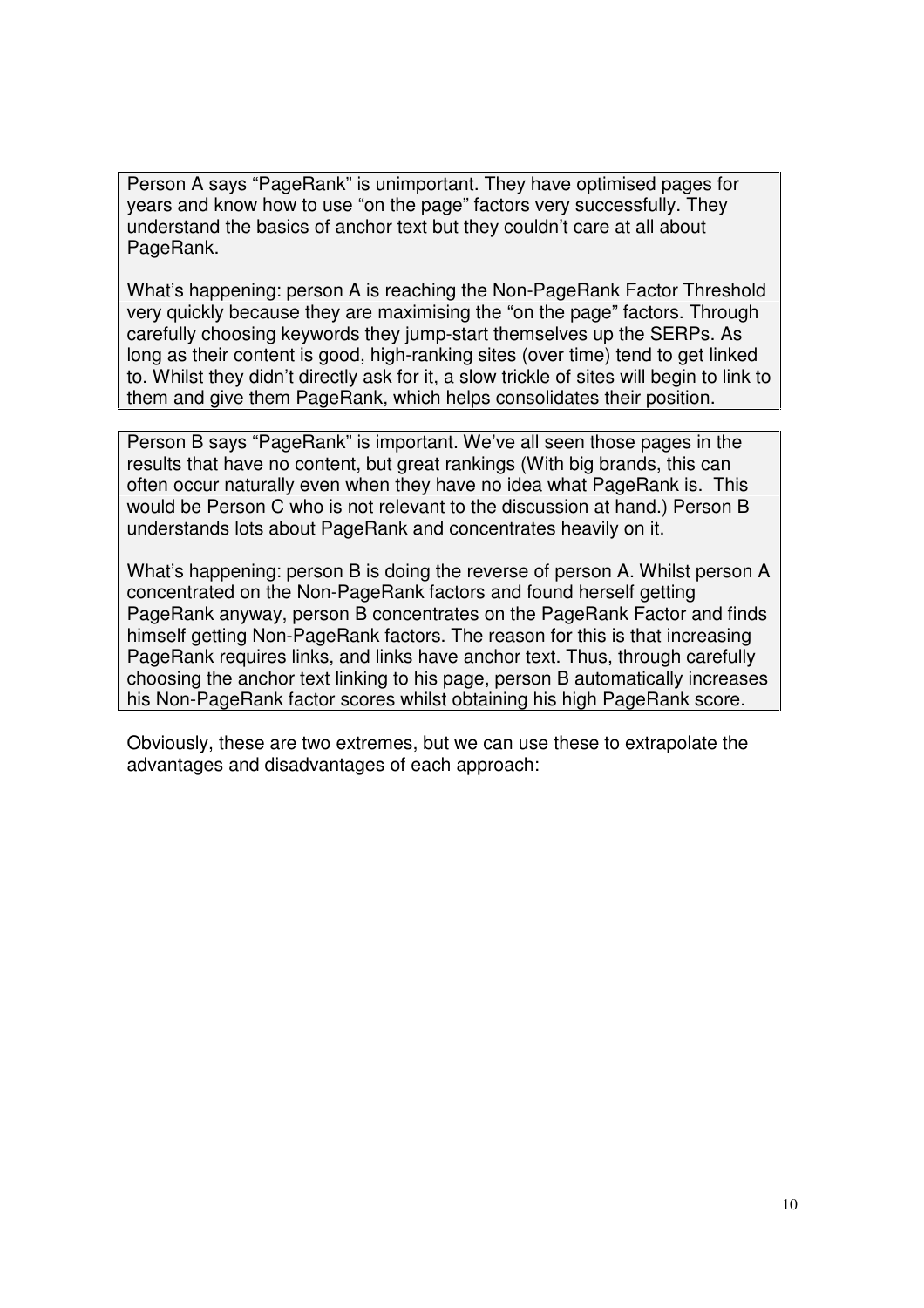|          | Advantages                                                                                                                                                                                      | Disadvantages                                                                                                                                                                 |
|----------|-------------------------------------------------------------------------------------------------------------------------------------------------------------------------------------------------|-------------------------------------------------------------------------------------------------------------------------------------------------------------------------------|
| Person A | Quick entry to the<br>results pages.<br>Self-generating links<br>$\bullet$<br>limit the amount of<br>work needed.                                                                               | Securing the results<br>$\bullet$<br>to make it more<br>difficult for<br>competitors to<br>compete takes more<br>work.<br>Slower to react to<br>$\bullet$<br>new competitors. |
| Person B | Solid position. Can<br>$\bullet$<br>easily modify on the<br>page factors for a<br>quick boost if<br>required.<br>Probably higher<br>$\bullet$<br>traffic from non-<br>search engine<br>sources. | Slower entry to<br>$\bullet$<br>results pages.<br>Difficult to do well.<br>$\bullet$<br>Increased likelihood<br>$\bullet$<br>of tripping spam<br>filters.                     |

It is clear that both strategies can and do work. Both strategies are using PageRank as part the mix of factors that will ultimately improve their ranking in the SERPS. Because there is such a mix, we can use them to different degrees, depending on the strategy that best suits your style. My personal strategy is to use a combination, but to save some of the "on the page" factors for later, in case I need a quick boost if the competition heats up at a later time.

# **Really heavy competition**

No explanation of PageRank strategies would be complete without a final statement regarding heavy keyword competition. There are some queries where competition is so intense that you must do everything possible to maximize your ranking score (for example "web hosting"). In such situations it is impossible to rank highly through Non-PageRank factors alone (as you will not initially be listed high enough to be noticed and linked to). That is not to say that Non-PageRank factors aren't important. Consider what your final rank score is:

Final Rank Score = (score for all Non-PageRank factors) x (actual PageRank score).

Improving either side of the equation can have a positive effect. However, because the Non-PageRank factors have a restricted maximum benefit, the actual PageRank score must be improved in order to compete successfully. Under really heavy competition – it holds true that you cannot rank well unless your actual PageRank score is above a certain level. In other words: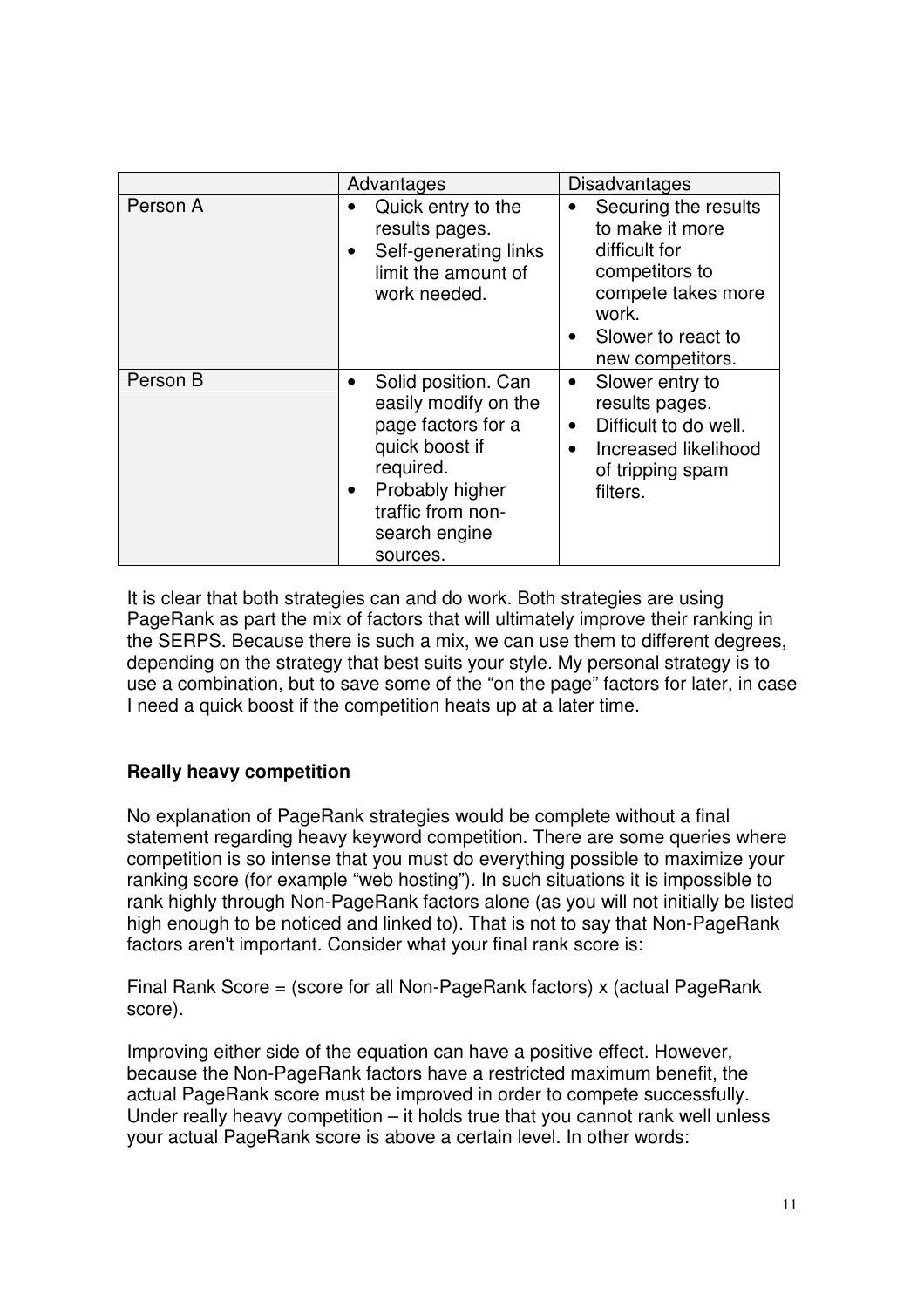There exists a query specific "Minimum PageRank level." For queries that do not have heavy competition, this level is easy to achieve without even trying. However, where heavy competition exists, Non-PageRank factors are just as important (and easier to get) until they reach the Non-PageRank factor threshold. This is why careful keyword choice can help you avoid the extensive work associated with highly competitive search phrases.

#### **How PageRank is calculated**

On a simple level, we can tell quite a lot about how PageRank is calculated. This is because when Google was just a university research project, the creators of PageRank published a paper that detailed a formula for calculating it. This formula is now more than a handful of years old, and we suspect that it has changed somewhat since then. However, for detailing the over-riding principles of how PageRank works, it is as accurate today as the day it was written.

 $PR(A) = (1-d) + d (PR(T1)/C(T1) + ... + PR(Tn)/C(Tn))$ 

Where PR(A) is the PageRank of Page A (the one we want to work out).

D is a dam pening factor. Nom inally this is set to 0.85

PR(T1) is the PageRank of a site pointing to Page A

C(T1) is the num ber of links off that page

PR(Tn)/ C(Tn) means we do that for each page pointing to Page A

Source: The Anatomy of a Large-Scale Hypertextual Web Search Engine, Sergey Brin and Lawrence Page, <http://www-db.stanford.edu/~backrub/google.html>

Couldn't be simpler right? Depending on your mathematical competence, this is either remarkably easy to understand, or remarkably complex. So here's the deal – this isn't a one-time calculation. It looks pretty above, but you can't just do one simple calculation and get an answer with the PageRank of a page! If you look at it, to calculate the PageRank of Page A, we need to know the PageRank of all the pages pointing to it. To calculate the PageRank of those pages we need to know the PageRank of all the pages pointing to them (one of which could, and is quite likely to be Page A!). If this seems like it could go around in circles forever,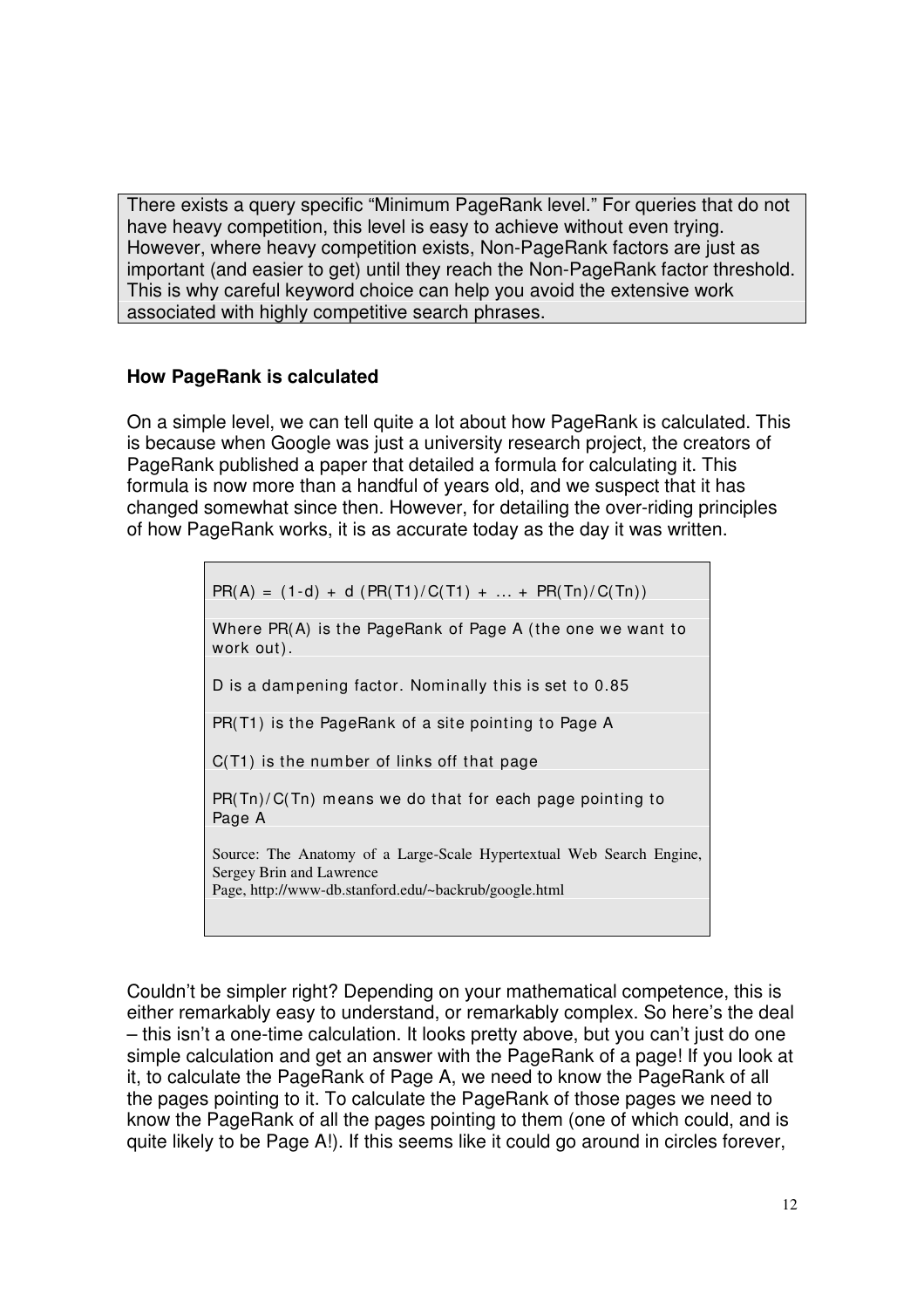that's because it nearly does. We have to do a whole lot of little calculations many times over before we actually get the answer. What this formula tells us is that however you slice it, and however the formula may have changed since it was written:

*The PageRank given to Page A by a Page B pointing to it, is decreased with each link to anywhere that exists on Page B. This means that a page's PageRank is essentially a measure of its vote; it can split that vote between one link or two or many more, but its overall voting power will always remain the same.*

This really is important. So to be totally clear, let's put some numbers to it (these numbers are made up for demonstration purposes only, and have no relevancy to any particular page). Say Page B has a PageRank value of 5 and has a single link on it pointing to Page A. Page A's PageRank is improved by a proportion of Page B's value of 5 (Page B doesn't lose anything, but Page A gains). If Page B has two links, that PageRank improvement would be split, and Page A would only gain half the PageRank that it did before.

Now put the formula out of your mind for a moment, as it's easier to understand how it works using a diagram. Let's say we have a hypothetical set of pages imaginatively titled Page A, Page B, Page C and Page D. They link to each other as shown below:



To begin with, in our example at least, we don't know what the page's starting PageRanks are. There's nothing special about the number that we pick to start with (in fact, if you read forward to the section on convergence – you can see that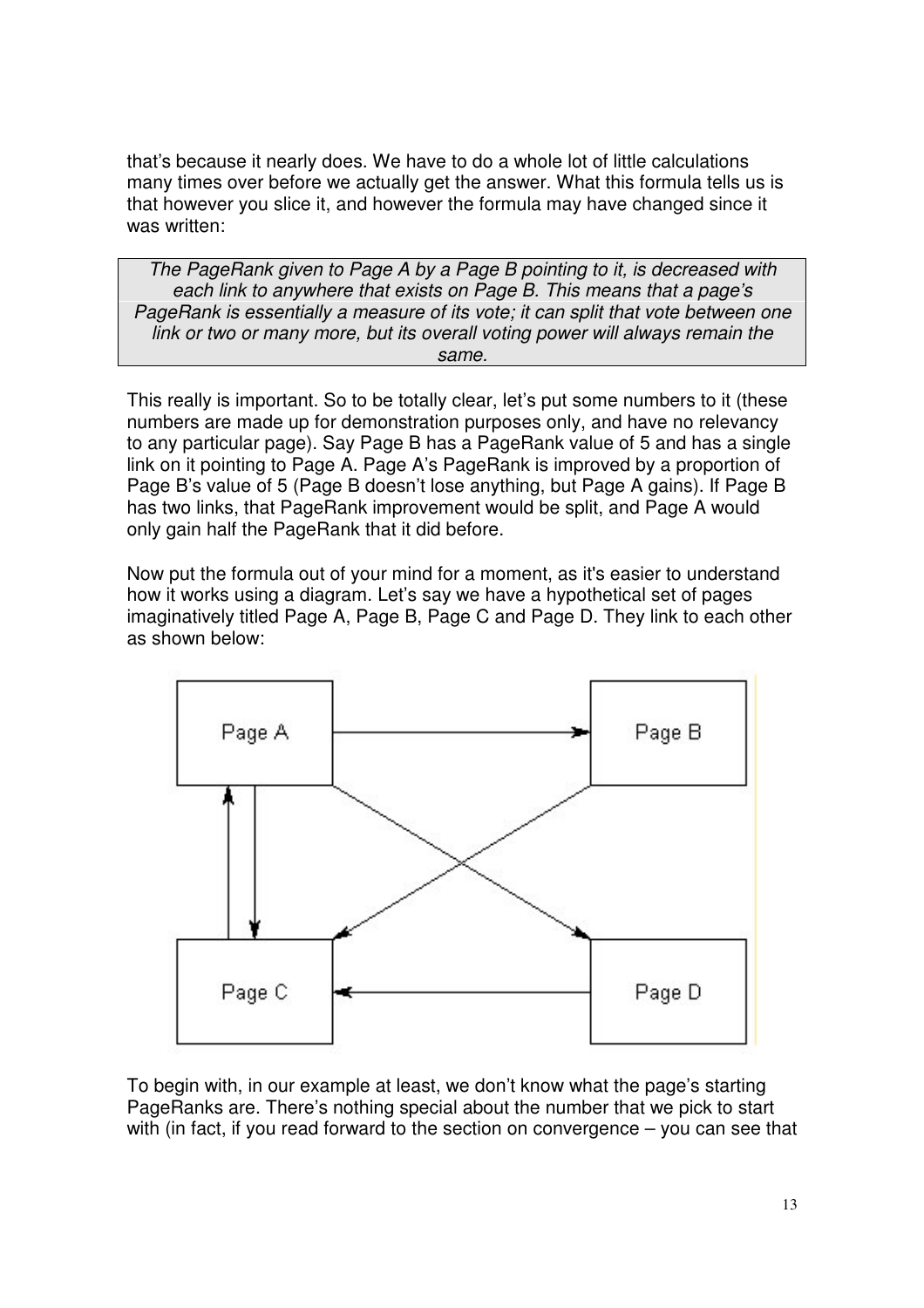we can start at any number we want). Since in the last version of this paper we performed the calculations by setting these values to  $1 -$  we're going to set them to zero this time around in order to prove that it doesn't matter what the starting values are.

Next, we perform the necessary calculation to obtain the PageRank for each page. The rules are:

- 1. We take a 0.85 \* a page's PageRank, and divide it by the number of links on the page.
- 2. We add that amount on to a new total for each page it's being passed to.
- 3. We add 0.15 to each of those totals.

The first calculation is easy. Because we've started at zero  $-0$   $*$  0.85 is always 0. So each page gets just 0.15 + 0. Meaning each page now has a PageRank of 0.15. Clearly we're not done – we want to show the importance of each page based upon links, and they're all the same; so we need to run the calculation again.

Page A links to pages B, C and D. Page A's PageRank is 0.15 so it will add 0.85  $*$  0.15 = 0.1275 to the new PageRank scores of the pages it links to. There are three of them so they each get 0.0425.

Page B links to page C. Page B's PageRank is 0.15 so it will add 0.85  $*$  0.15 = 0.1275 to the new PageRank score of the pages it links to. Since it only links to page C, page C will get it all.

Page C links to Page A, all 0.1275 passes to page A.

Page D links to Page C. Again all 0.1275 passes to page C.

The new totals for each page them become:

```
Page A: 0.15 (base) + 0.1275 (from Page C) = 0.2775
Page B: 0.15 (base) + 0.0425 (from Page A) = 0.1925
Page C: 0.15 (base) + 0.0425 (from Page A) + 0.1275 (from Page B) + 0.1275
(from Page D) = 0.4475Page D: 0.15 (base) + 0.0425 (from Page A) = 0.1925
```
So we've got: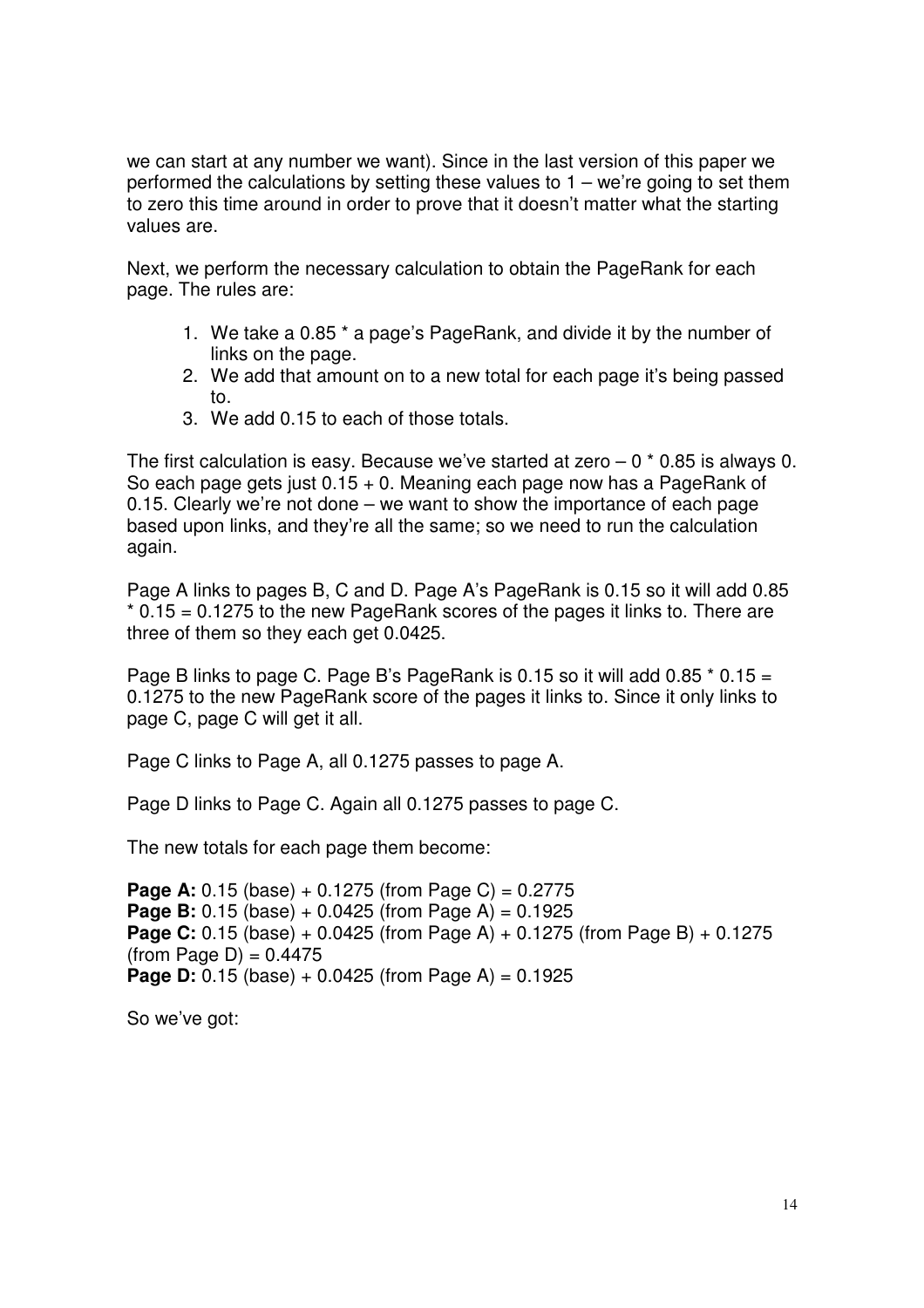

Pretty neat huh? Already we're begining to see that Page C is probably the most important page in the system (but we can't be sure yet – it could well change). We carry on doing these calculations until the value for each page no longer changes (this is called convergence – there's more about this in the next section). In practice, Google probably doesn't wait for this convergence, but instead run a number of iterations of the calculation which is likely to give them fairly accurate values (more on this later as well). If we carried out all the calculations for the example given, it would take us 143 calculations **[ Excel Example 1]** and we'd reach final values of:

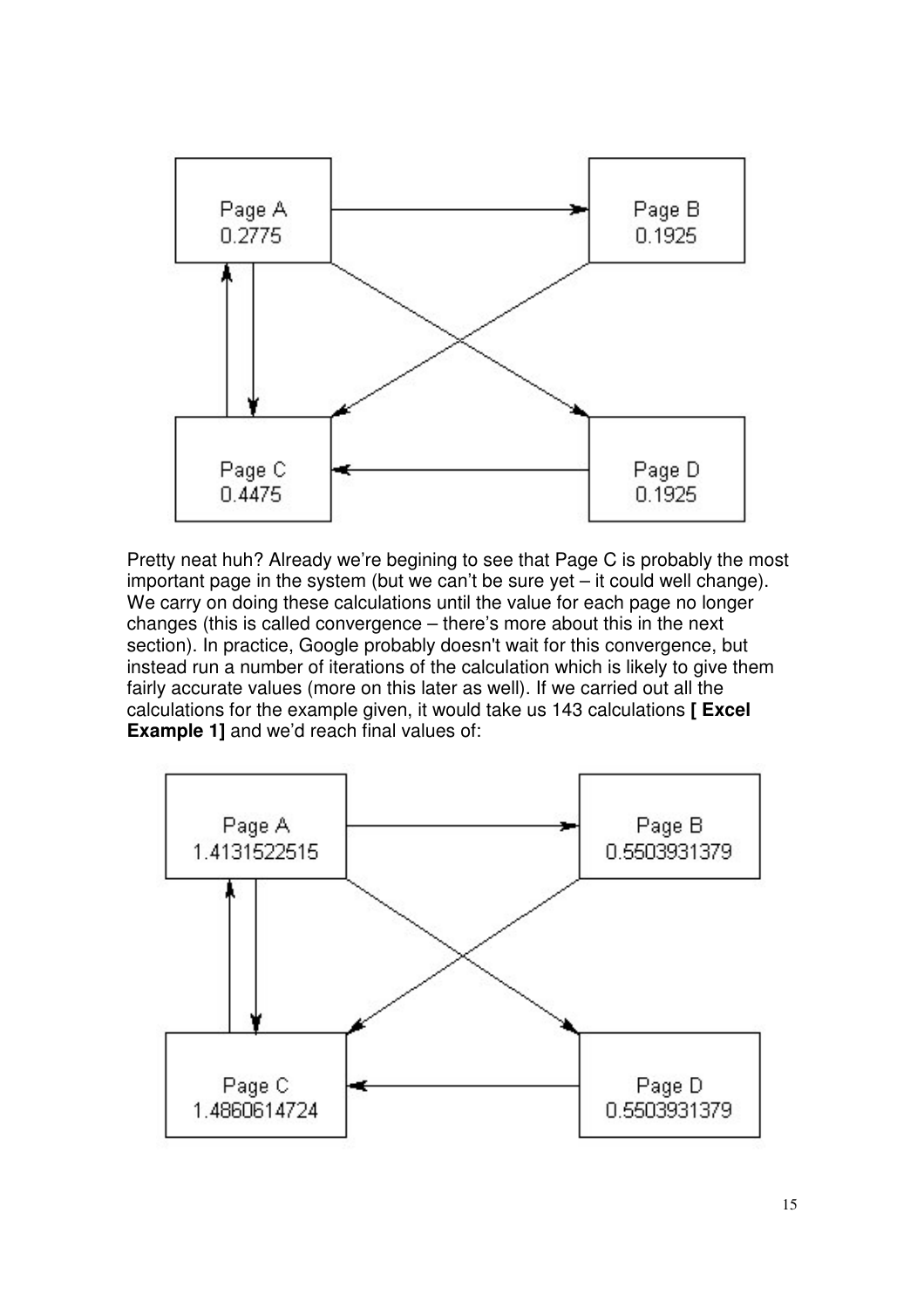As suspected, Page C is the most important. If we take a quick look at these raw values we can see something about the number of links pointing out from a page. Look at Page A, which has a link from a high PageRank page (Page C), which has only one outbound link. Then look at Page B and D; both share links from a high PageRank page (Page A), with three outbound links. The number of links significantly alters the way PageRank is distributed.

#### **A word on convergence**

Convergence is an important mathematical aspect of PageRank, which allows Google to provided unprecedented search quality at comparably low costs. This is a semi-complex topic but it is important to your understanding of how and why PageRank works. We've tried to make it as simple as possible but, unless you're Sergey Brin or Larry Page, you'll still need to concentrate!

Whilst it will take some concentration, it isn't that hard to understand.

We've shown that the outlet values (*final values*) of one stage of the calculation become the inlet values (*starting values*) of the next stage, and that we keep on doing this (it's known as a recursive procedure). But the really big question is how and when *does the recursive procedure stop?*

The answer is "convergence". Provided the dampening factor (d in our equation) is less than one, then convergence will occur. Nominally we set it to 0.85 (because that's the value mentioned in the Stanford papers).

This convergence basically means that whatever values we start at, after running the calculation a number of times we will end up with the same final values and that these values will no longer change if we do further iterations of the calculation. These final values are known as *limiting values*.

Once the limiting values have been reached, Google no longer needs to expend processing power on calculating the PageRank. They can finish there!

This is easier to understand with an example. Let's take a look at the following structure: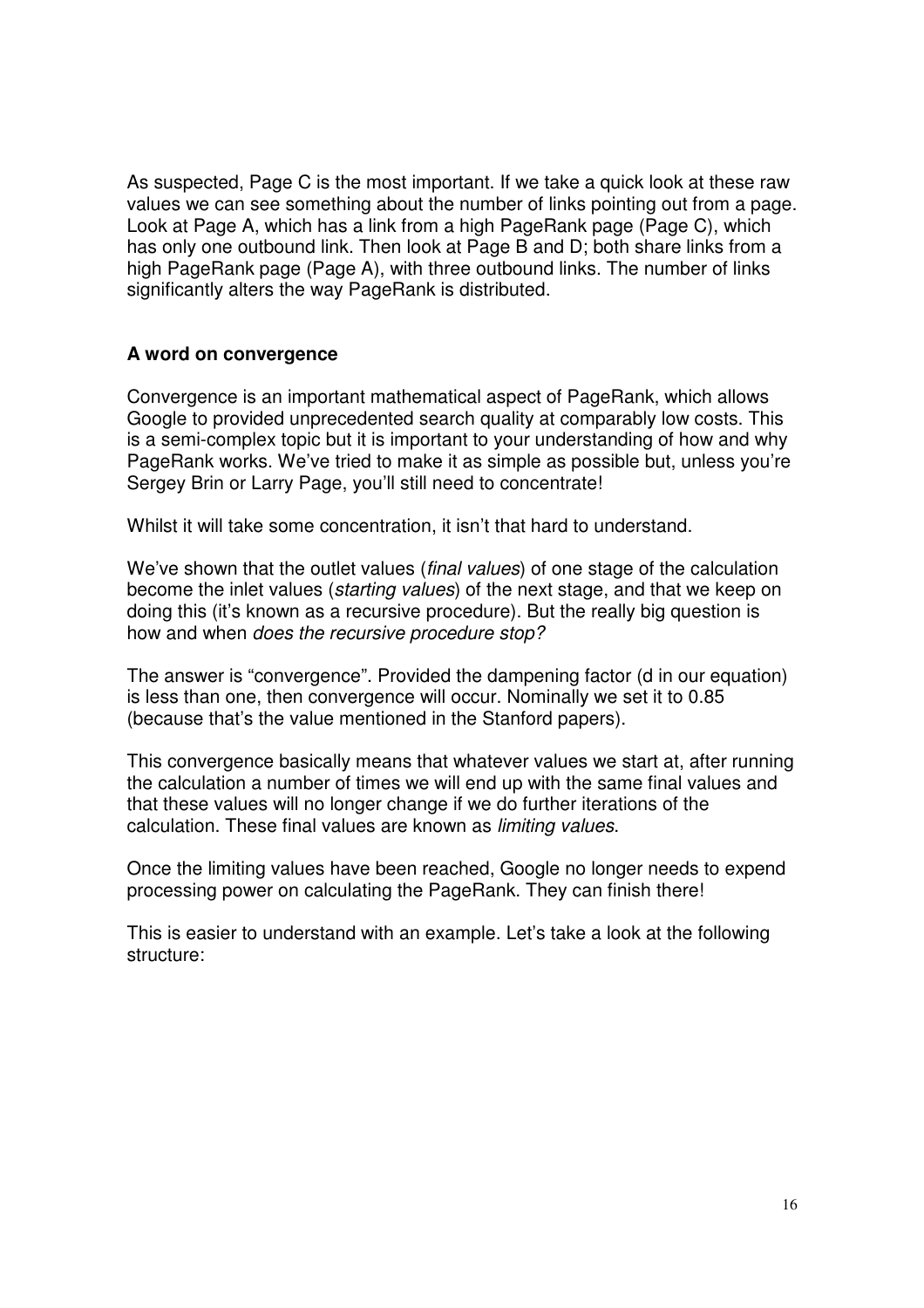

PageRank for pages A, B, C, D at various stages of iteration

|                  | А             | R                |                  |              |
|------------------|---------------|------------------|------------------|--------------|
| <b>Iteration</b> |               |                  |                  |              |
|                  | 1,0000000000  | 0,5750000000     | 2,2750000000     | 0,1500000000 |
|                  | 2,0837500000  | 0,5750000000     | 1,1912500000     | 0,1500000000 |
|                  | 1,1625625000  | 1,0355937500     | 1,6518437500     | 0,1500000000 |
| ******           | ************* | **************** | **************** |              |
| 19               | 1,4900124031  | 0,7833688246     | 1,5766187723     | 0,1500000000 |
| 20               | 1,4901259564  | 0,7832552713     | 1,5766187723     | 0,1500000000 |
| 21               | 1,4901259564  | 0,7833035315     | 1,5765705121     | 0,1500000000 |
| 46               | 1,4901074052  | 0,7832956473     | 1,5765969475     | 0,1500000000 |
| 47               | 1,4901074054  | 0,7832956472     | 1,5765969474     | 0,1500000000 |
| 48               | 1,4901074053  | 0,7832956473     | 1,5765969474     | 0,1500000000 |
| 49               | 1,4901074053  | 0,7832956473     | 1,5765969474     | 0,1500000000 |
| 50               | 1,4901074053  | 0,7832956473     | 1,5765969474     | 0.1500000000 |
| 51               | 1,4901074053  | 0,7832956473     | 1,5765969474     | 0,1500000000 |
| 52               | 1,4901074053  | 0,7832956473     | 1,5765969474     | 0,1500000000 |
| 53               | 1,4901074053  | 0,7832956473     | 1,5765969474     | 0,1500000000 |
| 54               | 1,4901074053  | 0,7832956473     | 1,5765969474     | 0,1500000000 |
| ******           |               | **************** | ***************  |              |

No matter how much we try to calculate the value past the 48<sup>th</sup> iteration, the values do not change – they have converged at the limiting values.

In practice there's no need to wait until they do not change at all before we stop calculations. We simply wait until they do not change very much. In our example above, we have done that to 10 decimal places. I.e. we have calculated until they do not change by 0.0000000001 or more (or mathematically | PR **<sup>48</sup>** (A) - PR **<sup>50</sup>**  $(A)$  | < 10  $^{-10}$ )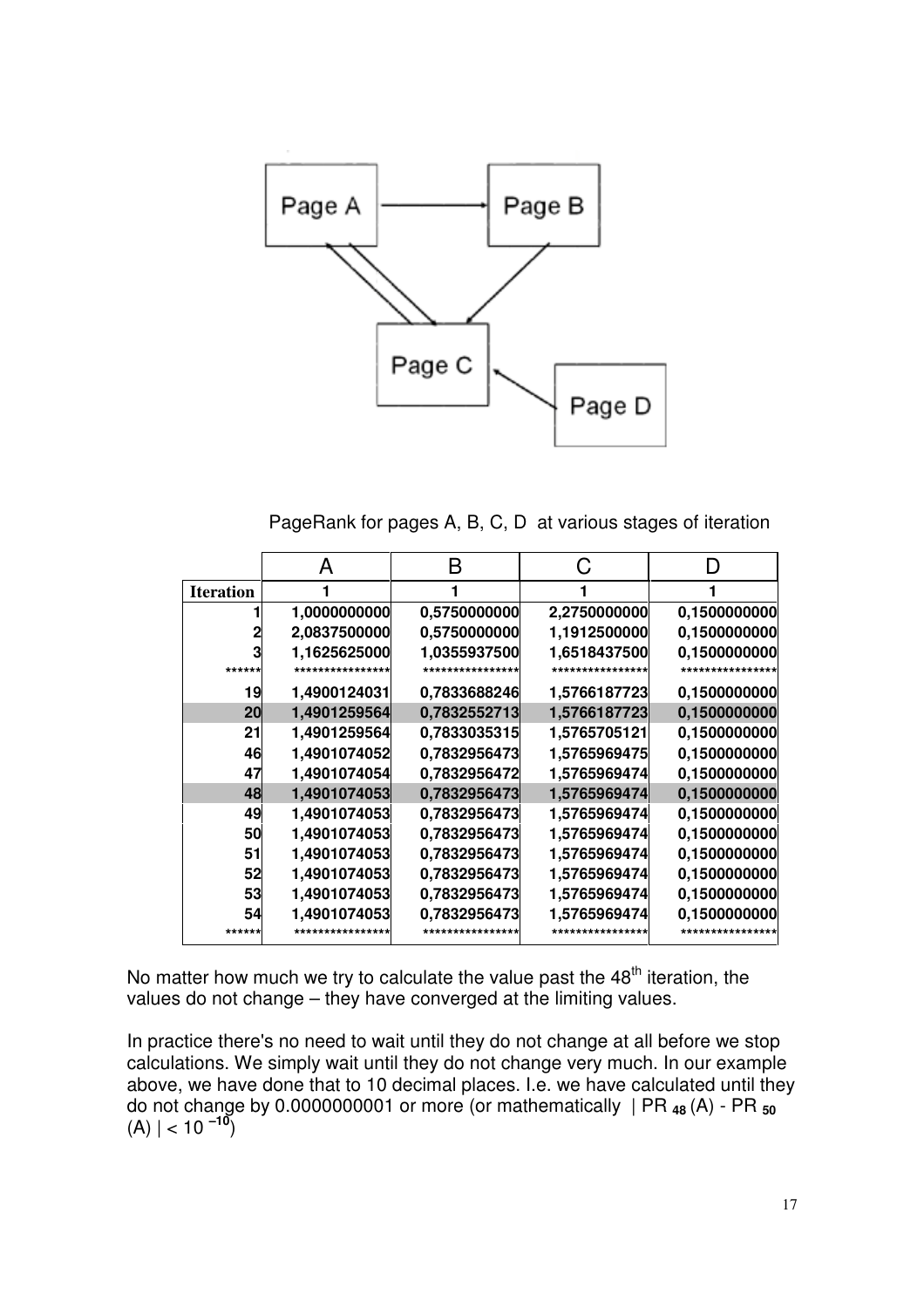# **Derived specifics of how Google calculates PageRank**

We started our values from zero, and now see that the calculations are fairly complicated and resource intensive. So two questions arise: When Google calculates PageRank themselves, do they start each month with an arbitrary value? And secondly do they calculate PageRank across several machines? We can answer these questions by a couple of simple experiments. Assume that having calculated the PageRanks in the structure shown earlier, we would like to add a page and change a link to make the structure look like this:



If we start each page from an arbitrary starting value of one, then how many iterations of the calculation does it take to achieve convergence? **[ Excel Example 2]**

75

Now, if we start each page from the values we ended up with when we calculated the PageRank of the original structure (and set Page E's starting value to 1) then how many iterations does it take to achieve convergence? **[ Excel Example 3]**

#### 78

These numbers are really very close. Therefore, it would appear logical that Google does not reset the values with each calculation as they may simply carry on from where they left off.

So do they calculate across several machines or one? Obviously there is too much work for one machine when you get to billions of pages, so several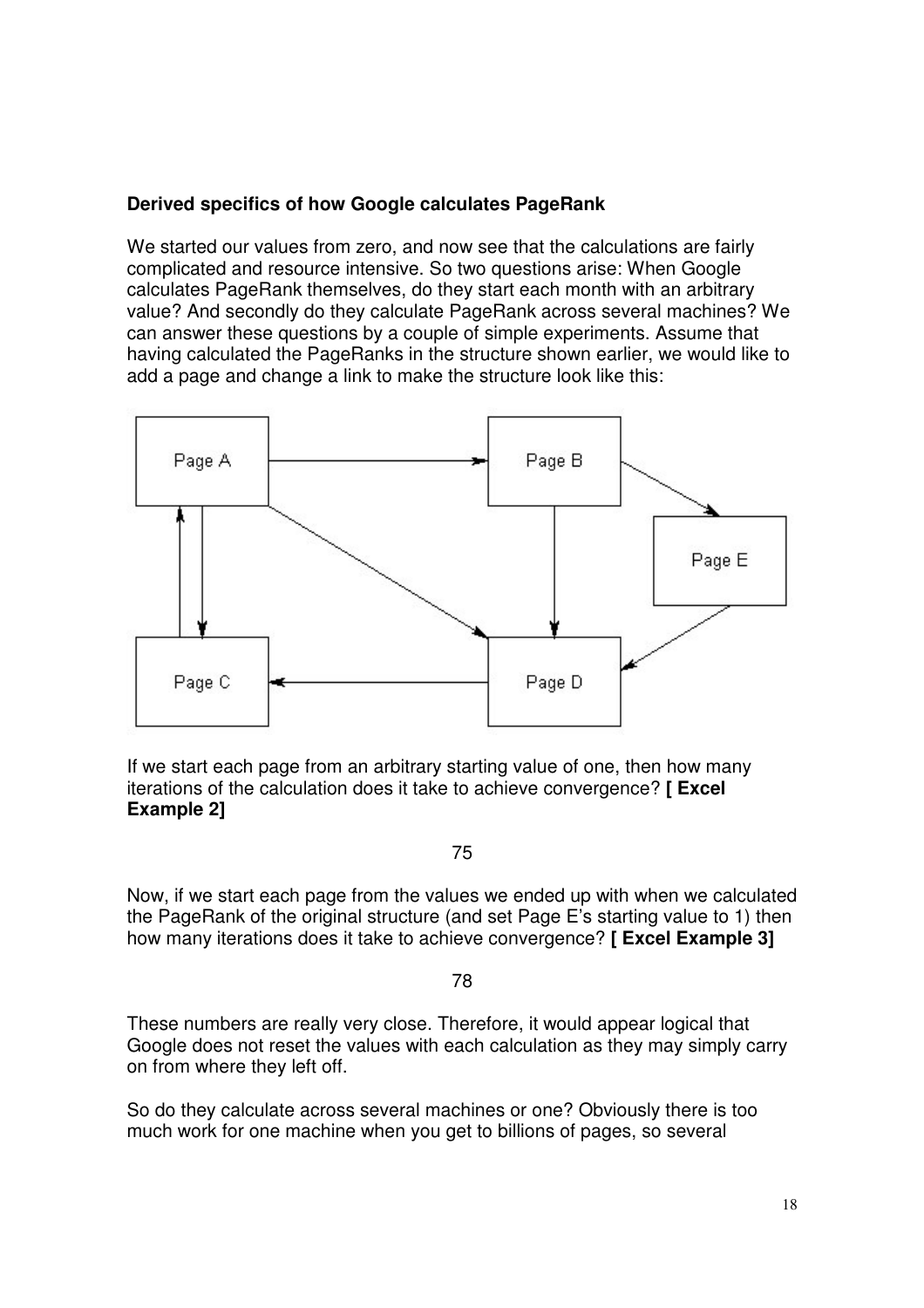machines must be used. Logically, how can they do this? Assume Pages A and C are on one machine, and Pages B, C and D are on another. If we ignore the links between pages across machines (i.e., A->D and D->C), then for Pages A and C it takes:

1 calculation to converge at A=1, C=1

Then for Pages B, D and E it takes:

3 calculations to converge at B=0.15, D=0.3954375000, E=0.3954375000

If we then do calculations for all pages using these as starting values it takes:

# A huge 146 iterations to converge **[ Excel Example 4]**

The conclusion is that splitting PageRank calculations up into chunks for different machines is not a viable proposition. Therefore, they must also track PageRank transfers across links between machines. This means that each machine must notify the other machines as PageRank is given to a page not on that machine. Indeed, each machine must also run the iterations in sync with each other. Even if they don't do it exactly this way, the calculation of PageRank for so many pages is very, very complicated indeed.

# **PageRank Feedback, how linking sometimes helps**

When the new term PageRank Feedback was presented in the original version of this paper, it was largely taken up and used – although not always correctly. PageRank Feedback is difficult to understand because it is a concept that implies creation of PageRank. However, it is really an alteration of distribution of PageRank on a large scale. PageRank Feedback is the principle that explains how, sometimes, it is good to link to outside pages. Consider we have a Page -> Page A. Its PageRank, by definition, will be 0.15. Now assume it links out to Page B, which in return links back to it. Page A's PageRank now becomes 1. Now assume it links out to Page C and Page C links back to it. Page A's PageRank now becomes 1.4594594595.

The very fact that Page A links out to a page that links back to it causes its own PageRank to rise. (This could also occur if Page A links to a page that links to a page that links to Page A, etc….) This has occurred, not because we are generating PageRank, but because it is taking it from the system as a whole. But if we view this very small system "Page A" (which is a subsystem of all the pages in the index), then we can firmly say that linking out from Page A has generated PageRank in this system – that is, the very act of linking out has fed PageRank back in.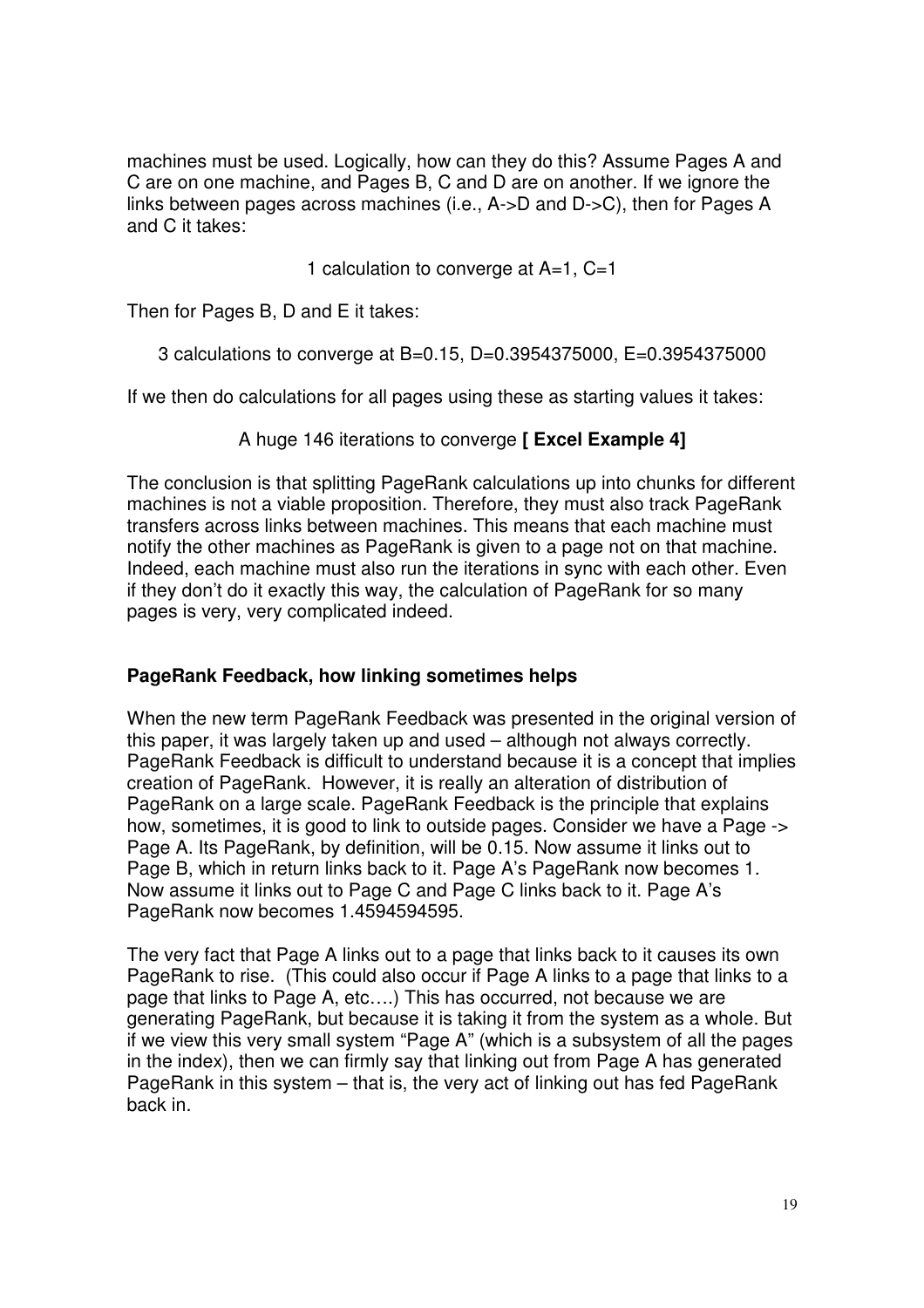

Let's put this diagrammatically using a slightly more complicated system.

Pages A to E are all of the pages in Google's index. Pages A and B are your site. When we do the calculations for this set up, the final PageRanks for each page are all 1 **[ Excel Example 5]**. As far as your site is concerned:



Changing the structure to link A to C and C to A gives the following final PageRanks **[ Excel Example 6]**.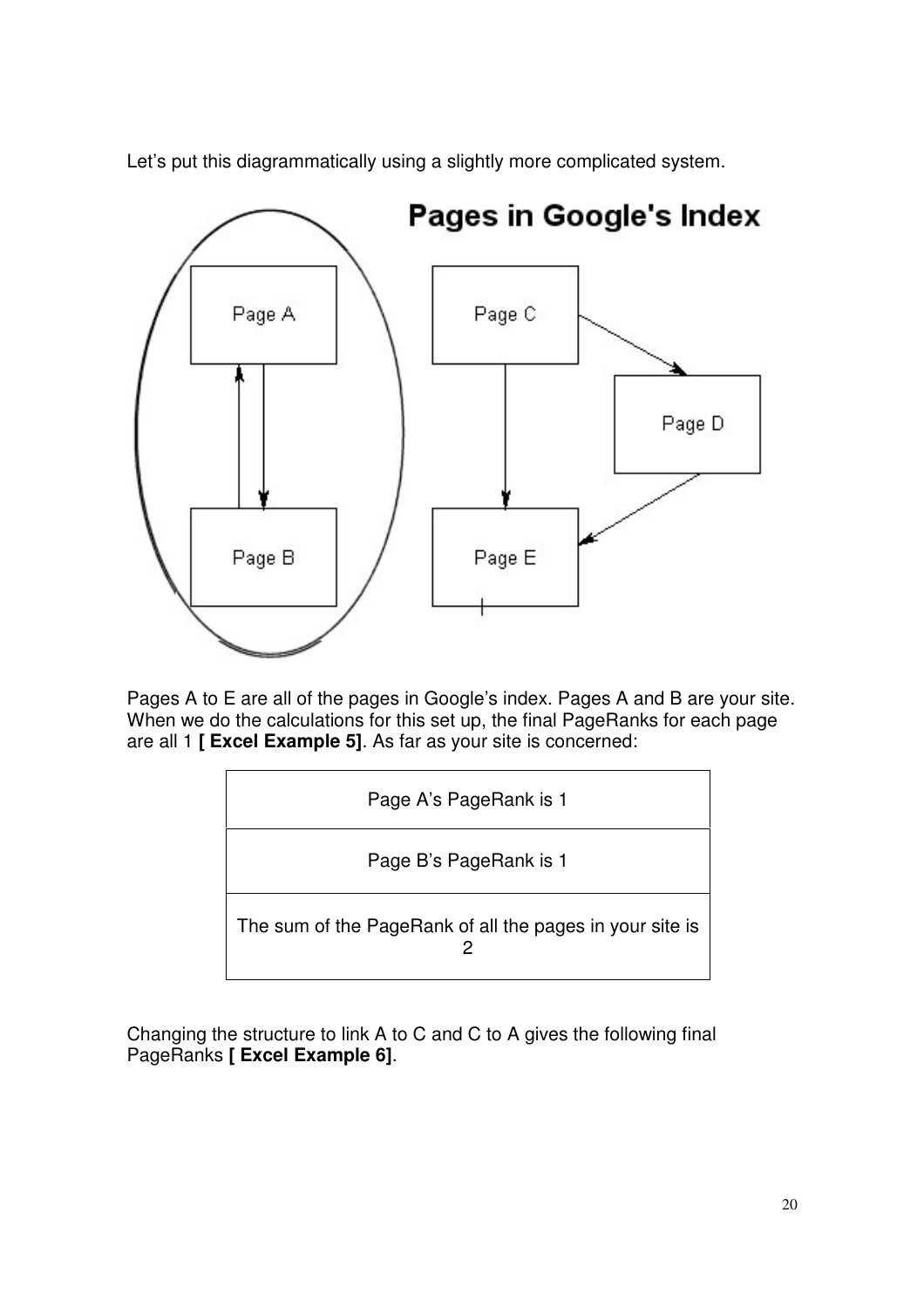

This increase is small; the amount will of course vary depending on circumstances. But the point was easily proved – linking out can *sometimes* improve your PageRank through a mechanism known as PageRank Feedback.

If we added an extra page into the loop between  $C \rightarrow D$  and E, then the total increase in PageRank in your site would be 2.1462030505 **[ Excel Example 7]**. This suggests that it is wiser to reciprocal link with larger sites that employ a link structure where a higher amount of focus is given to the page on which your link appears (or will appear). The number of pages, and the structure you are linking to has significant influence on the amount of PageRank feedback that occurs.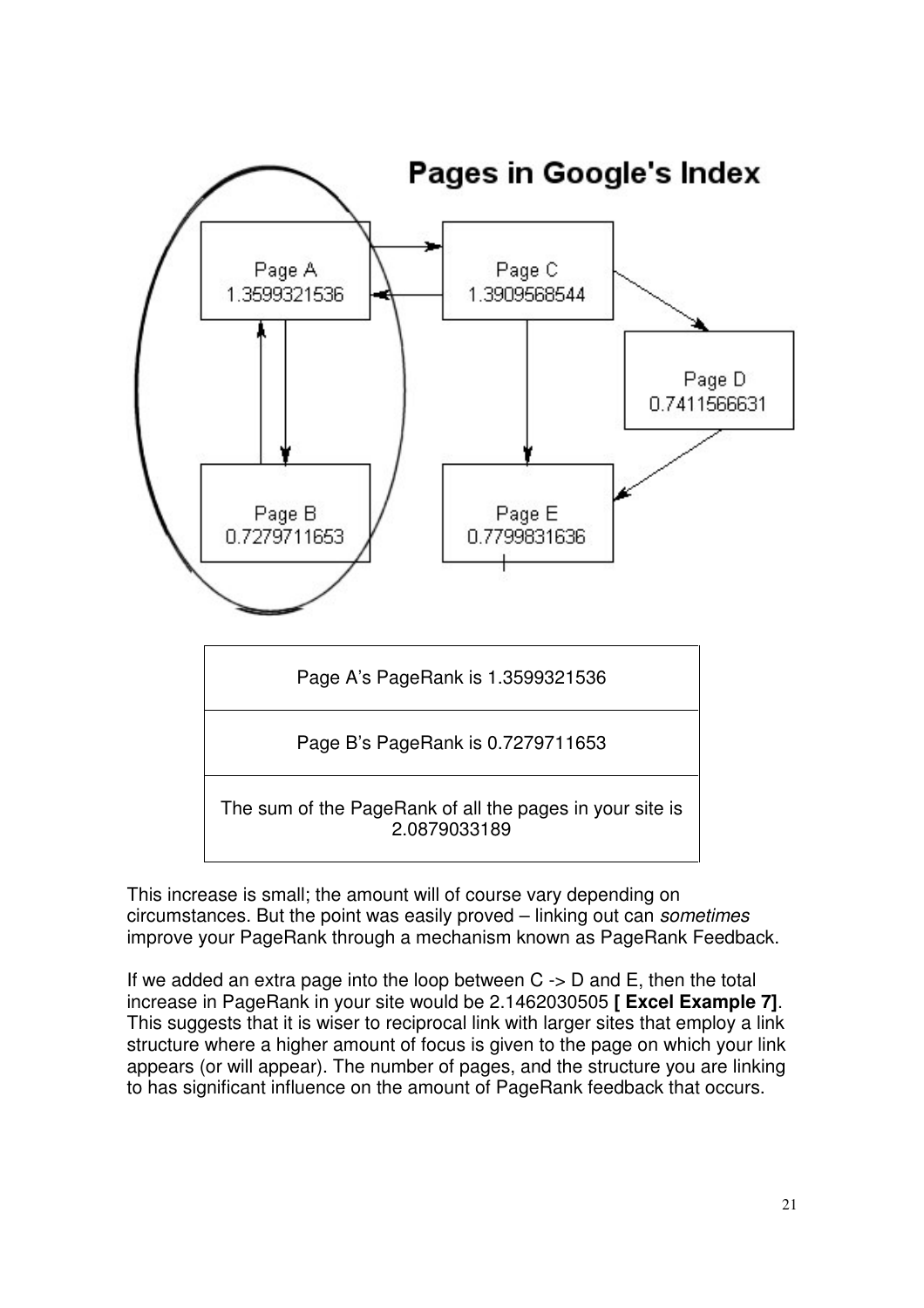#### **Influencing the results**

The question that arises from all this is how and when can or will Google influence the results of the PageRank calculation. In this respect, the situation has changed significantly since the original PageRank paper. Google has shown that they can, and will modify the data on which PageRank is based. The primary example of this is what has become known as PageRank Zero (PR0). Basically speculation says that when Google wants to penalize a page, it is assigned a PageRank of zero. As PageRank is a multiplier, this will obviously always list PR0 pages as the very last entry in the SERPS:

Your score from other factors multiplied by your PageRank score of zero, will always be zero (the lowest score possible).

How they do this is important. Let's say they set the PageRank of the page to zero before doing the calculations – would this work? From what we know so far, we would think not. **[ Excel Example 8]** And true enough, it doesn't. Why is this significant? Because the PageRank must be set to zero at the end of the process. Having a PageRank of zero in itself does not disqualify a page from "voting" exactly as it would have done in the first place.

To stop its voting power, the second penalty must also be applied. This is the same penalty that is applied to link farms. Google has shown that they are capable of ignoring links they believe have been artificially created. This is simple enough; they merely remove the link entry from the matrix. This second penalty would also need to be applied to a PR0 penalty to stop the links from that page from counting in the PageRank process. However, there doesn't appear to be any way to test this. I suspect that both penalties would be applied.

# **Controlling PageRank**

As Webmasters, contrary to the suggestions of some, we have a fair amount of control over PageRank. It is, however, the most difficult of ranking factors to control, and you might well be able to achieve the desired effects by using other techniques. However, a well-worked PageRank added to your optimization mix can make it difficult for competitors to catch up.

There are three fundamental areas to look at when trying to optimize the PageRank for your site:

1. The links you choose to have link to you, i.e., which ones you choose, and how much effort you put in to getting them.

2. Who you choose to link out to from your site, and from which page of your site you place their link. (Maximising PageRank Feedback and minimising PageRank leakage).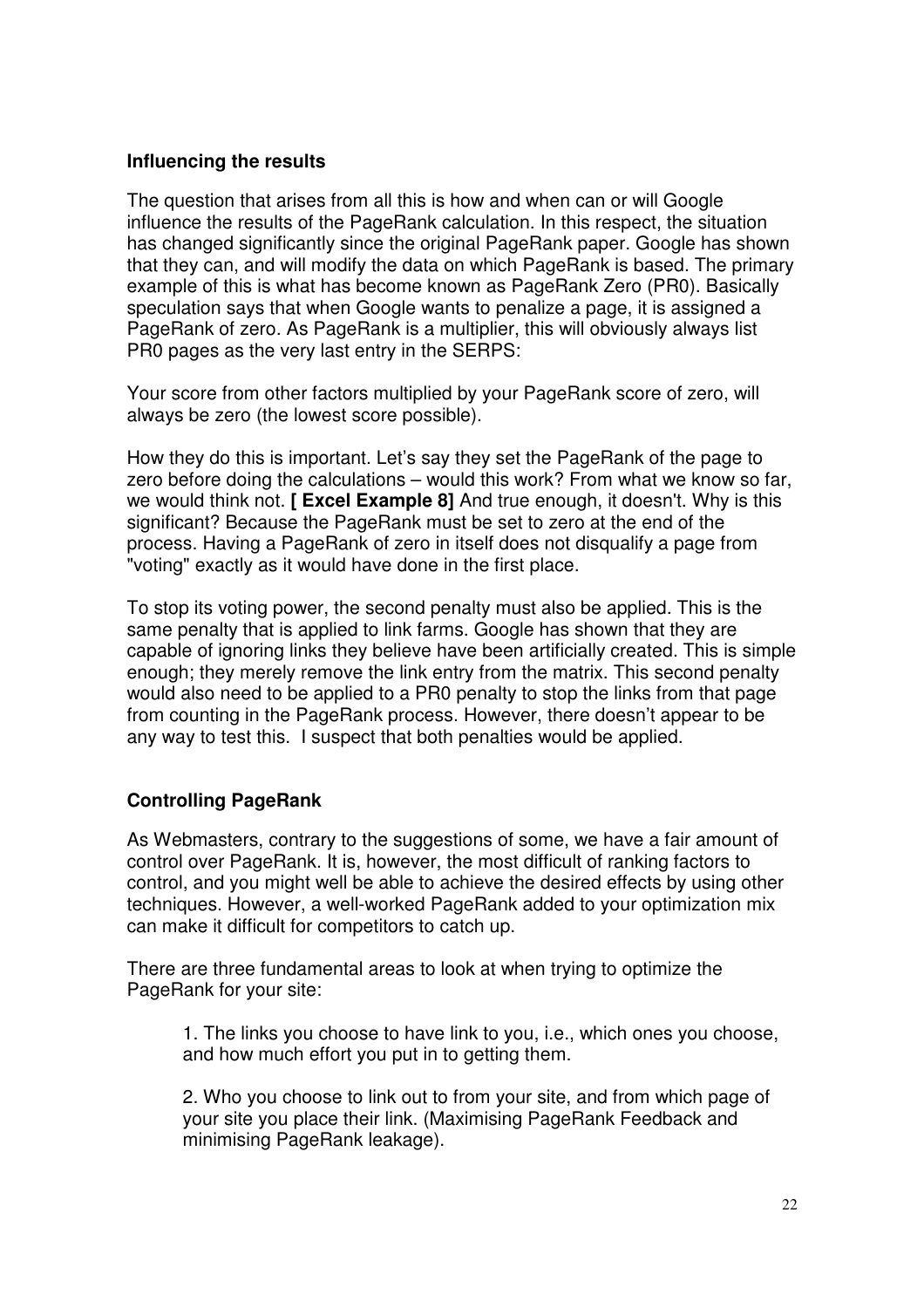3. The internal navigational structure and linkage of your pages, in order to best distribute PageRank within your site.

#### **Links to Your Site**

When looking for links *to* your site, from a purely PageRank point of view, one might *think* you should simply look for pages that have the highest Toolbar PageRank. (Whilst keeping in mind that every page of a site has its own PageRank, so you must consider the PageRank of the "links" page, or whatever page the actual link will exist on.) **However, this way of thinking is incorrect.** If you've not just jumped to this section then you'll probably have worked out why that is. The PageRank given by a link is far more complicated than this simplification. There may have been a time when that was an okay approximation…but no more. As more and more people try to get links from only high PageRank sites, it becomes less and less of a winning proposition.

The actual PageRank from an individual page is shared out amongst the links on that page (remember the PageRank calculations?). So, links from pages that have the same PageRank aren't always created equal. It depends on how many other links your link is sharing the links page with. For instance, a link from a page with a PageRank of 4 might be better than a link from a page with a PageRank of 6 if there are less total links on the PR 4 page. Right now there just isn't enough information available to allow us to know to what extent this stretches. However, it's significant enough to make it pointless to just choose high PageRanked sites as your main linking strategy. There's also another, more matter-of-fact reason why that type of linking strategy might not be the best; sites with high PageRanks are often fussy about which sites they will link out to. making them harder to get linked from than lower PageRanked sites. However, sites struggling with their own PageRank numbers should be more receptive to exchanging reciprocal links with other like-minded sites.

Now let's factor in feedback. Let's say, for example, that there are two separate pages on other people's sites which both have a PageRank of 4. Both of these have ten links to other pages. But the page on your site that you want them to link to, already has a link to the page on the second site. By getting a link from the second site you're generating feedback and getting more PageRank than if you had gotten a link from the first site! That's an over simplification; in fact, feedback loops can get even more complicated. Remember, the number of links on the page linking to you will alter the amount of feedback, etc.

Can you work it all out for a given page's situation? No – neither can I. My advice, therefore, is this – get links from sites that seem appropriate and have good quality, regardless of their current PageRank. If they are relevant to your site, and are high quality sites, they will either help your PageRank now, or will do so in the future. To really get your PageRank humming, get yourself a listing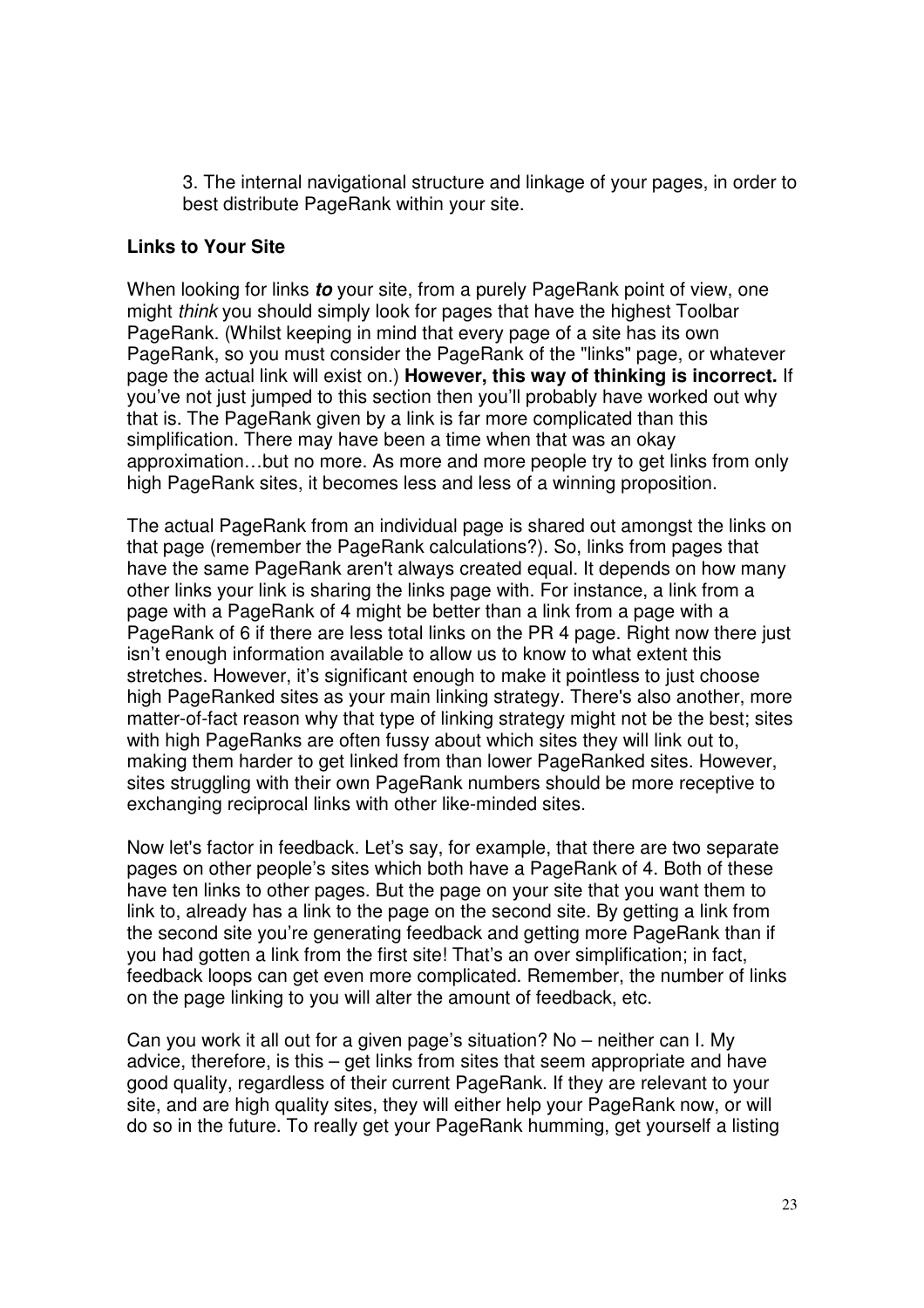in DMOZ and Yahoo and enjoy the artificially enhanced PageRank that they provide.

## **Links out of your site**

When considering links out of your site there is one golden rule:

## **Generally, you will want to keep PageRank within your own site.**

This does not mean that you will lose PageRank from your site by linking out, but that the total PageRank within it may be lower than it could have been had you not linked out. From this, we can derive another rule, which gives away as little PageRank as possible (meaning that we are giving our own pages as much PageRank as possible):

| The best outbound link PageRank scenario occurs when<br>the outbound link comes from a page that has both: |
|------------------------------------------------------------------------------------------------------------|
| a) A low PageRank                                                                                          |
| and                                                                                                        |
| b) A lot of links to pages on your site.                                                                   |

How can this best be achieved? One way would be by writing reviews of the sites we link out to on a separate page of our site, and by providing a link to those reviews along with each hyperlink to the external site. Optionally, it would be okay if these pages open in another window but **DO NOT** open these pages using javascript because the spiders cannot yet follow this.

For example, we can do something like this with each link to an external site: <a href[=http://www.supportforums.org>The](http://www.supportforums.org>The) best search engine resource and forum site in the world</a> <a href="/sfreview.htm" target=" new">Read my flattering review of them here</a>.

Make sure that the review page also links back to a page in your own site that is high up its structure. (It's best if this is your home page, but any important page will do.) By doing this, you've significantly reduced the amount of PageRank you've let out of your site! We've targeted the distribution of PageRank to the home page to ensure that less is passed back through your links page (which would be a wasted opportunity), and more is put elsewhere in your site. Your links page also needs to link to your home page and the other major pages of your site. However, place no other links on the review page (besides the home page link).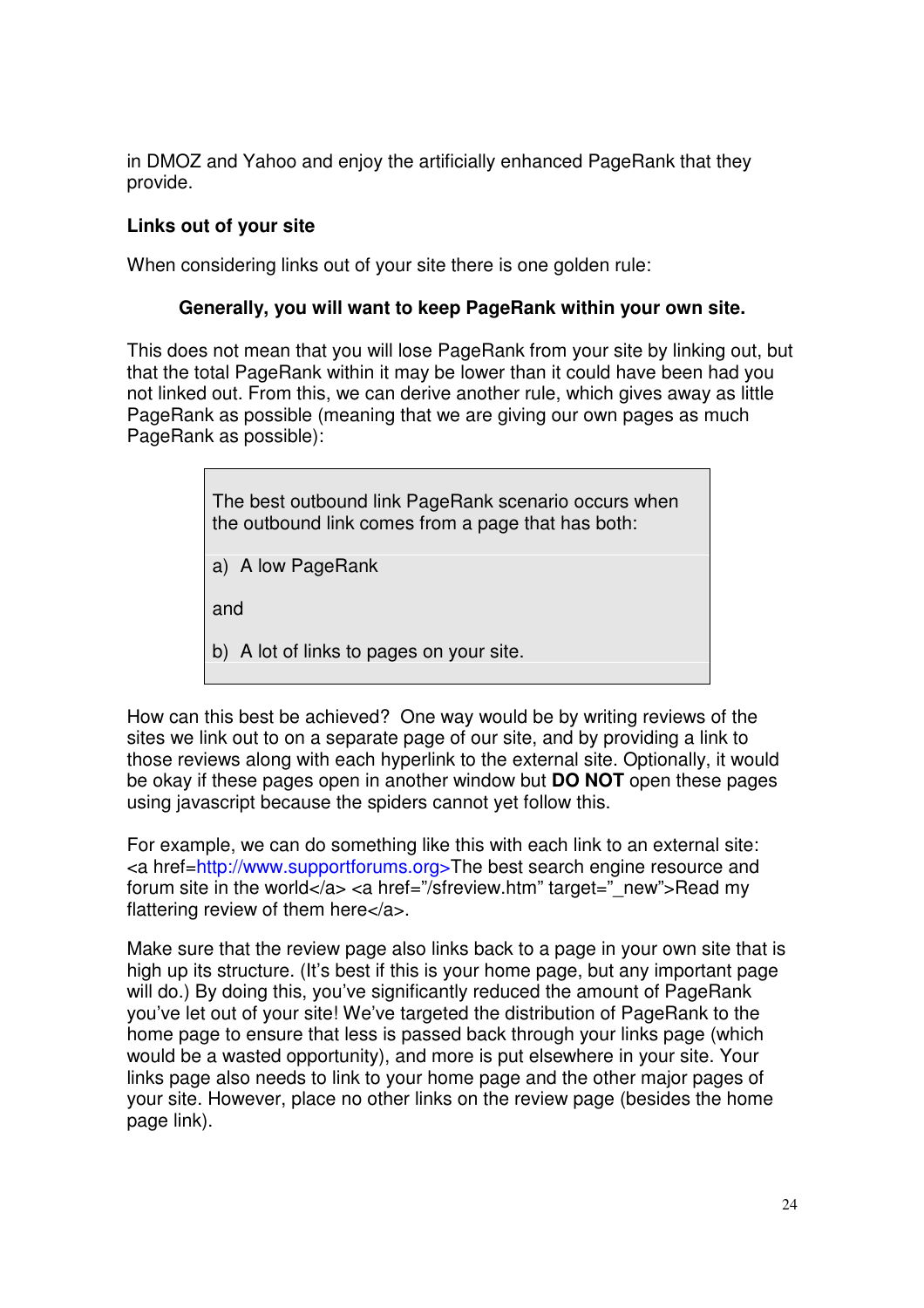It's **very** good if someone links to your review page, so in addition you may let the site you've linked to know that you have reviewed them – it is quite possible you will get two links from their site (one to your site and one to the review of their site). This is all very complicated in text form, so here's a simplified example to show the principle and its effect.



Doing all the calculations for PageRanks we converge at the following values **[ Excel Example 9]**: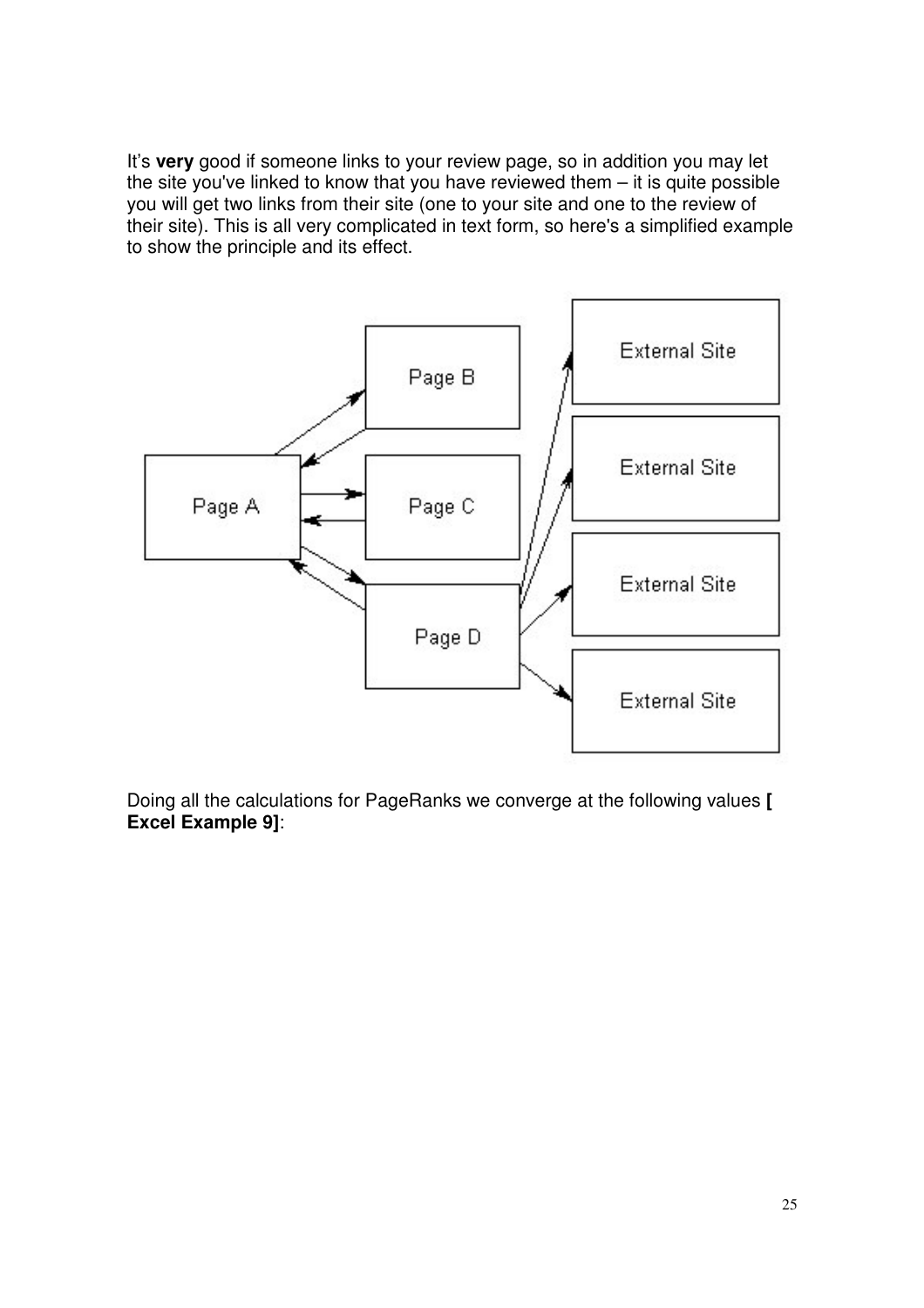

If we perform the same calculations but include the review pages, here's what we get: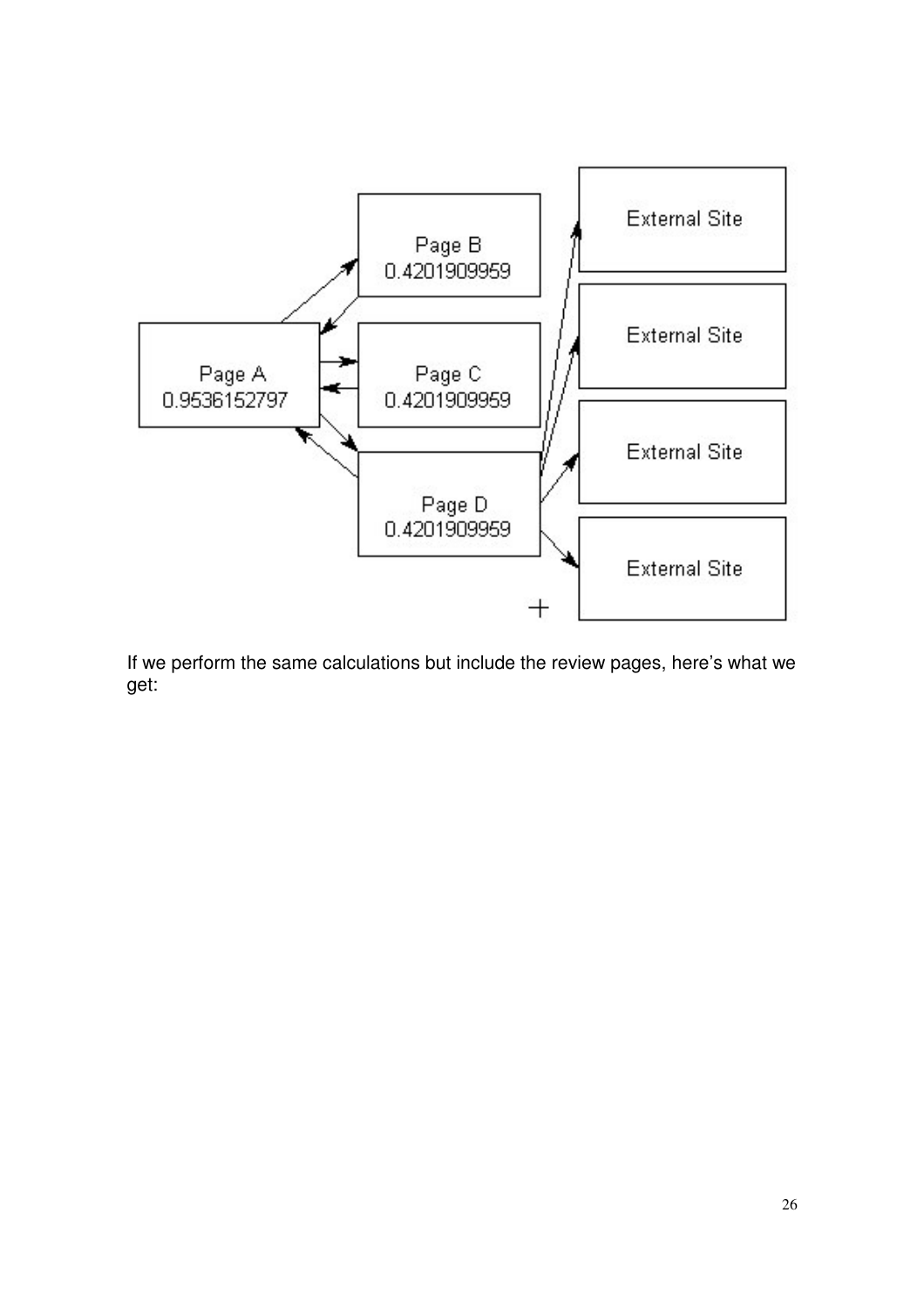

Just to be very clear here (and because in earlier versions of this paper some questioned the validity of this technique), if we look at only pages A B C and D then:

| <b>Without the Review Pages</b> | With the Review Pages       |
|---------------------------------|-----------------------------|
| The HomePage PR is:             | The HomePage PR is:         |
| 0.9536152797                    | 2.439718935                 |
|                                 |                             |
| B, C, D PR is: 0.4201909959     | B, C, D PR is: 0.8412536982 |
|                                 |                             |
| Total is: 2.2141882674          | Total is: 4.9634800296      |

Some of this is the power of extra pages, some of it is feedback and some of it is drawing PageRank away from your outbound links pages. Fundamentally, however, adding extra internal links to your outbound pages is one of the most (if not the most) important internal factors to improve your PageRank. This boost may not be as much as from getting a new outside link to your site, but it's also much easier and more beneficial for your site's readers.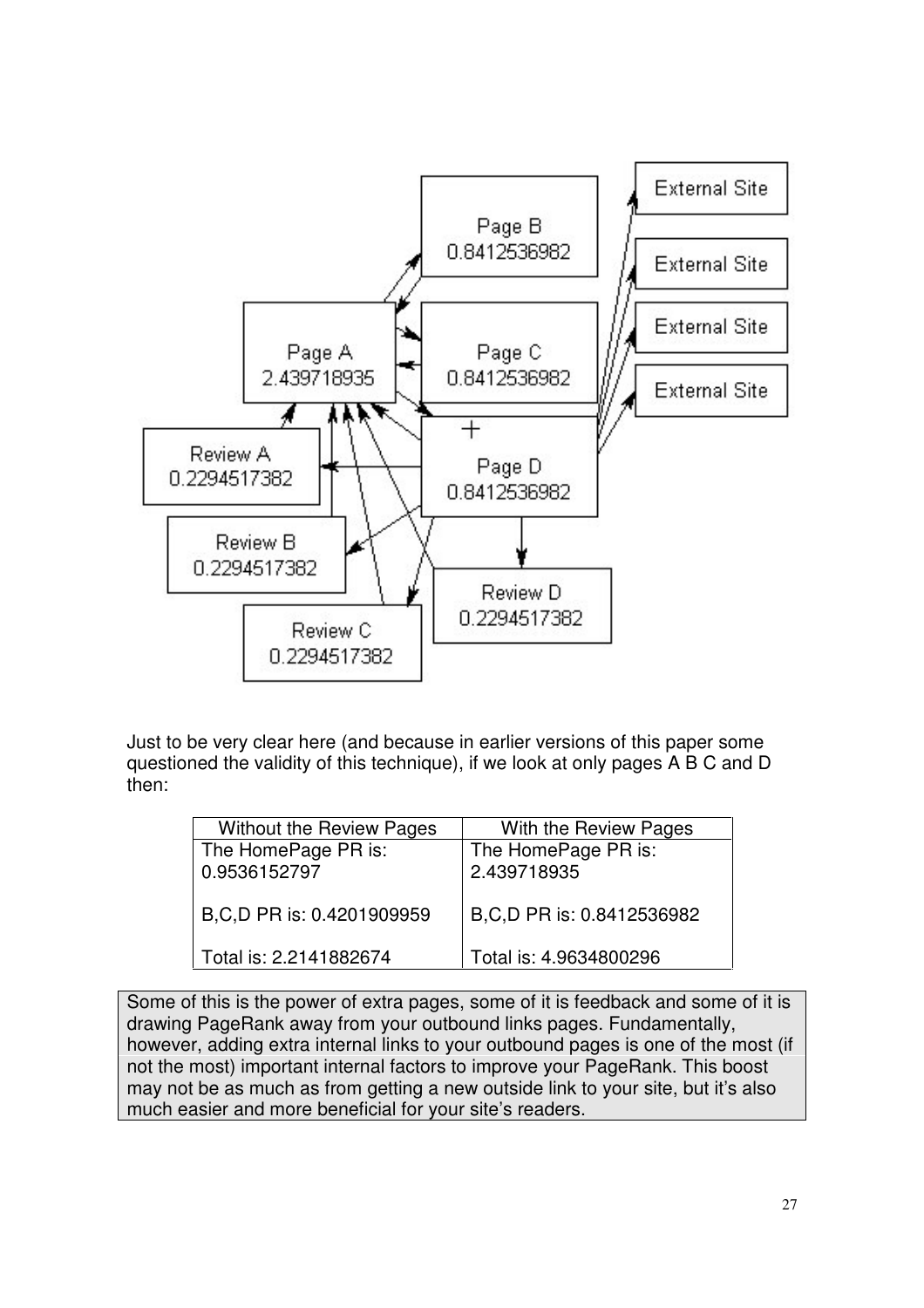## **Internal Structures and Linkages**

Having spoken about "Linking out" to external sites, the next logical progression is to discuss internal links within your site. If we recognise that PageRank is really about pages having a vote, then straight away we can derive one important thing about internal link structure and PageRank:

A page that is in the Google index has a vote, however small. Thus, the more pages you have in the index – the more overall vote you are likely to have. Or, simply put, bigger sites tend to hold a greater total amount of PageRank within their site (as they have more pages to work with).

We need to clarify this a bit more. To get a high PageRank, it is not enough to have tens of thousands of pages. Those pages must also be in Google's index. To achieve this they must contain enough content for Google's algorithms to consider them worthy of being added to the index. As you develop content for your site, you are also creating more PageRank for your site. It's hard work, and you're creating it slowly – but if you're also creating pages that people will want to link to, then you're doing yourself two favours at once: PageRank from both directions. Or, to put it in very basic terms:

The best "internal" thing you can do to build PageRank is to write lots of good content. Ensure that pages aren't overly short or overly long and break the content into several pages where necessary.

There are three different ways in which pages can be interlinked within a site. **In practice, sites might use a combination of these. Using a combination is fine and normal as long as you understand the different sections and how they are affecting your PageRank.**

For the purposes of this document we'll view the different linkage structures as separate entities. We have: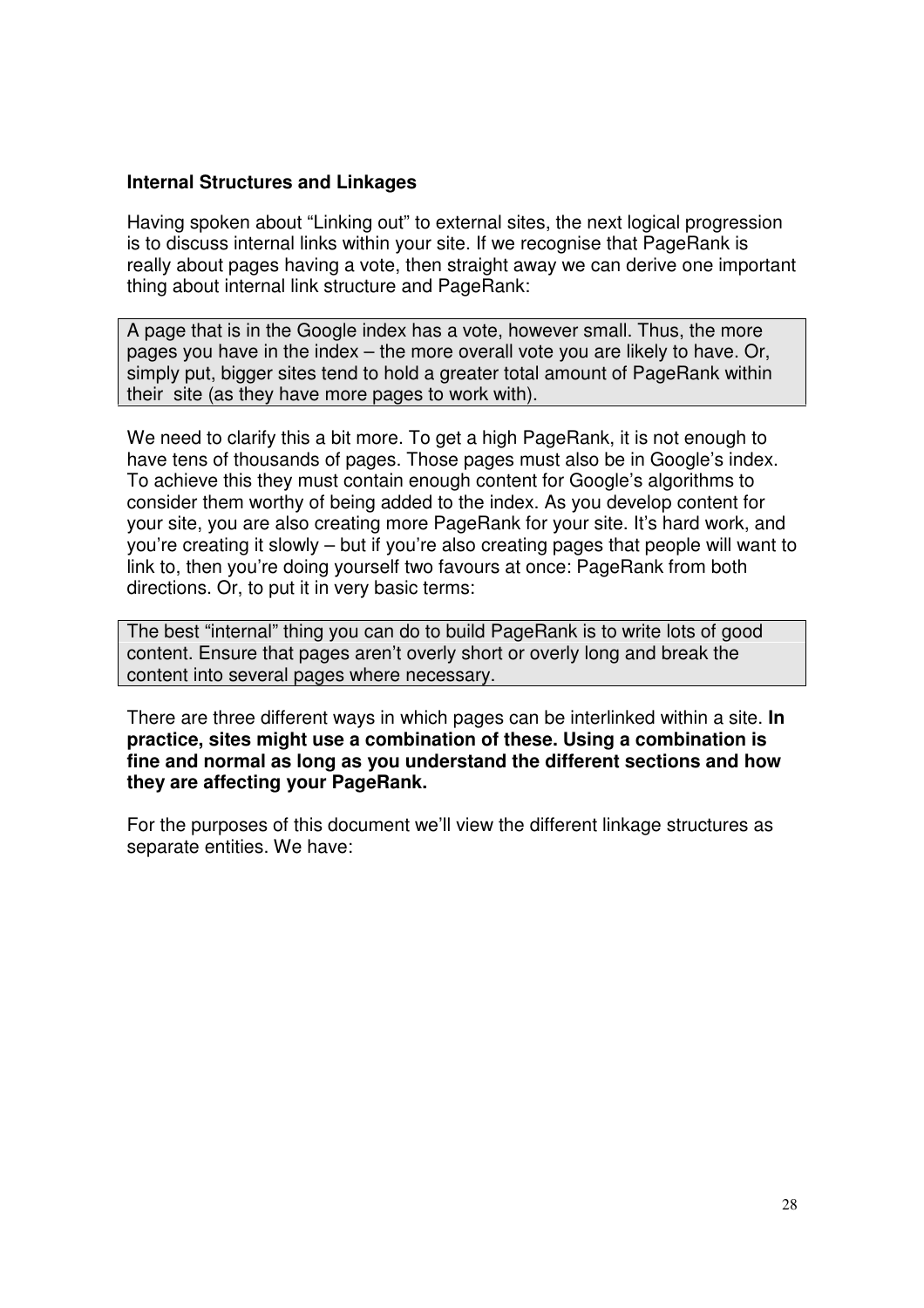# *Hierarchical*





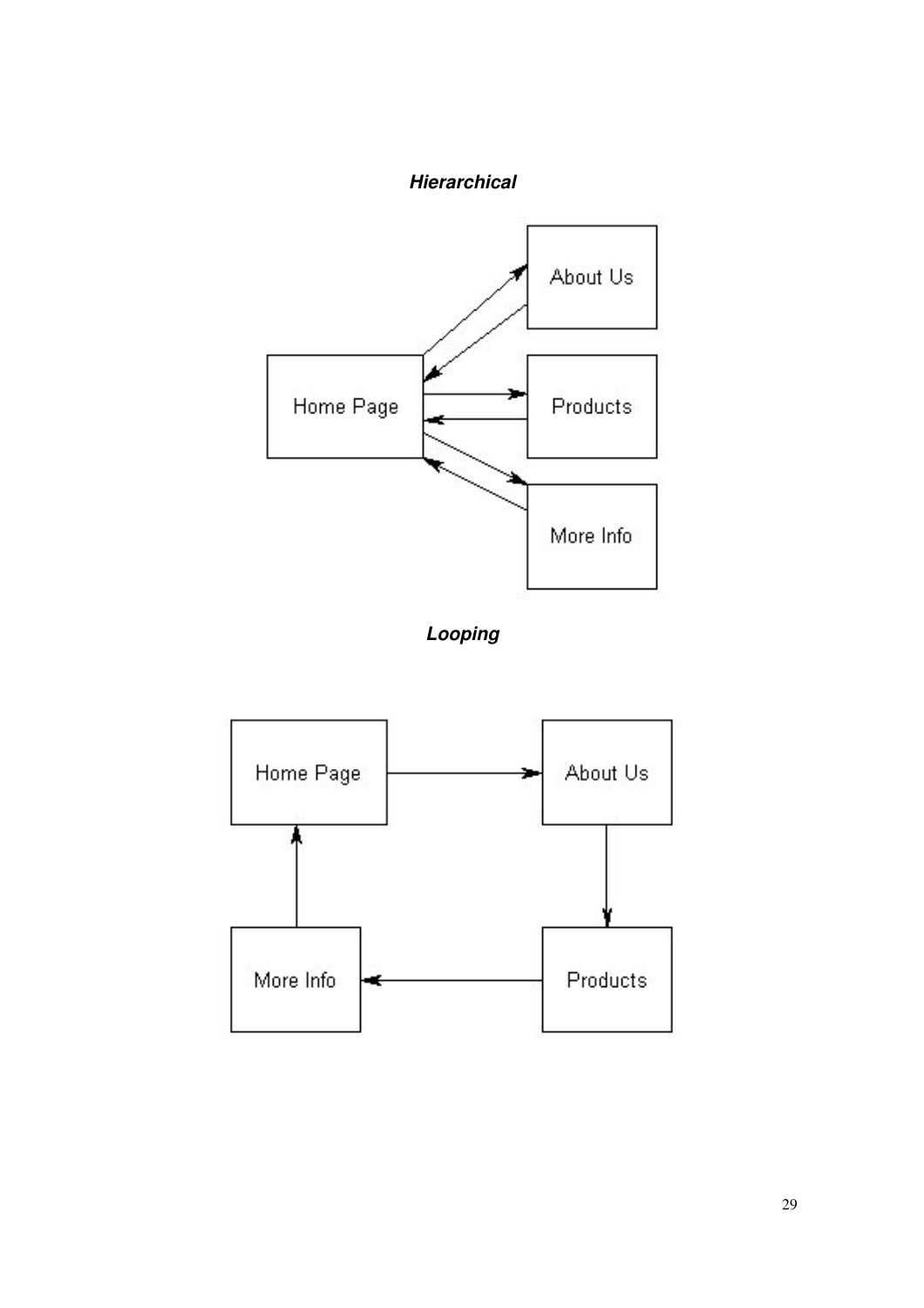#### *Extensive Interlinking*



By performing the PageRank calculations for these structures, we can see how internal link structure can distribute PageRank around your site. This is critical because whilst at this stage of the document these are closed systems, when inbound and outbound links come into play you will want to be able to control your PageRank so that it is in the right places to maximise PageRank feedback. Since we have already extensively shown you the PageRank calculations, we'll just dive right in with the final value for each structure.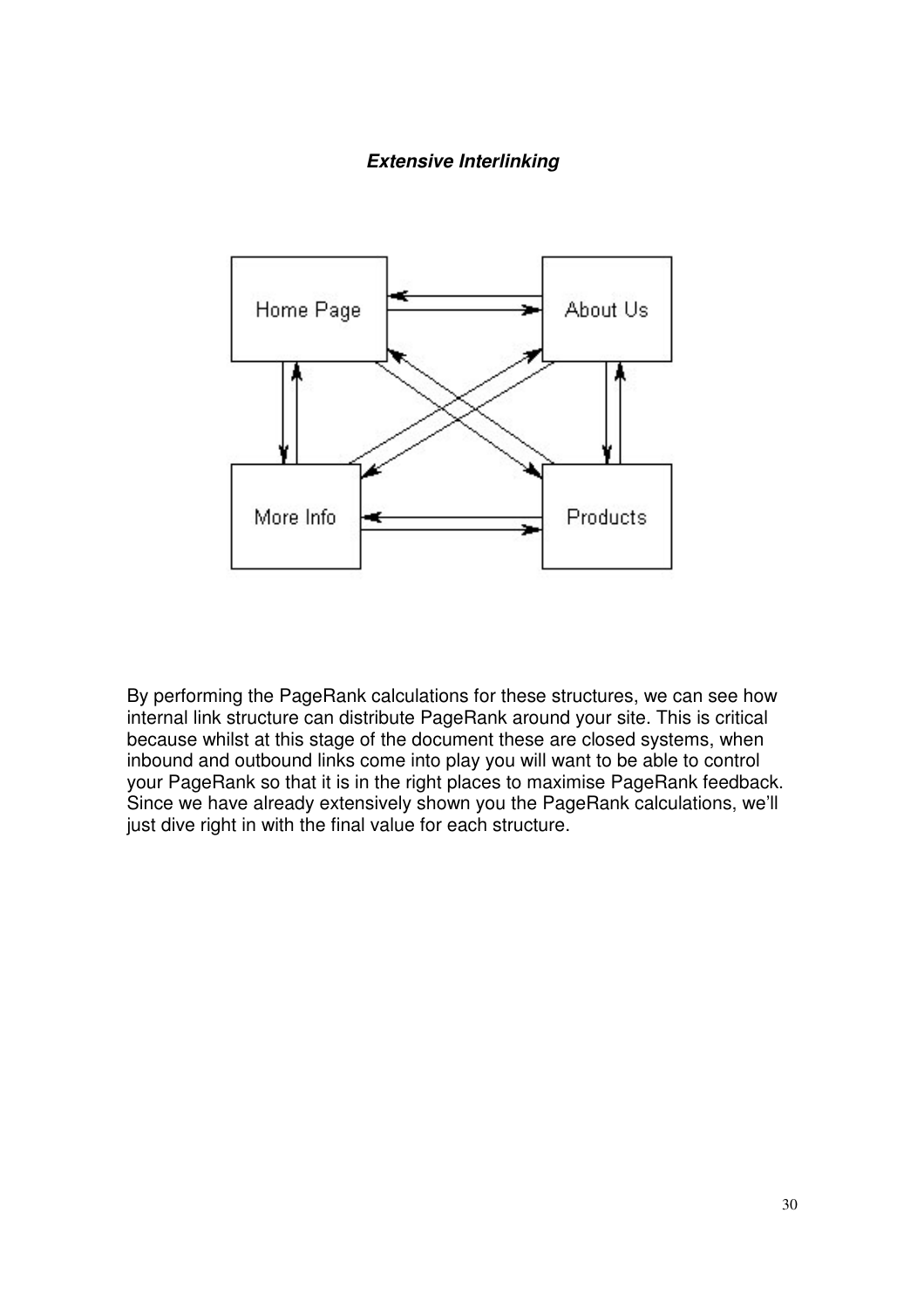

Total PageRank in this site is 4

*Looping [Excel Example 12]*



Total PageRank in this site is 4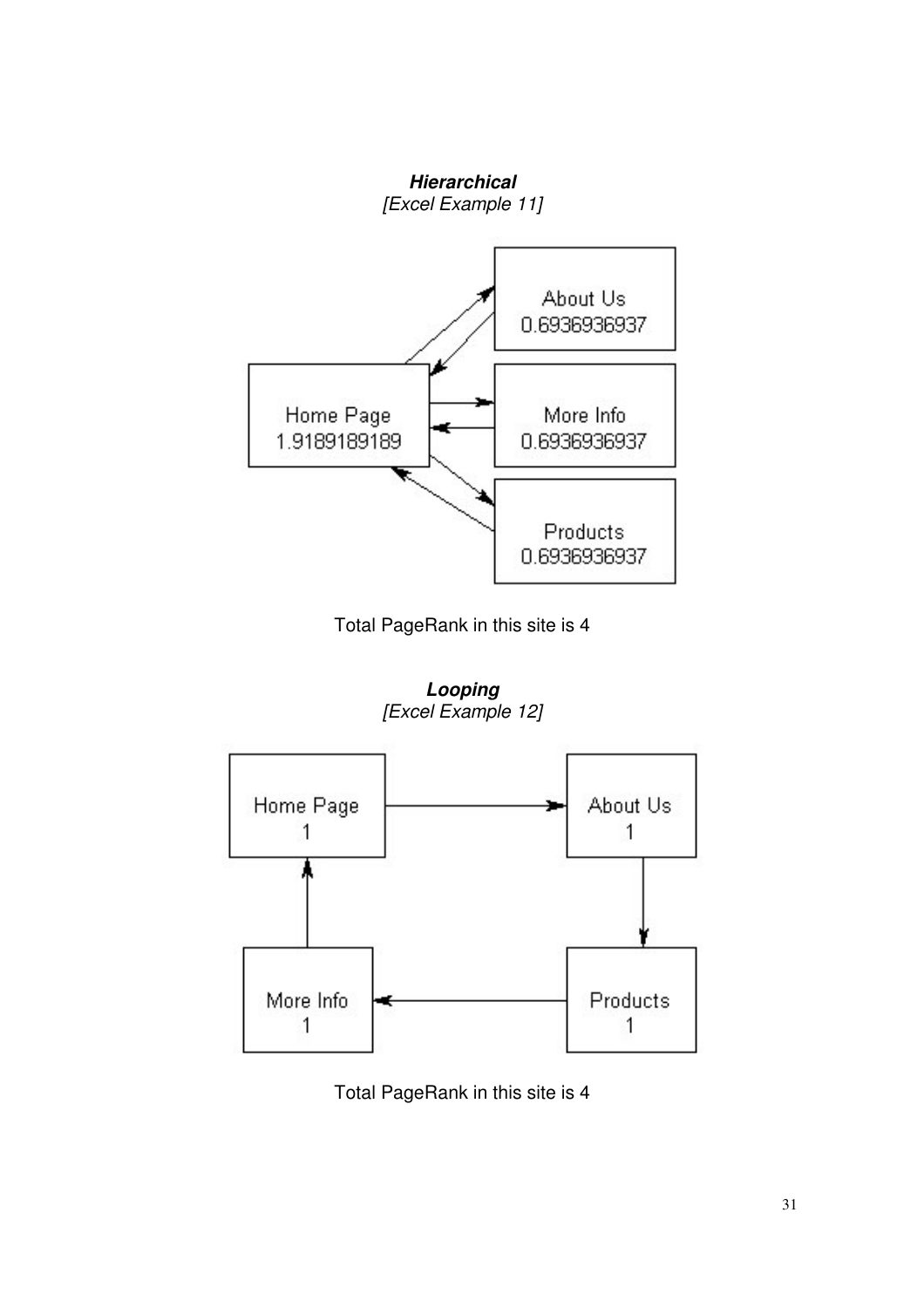

Total PageRank in this site is 4

Notice something that is critically important. Because there are no inbound or outbound links, we are restricted to having the same total PageRank across all pages in our example site (4). However, introducing a hierarchical-like structure can alter the distribution of the PageRank. (Note, it does not have to be a strict hierarchy, but must contain more of the properties of the hierarchical structure than the looping or extensive interlinking.) This ability to shift PageRank to the pages that we want it to is the Webmaster's easiest way to manipulate PageRank.

In general, we can state this as the following rule:

It is rare that a site will want to have an entirely linking or an entirely extensively interlinked structure. By using elements of a hierarchical structure, a Webmaster is able to shift PageRank to the pages of his or her choice. If PageRank was spread out evenly across all pages of the site, then the Webmaster is very close to obtaining maximum benefit.

The maximum benefit from PageRank is derived when this methodology is applied towards pages that want to rank high for highly competitive keyword phrases, or towards pages that must compete on a large number of keyword phrases. To do this the webmaster must move it away from pages that they do not need to rank as highly, or from pages that can rank well on the strength of keyword phrases alone.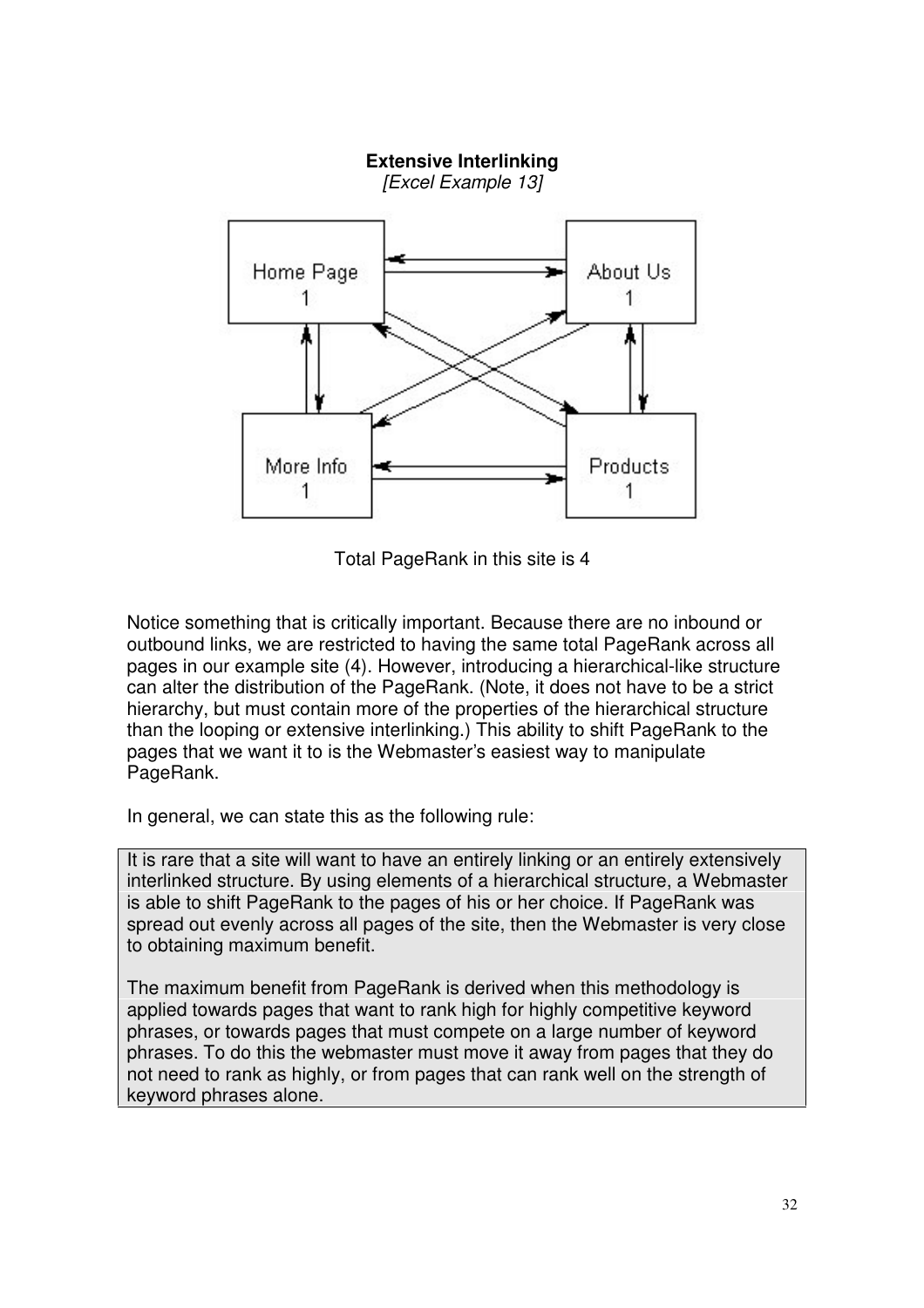Closed systems (with no inbound and outbound links) are one thing, but let's take a look what happens when we add an inbound and outbound link:



Total PageRank in this site: 2.6641737744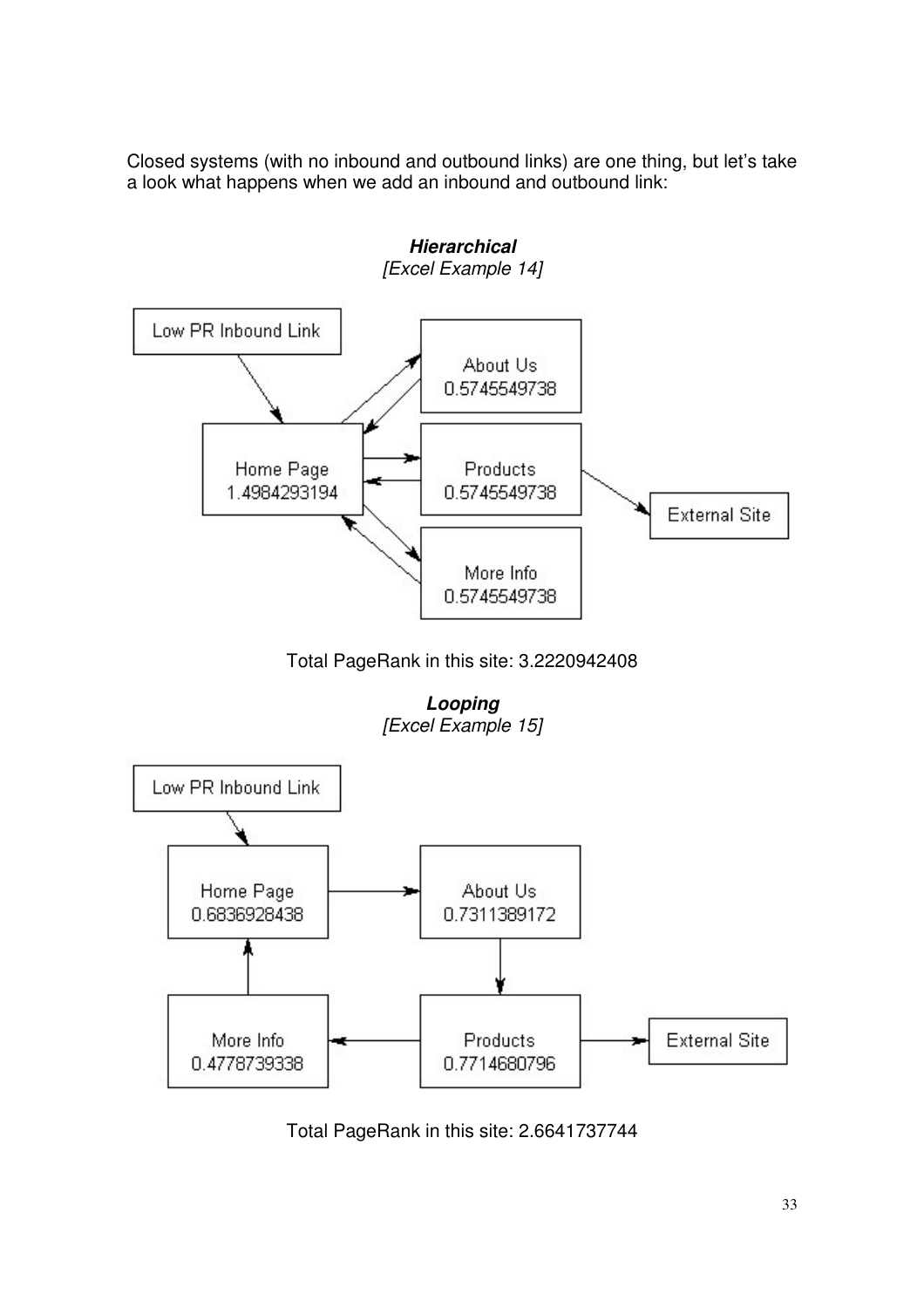

Total PageRank in this site: 3.5683429515

When a system is non-closed, as most are, then we can say that the following holds true:

The Extensive Interlinking strategy retains the most PageRank within the site. Following this is the Hierarchical strategy and lastly the Looping strategy.

Please keep in mind that this is just a principle. In practice, you will be unlikely to extensively interlink 10,000 pages. You must also choose the appropriate structure for sub-sections of your site. As we add more pages into the hierarchical structure, it becomes more successful. This is purely because more links are being added to the page that contains the outbound link (it is divided amongst more pages, most of which are yours). However, as we add more pages we also dilute the PageRank of the home page (which could be important to you).

# **What Google says**

The best information about PageRank is, of course, straight from the horse's mouth. We therefore felt it would be helpful to ask Google themselves about PageRank. Obviously, we realize Google won't provide us with the exact specifics about PageRank or comment on the validity of what we've written However, we did want to ask them some general questions to provide us with an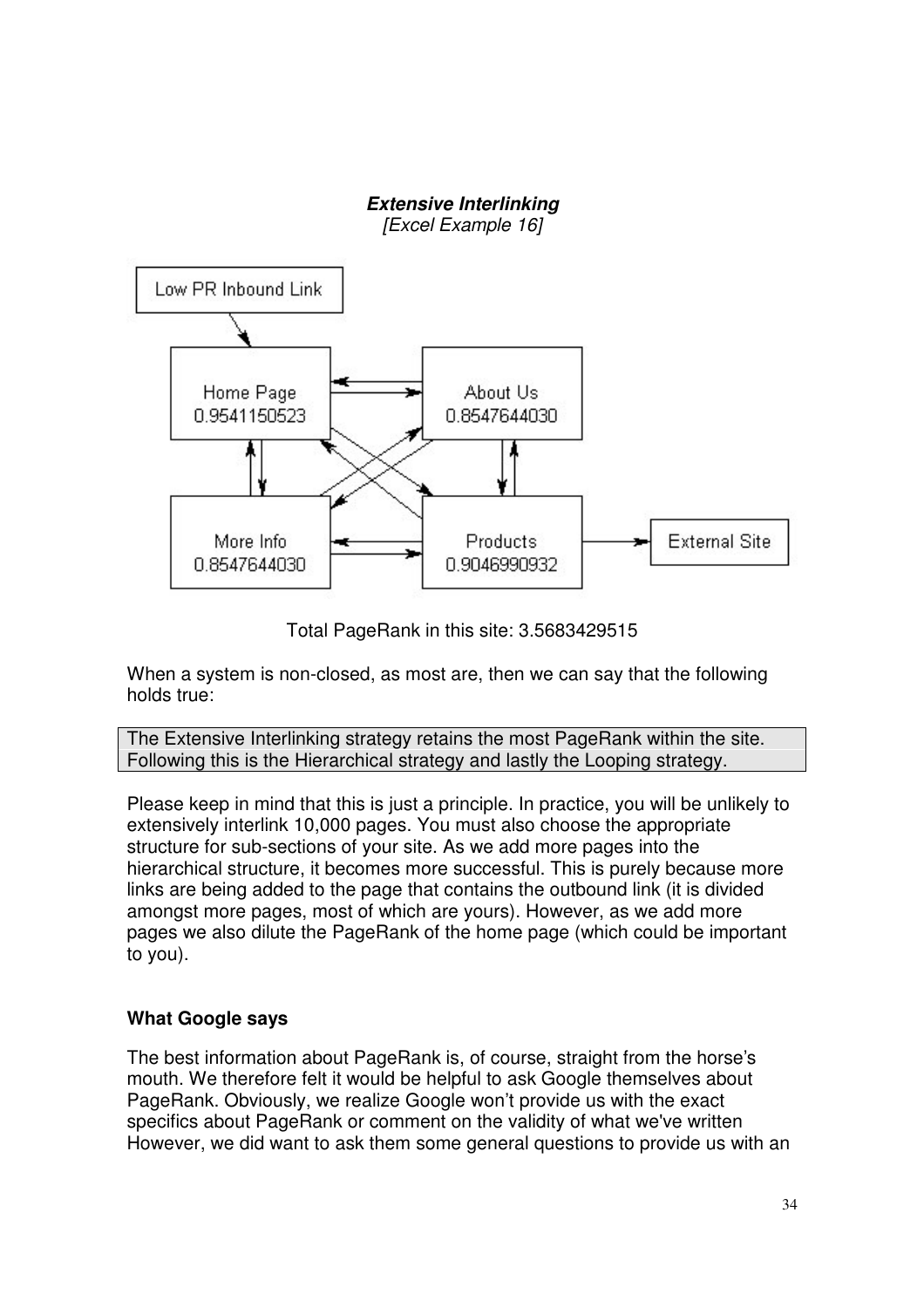overview of how they see PageRank - now and in the future. We hope this this short interview will help debunk a few myths and answer some questions

**Chris:** Can you answer the age old question for us? Is PageRank named after the fact it is "page" based, or is it named after one of the creators? **Google:** PageRank is named for Larry Page, Google co-founder and president, Products.

**Chris:** Does Google view PageRank as being a significant distinguishing feature from the other search engines?

**Google:** PageRank is a technology which contributes to the speed and relevance that differentiate Google from other search engines. In addition, Google employs 100 other algorithms to its ranking formula.

**Chris:** Does Google believe that PageRank significantly benefits the quality of its results pages and does it expect this to continue in the future?

**Google:** Because of the scalable approach PageRank uses to analyze links, it will continue to be a significant factor in Google's search results.

**Chris:** Several people have been known to try to data mine the PageRank information given by the toolbar, how does Google feel about this? **Google:** Mining PageRank data from the Google Toolbar is against Google's terms of service.

**Chris:** How useful do you think the PageRank information is on the toolbar for a) normal users b) webmasters c) search engine optimization professionals?

**Google:** The PageRank information on the Google Toolbar is an estimate and is intended only for informational purposes. Many users have found it interesting and webmasters have been known to use it as a measure of their performance. However, because it is a rough estimate, the value to search engine optimization professionals is limited.

**Chris:** One method that people have been known to try to boost PageRank is by using link farms and guestbooks. How is Google likely to react to a site doing that?

**Google:** Google's engineers are constantly working to update Google's ranking algorithm to prevent manipulation of Google's rankings.

#### **Final word to non mathematicians**

It feels a little strange having a final word when it isn't the end of the document. But if you read the table of contents, you'll see that we've added an advanced section for the techies, mathematicians and Phd students. If your goal was just to find out about PageRank and what you can do about it, then you're done!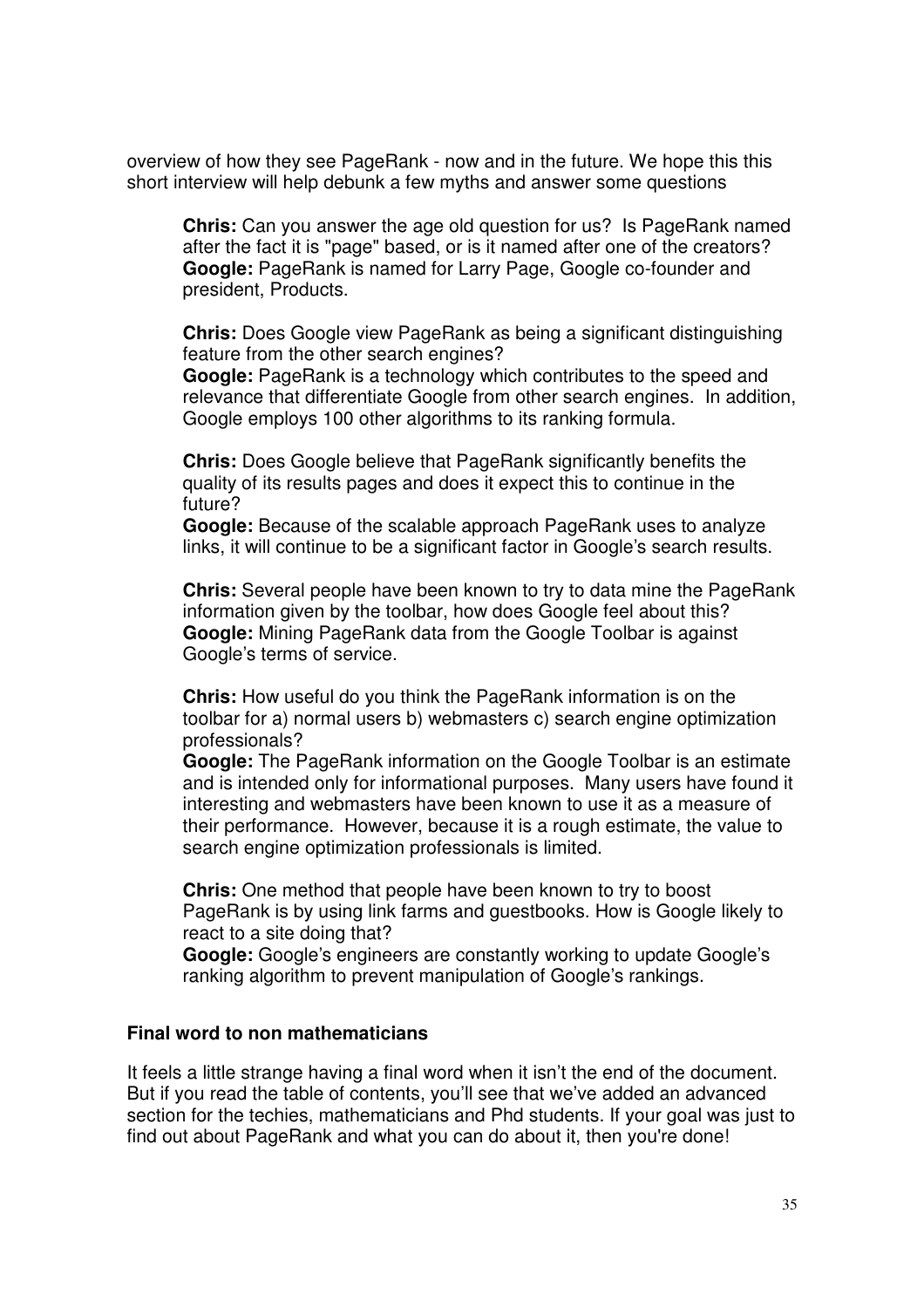In summary, PageRank is probably the most misunderstood search engine concepts in existence today. There are those who profess to know everything about PageRank, and there are those who claim to not need to know anything. There are those who claim PageRank is important, and there are those who claim it is unimportant. There are those who claim Google oversells PageRank and there are those who do not believe this to be the case..

The truth of the matter is that nobody except Google can tell you the exact specifics. The authors of this document do not in any way profess to tell you everything. What is presented here are theories based on the evidence available. All we can do is to derive the principles, not exact figures.

To quantify the worth of PageRank is an impossible task. Under differing circumstances and differing Webmaster styles, it will have a different value. What PageRank is worth to you is probably an individual thing and you must decide how it fits into your philosophy and situation. You can do well by concentrating heavily on PageRank, or by not. However, you should always keep PageRank and the principles discussed here, in the back of your mind when designing sites. Just like you remember to create good Titles and anchor text, you should remember to consider PageRank.

The process of improving your PageRank should always be in symbiosis with your visitor experience. The highest PageRank in the world isn't worth much if your visitors can't navigate your site. Gaining PageRank should only be done whilst adding value to your site – whether that is through better targeting of visitors or improving content.

# **Advanced PageRank topics**

As we delve into the advanced topics, we move more into the realm of speculation. Whilst we can be relatively sure that the principles derived earlier are sound, for the advanced PageRank discussion, we need to place a greater emphasis on assumption.

It should be said, however, that Google has surely thought of everything we're discussing here. It is therefore perfectly possible that they have done some of what we suggest below. If they have not already then, there's a good possibility they will in the future.

# **Speeding Up PageRank**

It is apparent that Google does not need a 100% accurate value for PageRank: so the question arises – "Can Google calculate an approximation of the final values without using as many iterations?" The answer appears to be yes. Let us explain. In previous calculations we have set the normalisation co-efficient at a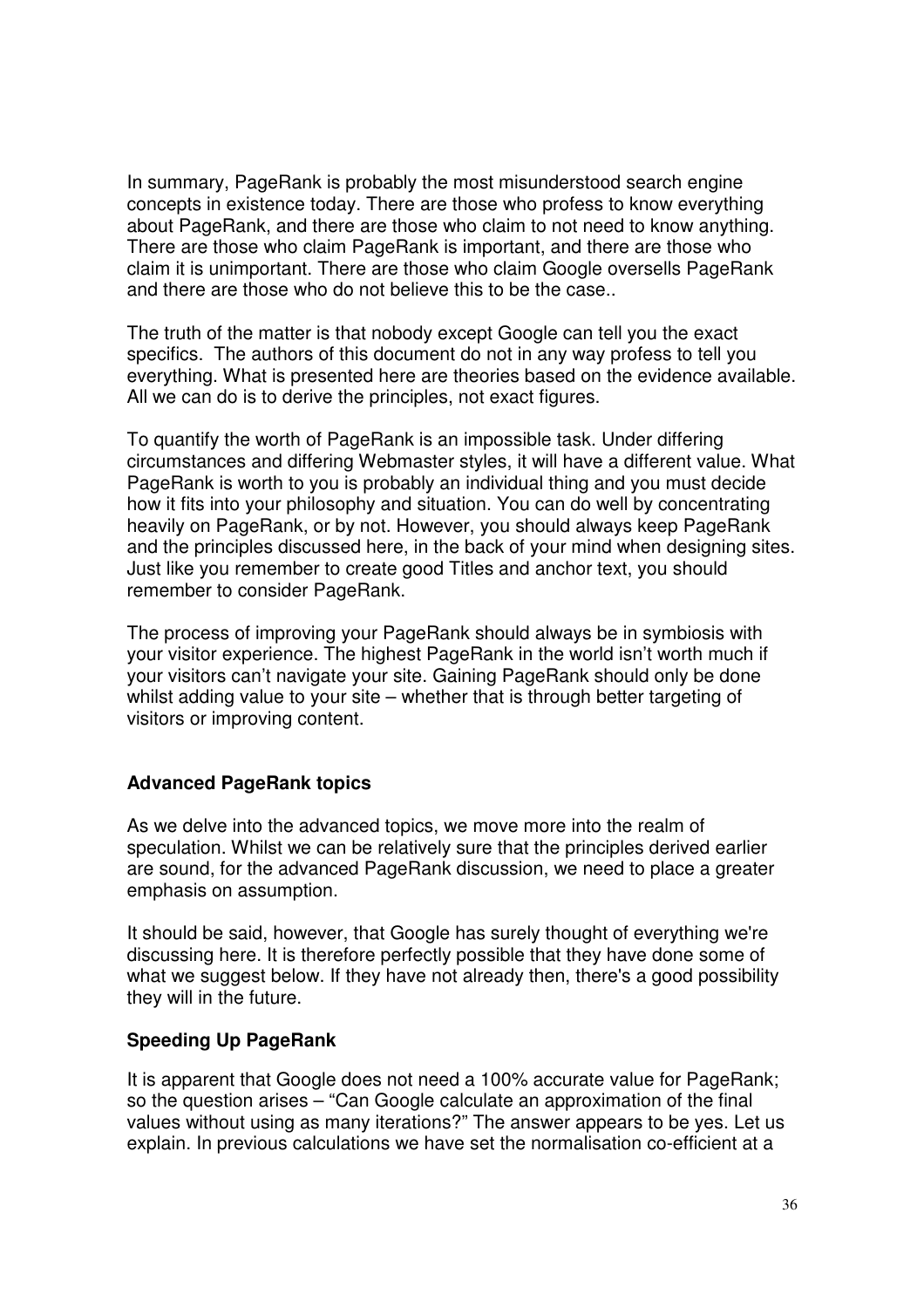fixed amount. We can vary this co-efficient for each page depending upon the final value of the previous computation using the formula:

$$
(1-d)^* PR i (A)
$$

That is, we are replacing the (1-d) of the previous formula with the above. PR i (A) simply means with the PR deduced by the previous iteration

Let's do this by example. Assume we have the hierarchical structure mentioned earlier:



With this very simple structure we arrive at the final values like this:

|              | A  |              | B |              | C |              | D |                           | Sum          |
|--------------|----|--------------|---|--------------|---|--------------|---|---------------------------|--------------|
| <b>Start</b> |    | 1.0000000000 |   | 1.0000000000 |   | 1.0000000000 |   | 1.0000000000              | 4.0000000000 |
|              |    | 2.7000000000 |   | 0.4333333333 |   | 0.4333333333 |   | 0.4333333333              | 4.0000000000 |
|              | 2  | 1.2550000000 |   | 0.9150000000 |   | 0.9150000000 |   | 0.9150000000              | 4.0000000000 |
|              | 3  | 2.4832500000 |   | 0.5055833333 |   | 0.5055833333 |   | 0.5055833333              | 4.0000000000 |
|              | 4  | 1.4392375000 |   | 0.8535875000 |   | 0.8535875000 |   | 0.8535875000              | 4.0000000000 |
|              | 5  | 2.3266481250 |   | 0.5577839583 |   | 0.5577839583 |   | 0.5577839583              | 4.0000000000 |
|              | 6  | 1.5723490938 |   | 0.8092169688 |   | 0.8092169688 |   | 0.8092169688              | 4.0000000000 |
|              |    | 2.2135032703 |   | 0.5954989099 |   | 0.5954989099 |   | 0.5954989099              | 4.0000000000 |
|              | 8  | 1.6685222202 |   | 0.7771592599 |   | 0.7771592599 |   | 0.7771592599              | 4.0000000000 |
|              | 9  | 2.1317561128 |   | 0.6227479624 |   | 0.6227479624 |   | 0.6227479624 4.0000000000 |              |
|              | 10 | 1.7380073041 |   | 0.7539975653 |   | 0.7539975653 |   | 0.7539975653 4.0000000000 |              |
|              | 11 | 2.0726937915 |   | 0.6424354028 |   | 0.6424354028 |   | 0.6424354028              | 4.0000000000 |
|              | 12 | 1.7882102772 |   | 0.7372632409 |   | 0.7372632409 |   | 0.7372632409              | 4.0000000000 |
|              | 13 | 2.0300212644 |   | 0.6566595785 |   | 0.6566595785 |   | 0.6566595785 4.0000000000 |              |
|              | 14 | 1.8244819253 |   | 0.7251726916 |   | 0.7251726916 |   | 0.7251726916 4.0000000000 |              |
|              |    |              |   |              |   |              |   |                           |              |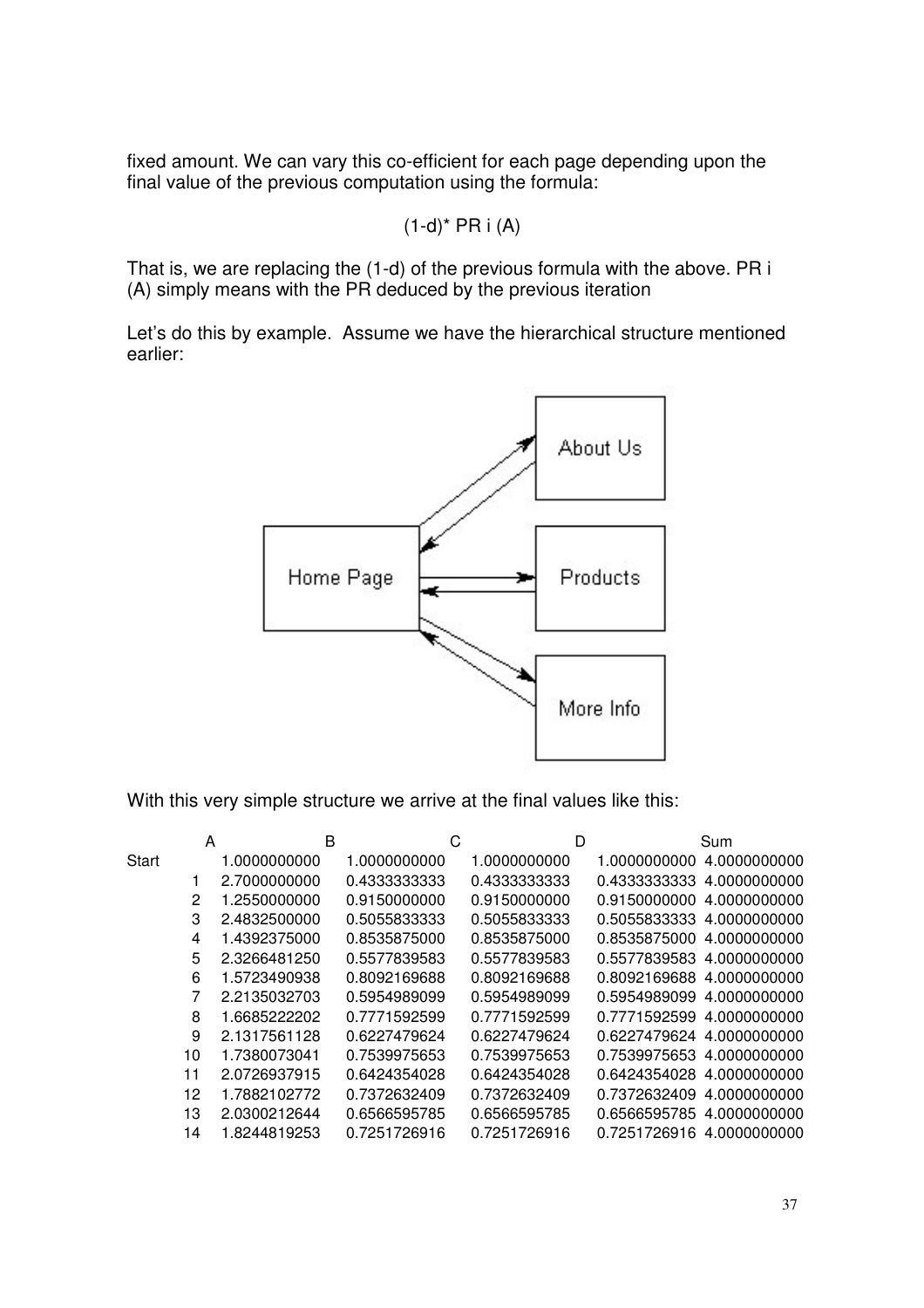| 15 | 1.9991903635 | 0.6669365455 | 0.6669365455 |              | 0.6669365455 4.0000000000 |
|----|--------------|--------------|--------------|--------------|---------------------------|
| 16 | 1.8506881910 | 0.7164372697 | 0.7164372697 |              | 0.7164372697 4.0000000000 |
| 17 | 1.9769150376 | 0.6743616541 | 0.6743616541 | 0.6743616541 | 4.0000000000              |
| 18 | 1.8696222180 | 0.7101259273 | 0.7101259273 | 0.7101259273 | 4.0000000000              |
| 19 | 1.9608211147 | 0.6797262951 | 0.6797262951 | 0.6797262951 | 4.0000000000              |
| 20 | 1.8833020525 | 0.7055659825 | 0.7055659825 | 0.7055659825 | 4.0000000000              |
| 21 | 1.9491932554 | 0.6836022482 | 0.6836022482 |              | 0.6836022482 4.0000000000 |
| 22 | 1.8931857329 | 0.7022714224 | 0.7022714224 |              | 0.7022714224 4.0000000000 |
| 23 | 1.9407921270 | 0.6864026243 | 0.6864026243 |              | 0.6864026243 4.0000000000 |
| 24 | 1.9003266921 | 0.6998911026 | 0.6998911026 |              | 0.6998911026 4.0000000000 |
| 25 | 1.9347223118 | 0.6884258961 | 0.6884258961 | 0.6884258961 | 4.0000000000              |
| 26 | 1.9054860350 | 0.6981713217 | 0.6981713217 |              | 0.6981713217 4.0000000000 |
| 27 | 1.9303368702 | 0.6898877099 | 0.6898877099 |              | 0.6898877099 4.0000000000 |
| 28 | 1.9092136603 | 0.6969287799 | 0.6969287799 | 0.6969287799 | 4.0000000000              |
| 29 | 1.9271683888 | 0.6909438704 | 0.6909438704 | 0.6909438704 | 4.0000000000              |
| 30 | 1.9119068696 | 0.6960310435 | 0.6960310435 | 0.6960310435 | 4.0000000000              |
| 31 | 1.9248791609 | 0.6917069464 | 0.6917069464 | 0.6917069464 | 4.0000000000              |
| 32 | 1.9138527133 | 0.6953824289 | 0.6953824289 | 0.6953824289 | 4.0000000000              |
| 33 | 1.9232251937 | 0.6922582688 | 0.6922582688 | 0.6922582688 | 4.0000000000              |
| 34 | 1.9152585853 | 0.6949138049 | 0.6949138049 | 0.6949138049 | 4.0000000000              |
| 35 | 1.9220302025 | 0.6926565992 | 0.6926565992 |              | 0.6926565992 4.0000000000 |
| 36 | 1.9162743279 | 0.6945752240 | 0.6945752240 |              | 0.6945752240 4.0000000000 |
| 37 | 1.9211668213 | 0.6929443929 | 0.6929443929 |              | 0.6929443929 4.0000000000 |
| 38 | 1.9170082019 | 0.6943305994 | 0.6943305994 |              | 0.6943305994 4.0000000000 |
| 39 | 1.9205430284 | 0.6931523239 | 0.6931523239 |              | 0.6931523239 4.0000000000 |
| 40 | 1.9175384259 | 0.6941538580 | 0.6941538580 |              | 0.6941538580 4.0000000000 |
| 41 | 1.9200923380 | 0.6933025540 | 0.6933025540 | 0.6933025540 | 4.0000000000              |
| 42 | 1.9179215127 | 0.6940261624 | 0.6940261624 | 0.6940261624 | 4.0000000000              |
| 43 | 1.9197667142 | 0.6934110953 | 0.6934110953 | 0.6934110953 | 4.0000000000              |
| 44 | 1.9181982929 | 0.6939339024 | 0.6939339024 | 0.6939339024 | 4.0000000000              |
| 45 | 1.9195314510 | 0.6934895163 | 0.6934895163 | 0.6934895163 | 4.0000000000              |
| 46 | 1.9183982666 | 0.6938672445 | 0.6938672445 |              | 0.6938672445 4.0000000000 |
| 47 | 1.9193614734 | 0.6935461755 | 0.6935461755 | 0.6935461755 | 4.0000000000              |
| 48 | 1.9185427476 | 0.6938190841 | 0.6938190841 | 0.6938190841 | 4.0000000000              |
| 49 | 1.9192386645 | 0.6935871118 | 0.6935871118 |              | 0.6935871118 4.0000000000 |
| 50 | 1.9186471352 | 0.6937842883 | 0.6937842883 |              | 0.6937842883 4.0000000000 |
| 51 | 1.9191499351 | 0.6936166883 | 0.6936166883 |              | 0.6936166883 4.0000000000 |
| 52 | 1.9187225552 | 0.6937591483 | 0.6937591483 |              | 0.6937591483 4.0000000000 |
| 53 | 1.9190858281 | 0.6936380573 | 0.6936380573 |              | 0.6936380573 4.0000000000 |
| 54 | 1.9187770461 | 0.6937409846 | 0.6937409846 |              | 0.6937409846 4.0000000000 |
| 55 | 1.9190395108 | 0.6936534964 | 0.6936534964 |              | 0.6936534964 4.0000000000 |
| 56 | 1.9188164158 | 0.6937278614 | 0.6937278614 |              | 0.6937278614 4.0000000000 |
| 57 | 1.9190060466 | 0.6936646511 | 0.6936646511 | 0.6936646511 | 4.0000000000              |
| 58 | 1.9188448604 | 0.6937183799 | 0.6937183799 | 0.6937183799 | 4.0000000000              |
| 59 | 1.9189818686 | 0.6936727105 | 0.6936727105 |              | 0.6936727105 4.0000000000 |
| 60 | 1.9188654117 | 0.6937115294 | 0.6937115294 |              | 0.6937115294 4.0000000000 |
| 61 | 1.9189644001 | 0.6936785333 | 0.6936785333 |              | 0.6936785333 4.0000000000 |
| 62 | 1.9188802599 | 0.6937065800 | 0.6937065800 |              | 0.6937065800 4.0000000000 |
| 63 | 1.9189517791 | 0.6936827403 | 0.6936827403 |              | 0.6936827403 4.0000000000 |
| 64 | 1.9188909878 | 0.6937030041 | 0.6937030041 | 0.6937030041 | 4.0000000000              |
| 65 | 1.9189426604 | 0.6936857799 | 0.6936857799 |              | 0.6936857799 4.0000000000 |
|    |              |              |              |              |                           |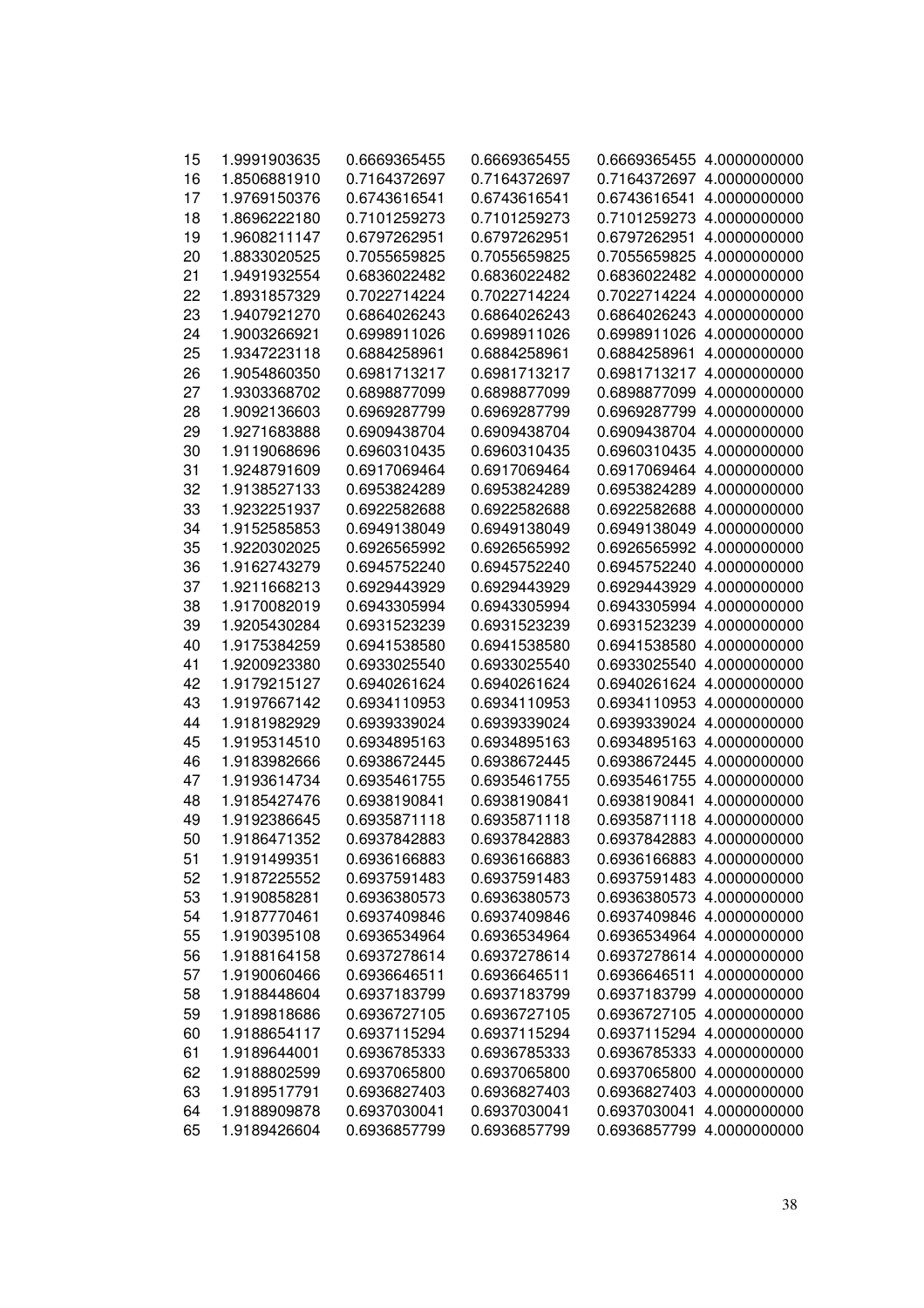| 66  | 1.9188987387 | 0.6937004204 | 0.6937004204 |              | 0.6937004204 4.0000000000 |
|-----|--------------|--------------|--------------|--------------|---------------------------|
| 67  | 1.9189360721 | 0.6936879760 | 0.6936879760 |              | 0.6936879760 4.0000000000 |
| 68  | 1.9189043387 | 0.6936985538 | 0.6936985538 | 0.6936985538 | 4.0000000000              |
| 69  | 1.9189313121 | 0.6936895626 | 0.6936895626 | 0.6936895626 | 4.0000000000              |
| 70  | 1.9189083847 | 0.6936972051 | 0.6936972051 | 0.6936972051 | 4.0000000000              |
| 71  | 1.9189278730 | 0.6936907090 | 0.6936907090 | 0.6936907090 | 4.0000000000              |
| 72  | 1.9189113080 | 0.6936962307 | 0.6936962307 | 0.6936962307 | 4.0000000000              |
| 73  | 1.9189253882 | 0.6936915373 | 0.6936915373 | 0.6936915373 | 4.0000000000              |
| 74  | 1.9189134200 | 0.6936955267 | 0.6936955267 | 0.6936955267 | 4.0000000000              |
| 75  | 1.9189235930 | 0.6936921357 | 0.6936921357 | 0.6936921357 | 4.0000000000              |
| 76  | 1.9189149459 | 0.6936950180 | 0.6936950180 | 0.6936950180 | 4.0000000000              |
| 77  | 1.9189222959 | 0.6936925680 | 0.6936925680 | 0.6936925680 | 4.0000000000              |
| 78  | 1.9189160484 | 0.6936946505 | 0.6936946505 | 0.6936946505 | 4.0000000000              |
| 79  | 1.9189213588 | 0.6936928804 | 0.6936928804 | 0.6936928804 | 4.0000000000              |
| 80  | 1.9189168450 | 0.6936943850 | 0.6936943850 | 0.6936943850 | 4.0000000000              |
| 81  | 1.9189206817 | 0.6936931061 | 0.6936931061 | 0.6936931061 | 4.0000000000              |
| 82  | 1.9189174205 | 0.6936941932 | 0.6936941932 | 0.6936941932 | 4.0000000000              |
| 83  | 1.9189201926 | 0.6936932691 | 0.6936932691 | 0.6936932691 | 4.0000000000              |
| 84  | 1.9189178363 | 0.6936940546 | 0.6936940546 | 0.6936940546 | 4.0000000000              |
| 85  | 1.9189198391 | 0.6936933870 | 0.6936933870 | 0.6936933870 | 4.0000000000              |
| 86  | 1.9189181367 | 0.6936939544 | 0.6936939544 | 0.6936939544 | 4.0000000000              |
| 87  | 1.9189195838 | 0.6936934721 | 0.6936934721 | 0.6936934721 | 4.0000000000              |
| 88  | 1.9189183538 | 0.6936938821 | 0.6936938821 | 0.6936938821 | 4.0000000000              |
| 89  | 1.9189193993 | 0.6936935336 | 0.6936935336 | 0.6936935336 | 4.0000000000              |
| 90  | 1.9189185106 | 0.6936938298 | 0.6936938298 | 0.6936938298 | 4.0000000000              |
| 91  | 1.9189192660 | 0.6936935780 | 0.6936935780 | 0.6936935780 | 4.0000000000              |
| 92  | 1.9189186239 | 0.6936937920 | 0.6936937920 | 0.6936937920 | 4.0000000000              |
| 93  | 1.9189191697 | 0.6936936101 | 0.6936936101 | 0.6936936101 | 4.0000000000              |
| 94  | 1.9189187058 | 0.6936937647 | 0.6936937647 | 0.6936937647 | 4.0000000000              |
| 95  | 1.9189191001 | 0.6936936333 | 0.6936936333 | 0.6936936333 | 4.0000000000              |
| 96  | 1.9189187649 | 0.6936937450 | 0.6936937450 | 0.6936937450 | 4.0000000000              |
| 97  | 1.9189190498 | 0.6936936501 | 0.6936936501 | 0.6936936501 | 4.0000000000              |
| 98  | 1.9189188077 | 0.6936937308 | 0.6936937308 | 0.6936937308 | 4.0000000000              |
| 99  | 1.9189190135 | 0.6936936622 | 0.6936936622 | 0.6936936622 | 4.0000000000              |
| 100 | 1.9189188385 | 0.6936937205 | 0.6936937205 | 0.6936937205 | 4.0000000000              |
| 101 | 1.9189189872 | 0.6936936709 | 0.6936936709 |              | 0.6936936709 4.0000000000 |
| 102 | 1.9189188608 | 0.6936937131 | 0.6936937131 |              | 0.6936937131 4.0000000000 |
| 103 | 1.9189189683 | 0.6936936772 | 0.6936936772 | 0.6936936772 | 4.0000000000              |
| 104 | 1.9189188770 | 0.6936937077 | 0.6936937077 | 0.6936937077 | 4.0000000000              |
| 105 | 1.9189189546 | 0.6936936818 | 0.6936936818 | 0.6936936818 | 4.0000000000              |
| 106 | 1.9189188886 | 0.6936937038 | 0.6936937038 | 0.6936937038 | 4.0000000000              |
| 107 | 1.9189189447 | 0.6936936851 | 0.6936936851 | 0.6936936851 | 4.0000000000              |
| 108 | 1.9189188970 | 0.6936937010 | 0.6936937010 | 0.6936937010 | 4.0000000000              |
| 109 | 1.9189189375 | 0.6936936875 | 0.6936936875 | 0.6936936875 | 4.0000000000              |
| 110 | 1.9189189031 | 0.6936936990 | 0.6936936990 | 0.6936936990 | 4.0000000000              |
| 111 | 1.9189189324 | 0.6936936892 | 0.6936936892 |              | 0.6936936892 4.0000000000 |
| 112 | 1.9189189075 | 0.6936936975 | 0.6936936975 | 0.6936936975 | 4.0000000000              |
| 113 | 1.9189189286 | 0.6936936905 | 0.6936936905 | 0.6936936905 | 4.0000000000              |
| 114 | 1.9189189107 | 0.6936936964 | 0.6936936964 | 0.6936936964 | 4.0000000000              |
| 115 | 1.9189189259 | 0.6936936914 | 0.6936936914 | 0.6936936914 | 4.0000000000              |
| 116 | 1.9189189130 | 0.6936936957 | 0.6936936957 | 0.6936936957 | 4.0000000000              |
|     |              |              |              |              |                           |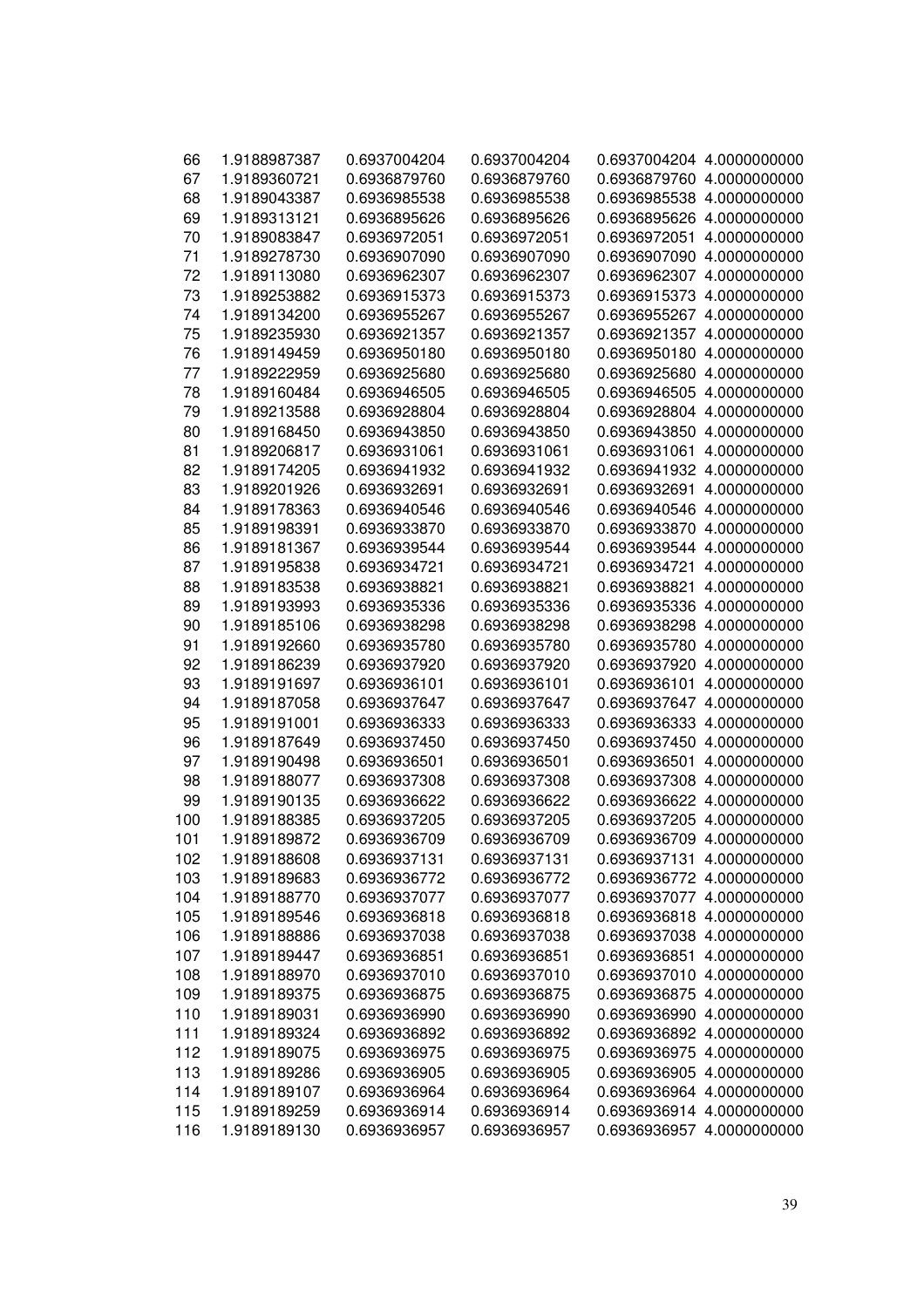| 117                | 1.9189189240 | 0.6936936920 | 0.6936936920 | 0.6936936920 | 4.0000000000 |  |  |
|--------------------|--------------|--------------|--------------|--------------|--------------|--|--|
| 118                | 1.9189189146 | 0.6936936951 | 0.6936936951 | 0.6936936951 | 4.0000000000 |  |  |
| 119                | 1.9189189226 | 0.6936936925 | 0.6936936925 | 0.6936936925 | 4.0000000000 |  |  |
| 120                | 1.9189189158 | 0.6936936947 | 0.6936936947 | 0.6936936947 | 4.0000000000 |  |  |
| 121                | 1.9189189216 | 0.6936936928 | 0.6936936928 | 0.6936936928 | 4.0000000000 |  |  |
| 122                | 1.9189189167 | 0.6936936944 | 0.6936936944 | 0.6936936944 | 4.0000000000 |  |  |
| 123                | 1.9189189208 | 0.6936936931 | 0.6936936931 | 0.6936936931 | 4.0000000000 |  |  |
| 124                | 1.9189189173 | 0.6936936942 | 0.6936936942 | 0.6936936942 | 4.0000000000 |  |  |
| 125                | 1.9189189203 | 0.6936936932 | 0.6936936932 | 0.6936936932 | 4.0000000000 |  |  |
| 126                | 1.9189189177 | 0.6936936941 | 0.6936936941 | 0.6936936941 | 4.0000000000 |  |  |
| 127                | 1.9189189199 | 0.6936936934 | 0.6936936934 | 0.6936936934 | 4.0000000000 |  |  |
| 128                | 1.9189189181 | 0.6936936940 | 0.6936936940 | 0.6936936940 | 4.0000000000 |  |  |
| 129                | 1.9189189196 | 0.6936936935 | 0.6936936935 | 0.6936936935 | 4.0000000000 |  |  |
| 130                | 1.9189189183 | 0.6936936939 | 0.6936936939 | 0.6936936939 | 4.0000000000 |  |  |
| 131                | 1.9189189194 | 0.6936936935 | 0.6936936935 | 0.6936936935 | 4.0000000000 |  |  |
| 132                | 1.9189189185 | 0.6936936938 | 0.6936936938 | 0.6936936938 | 4.0000000000 |  |  |
| 133                | 1.9189189193 | 0.6936936936 | 0.6936936936 | 0.6936936936 | 4.0000000000 |  |  |
| 134                | 1.9189189186 | 0.6936936938 | 0.6936936938 | 0.6936936938 | 4.0000000000 |  |  |
| 135                | 1.9189189192 | 0.6936936936 | 0.6936936936 | 0.6936936936 | 4.0000000000 |  |  |
| 136                | 1.9189189187 | 0.6936936938 | 0.6936936938 | 0.6936936938 | 4.0000000000 |  |  |
| 137                | 1.9189189191 | 0.6936936936 | 0.6936936936 | 0.6936936936 | 4.0000000000 |  |  |
| 138                | 1.9189189188 | 0.6936936937 | 0.6936936937 | 0.6936936937 | 4.0000000000 |  |  |
| 139                | 1.9189189191 | 0.6936936936 | 0.6936936936 | 0.6936936936 | 4.0000000000 |  |  |
| 140                | 1.9189189188 | 0.6936936937 | 0.6936936937 | 0.6936936937 | 4.0000000000 |  |  |
| 141                | 1.9189189190 | 0.6936936937 | 0.6936936937 | 0.6936936937 | 4.0000000000 |  |  |
| 142                | 1.9189189188 | 0.6936936937 | 0.6936936937 | 0.6936936937 | 4.0000000000 |  |  |
| 143                | 1.9189189190 | 0.6936936937 | 0.6936936937 | 0.6936936937 | 4.0000000000 |  |  |
| 144                | 1.9189189189 | 0.6936936937 | 0.6936936937 | 0.6936936937 | 4.0000000000 |  |  |
| 145                | 1.9189189190 | 0.6936936937 | 0.6936936937 | 0.6936936937 | 4.0000000000 |  |  |
| 146                | 1.9189189189 | 0.6936936937 | 0.6936936937 | 0.6936936937 | 4.0000000000 |  |  |
| 147                | 1.9189189190 | 0.6936936937 | 0.6936936937 | 0.6936936937 | 4.0000000000 |  |  |
| 148                | 1.9189189189 | 0.6936936937 | 0.6936936937 | 0.6936936937 | 4.0000000000 |  |  |
| [Excel Example 17] |              |              |              |              |              |  |  |

As you can see, it takes 148 iterations. Now, if we recalculate the normalization co-efficient at each iteration, we get the following:

|       | A   | B            |              | С |              | D |                            | Sum          |
|-------|-----|--------------|--------------|---|--------------|---|----------------------------|--------------|
| Start |     | 1.0000000000 | 1.0000000000 |   | 1.0000000000 |   | 1.0000000000               | 4.0000000000 |
|       |     | 2.7000000000 | 0.4333333333 |   | 0.4333333333 |   | 0.43333333333 4.0000000000 |              |
|       | 2   | 1.5100000000 | 0.8300000000 |   | 0.8300000000 |   | 0.8300000000               | 4.0000000000 |
|       | 3   | 2.3430000000 | 0.5523333333 |   | 0.5523333333 |   | 0.55233333333 4.0000000000 |              |
|       | 4   | 1.7599000000 | 0.7467000000 |   | 0.7467000000 |   | 0.7467000000 4.0000000000  |              |
|       | 5   | 2.1680700000 | 0.6106433333 |   | 0.6106433333 |   | 0.6106433333 4.0000000000  |              |
|       | 6   | 1.8823510000 | 0.7058830000 |   | 0.7058830000 |   | 0.7058830000               | 4.0000000000 |
|       |     | 2.0823543000 | 0.6392152333 |   | 0.6392152333 |   | 0.6392152333 4.0000000000  |              |
|       | 8   | 1.9423519900 | 0.6858826700 |   | 0.6858826700 |   | 0.6858826700 4.0000000000  |              |
|       | 9   | 2.0403536070 | 0.6532154643 |   | 0.6532154643 |   | 0.6532154643 4.0000000000  |              |
|       | 10  | 1.9717524751 | 0.6760825083 |   | 0.6760825083 |   | 0.6760825083               | 4.0000000000 |
|       | 11  | 2.0197732674 | 0.6600755775 |   | 0.6600755775 |   | 0.6600755775 4.0000000000  |              |
|       | 12. | 1.9861587128 | 0.6712804291 |   | 0.6712804291 |   | 0.6712804291               | 4.0000000000 |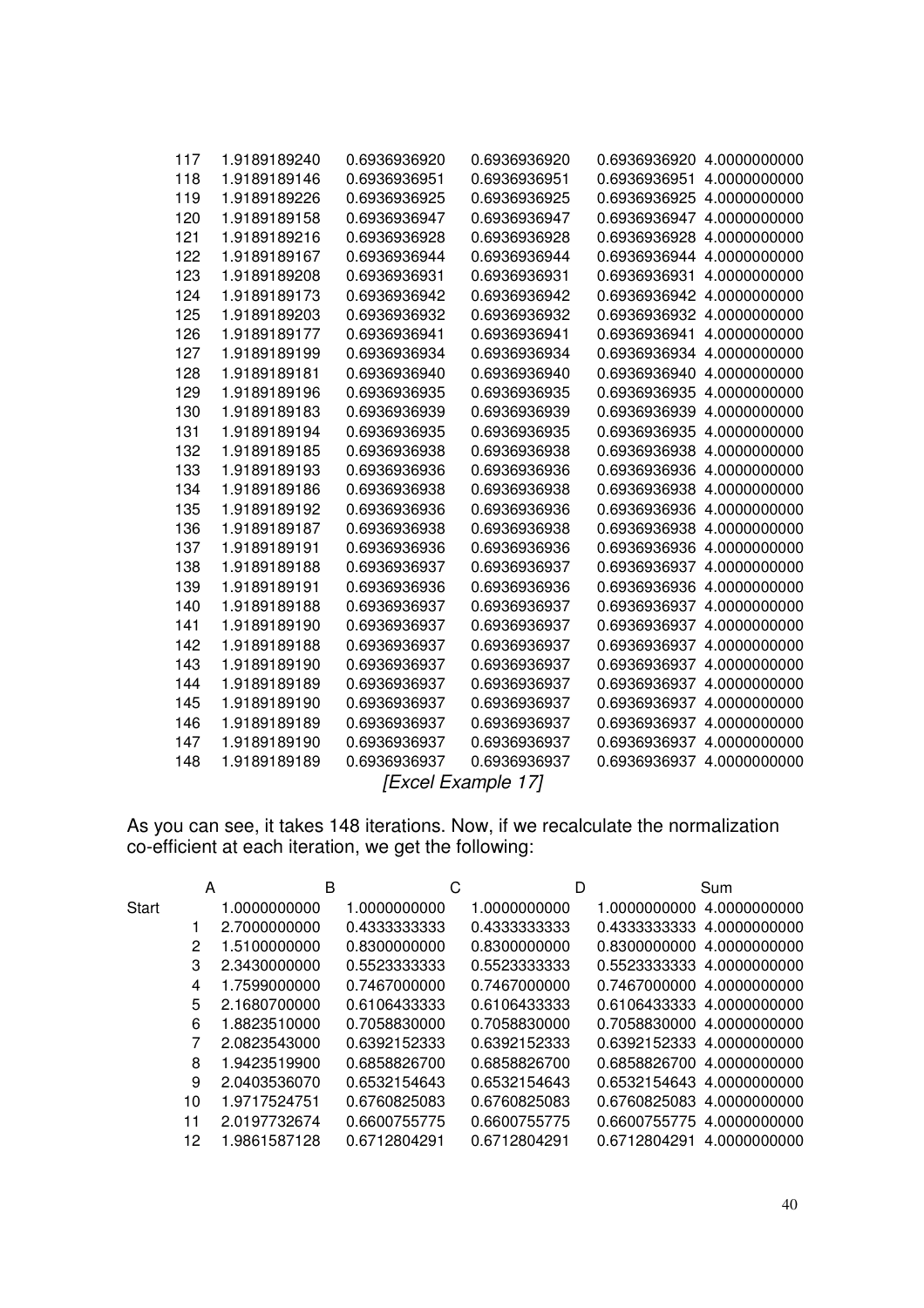| 13 | 2.0096889010 | 0.6634370330 | 0.6634370330 |              | 0.6634370330 4.0000000000 |
|----|--------------|--------------|--------------|--------------|---------------------------|
| 14 | 1.9932177693 | 0.6689274102 | 0.6689274102 |              | 0.6689274102 4.0000000000 |
| 15 | 2.0047475615 | 0.6650841462 | 0.6650841462 |              | 0.6650841462 4.0000000000 |
| 16 | 1.9966767069 | 0.6677744310 | 0.6677744310 | 0.6677744310 | 4.0000000000              |
| 17 | 2.0023263051 | 0.6658912316 | 0.6658912316 |              | 0.6658912316 4.0000000000 |
| 18 | 1.9983715864 | 0.6672094712 | 0.6672094712 |              | 0.6672094712 4.0000000000 |
| 19 | 2.0011398895 | 0.6662867035 | 0.6662867035 | 0.6662867035 | 4.0000000000              |
| 20 | 1.9992020773 | 0.6669326409 | 0.6669326409 | 0.6669326409 | 4.0000000000              |
| 21 | 2.0005585459 | 0.6664804847 | 0.6664804847 | 0.6664804847 | 4.0000000000              |
| 22 | 1.9996090179 | 0.6667969940 | 0.6667969940 | 0.6667969940 | 4.0000000000              |
| 23 | 2.0002736875 | 0.6665754375 | 0.6665754375 |              | 0.6665754375 4.0000000000 |
| 24 | 1.9998084188 | 0.6667305271 | 0.6667305271 | 0.6667305271 | 4.0000000000              |
| 25 | 2.0001341069 | 0.6666219644 | 0.6666219644 |              | 0.6666219644 4.0000000000 |
| 26 | 1.9999061252 | 0.6666979583 | 0.6666979583 |              | 0.6666979583 4.0000000000 |
| 27 | 2.0000657124 | 0.6666447625 | 0.6666447625 | 0.6666447625 | 4.0000000000              |
| 28 | 1.9999540013 | 0.6666819996 | 0.6666819996 | 0.6666819996 | 4.0000000000              |
| 29 | 2.0000321991 | 0.6666559336 | 0.6666559336 | 0.6666559336 | 4.0000000000              |
| 30 | 1.9999774607 | 0.6666741798 | 0.6666741798 | 0.6666741798 | 4.0000000000              |
| 31 | 2.0000157775 | 0.6666614075 | 0.6666614075 | 0.6666614075 | 4.0000000000              |
| 32 | 1.9999889557 | 0.6666703481 | 0.6666703481 | 0.6666703481 | 4.0000000000              |
| 33 | 2.0000077310 | 0.6666640897 | 0.6666640897 | 0.6666640897 | 4.0000000000              |
| 34 | 1.9999945883 | 0.6666684706 | 0.6666684706 | 0.6666684706 | 4.0000000000              |
| 35 | 2.0000037882 | 0.6666654039 | 0.6666654039 | 0.6666654039 | 4.0000000000              |
| 36 | 1.9999973483 | 0.6666675506 | 0.6666675506 | 0.6666675506 | 4.0000000000              |
| 37 | 2.0000018562 | 0.666660479  | 0.666660479  | 0.666660479  | 4.0000000000              |
| 38 | 1.9999987007 | 0.6666670998 | 0.6666670998 | 0.6666670998 | 4.0000000000              |
| 39 | 2.0000009095 | 0.6666663635 | 0.6666663635 | 0.6666663635 | 4.0000000000              |
| 40 | 1.9999993633 | 0.6666668789 | 0.6666668789 | 0.666668789  | 4.0000000000              |
| 41 | 2.0000004457 | 0.6666665181 | 0.6666665181 | 0.6666665181 | 4.0000000000              |
| 42 | 1.9999996880 | 0.6666667707 | 0.6666667707 | 0.6666667707 | 4.0000000000              |
| 43 | 2.0000002184 | 0.6666665939 | 0.6666665939 | 0.666665939  | 4.0000000000              |
| 44 | 1.9999998471 | 0.6666667176 | 0.6666667176 | 0.6666667176 | 4.0000000000              |
| 45 | 2.0000001070 | 0.6666666310 | 0.6666666310 | 0.666666310  | 4.0000000000              |
| 46 | 1.9999999251 | 0.666666916  | 0.666666916  | 0.666666916  | 4.0000000000              |
| 47 | 2.0000000524 | 0.666666492  | 0.666666492  | 0.666666492  | 4.0000000000              |
| 48 | 1.9999999633 | 0.666666789  | 0.6666666789 |              | 0.6666666789 4.0000000000 |
| 49 | 2.0000000257 | 0.6666666581 | 0.6666666581 | 0.666666581  | 4.0000000000              |
| 50 | 1.9999999820 | 0.6666666727 | 0.6666666727 | 0.6666666727 | 4.0000000000              |
| 51 | 2.0000000126 | 0.666666625  | 0.666666625  | 0.666666625  | 4.0000000000              |
| 52 | 1.9999999912 | 0.666666696  | 0.666666696  | 0.666666696  | 4.0000000000              |
| 53 | 2.0000000062 | 0.666666646  | 0.666666646  | 0.666666646  | 4.0000000000              |
| 54 | 1.9999999957 | 0.666666681  | 0.666666681  | 0.666666681  | 4.0000000000              |
| 55 | 2.0000000030 | 0.666666657  | 0.666666657  | 0.666666657  | 4.0000000000              |
| 56 | 1.9999999979 | 0.666666674  | 0.666666674  | 0.666666674  | 4.0000000000              |
| 57 | 2.0000000015 | 0.666666662  | 0.666666662  |              | 0.6666666662 4.0000000000 |
| 58 | 1.999999990  | 0.666666670  | 0.666666670  | 0.666666670  | 4.0000000000              |
| 59 | 2.0000000007 | 0.666666664  | 0.666666664  |              | 0.6666666664 4.0000000000 |
| 60 | 1.999999995  | 0.666666668  | 0.666666668  |              | 0.6666666668 4.0000000000 |
| 61 | 2.0000000004 | 0.666666665  | 0.666666665  |              | 0.6666666665 4.0000000000 |
| 62 | 1.999999998  | 0.666666667  | 0.666666667  |              | 0.6666666667 4.0000000000 |
| 63 | 2.000000002  | 0.666666666  | 0.666666666  |              | 0.6666666666 4.0000000000 |
|    |              |              |              |              |                           |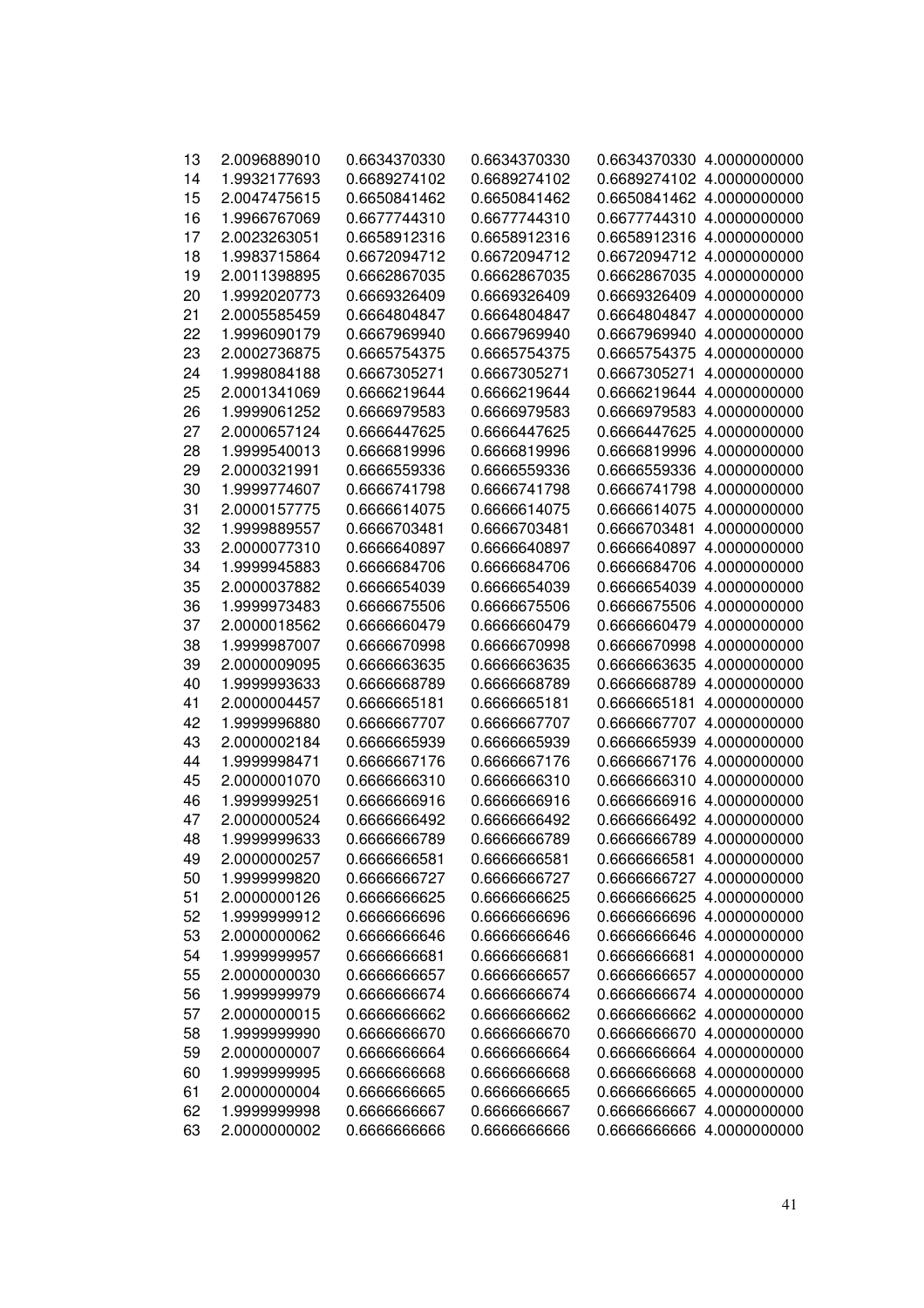| 64  | 1.9999999999  | 0 6666666667 | 0 6666666667 | 0.6666666667 4.0000000000  |  |
|-----|---------------|--------------|--------------|----------------------------|--|
| 65. | -2 0000000001 | 0 6666666666 | 0 6666666666 | 0 6666666666 4 0000000000  |  |
| 66. | 1.9999999999  | 0 6666666667 | 0 6666666667 | 0.6666666667 4.0000000000  |  |
| -67 | 2 0000000000  | 0 6666666667 | 0 6666666667 | 0 66666666667 4 0000000000 |  |

#### *[Excel Example 18]*

A very good approximation of the values with only 67 calculations. This is known as the "accelerated technology of the computation of the Page Rank estimating values." So by being a little bit clever, Google can considerably reduce the computation time needed to calculate PageRank!

#### **How PageRank could be more than it seems**

There's a possibility, just a possibility, that PageRank could well be more than it seems. If we think about the factors that could affect a site's ranking in Google we come up with the obvious things such as PageRank, keywords, anchor text and so on. But where do the less obvious factors like "quantity of text" fit? What if, for example, some pages were preferred because they had the correct quantity of text? This doesn't seem to fit into the traditional factors, but it can be worked into PageRank. Let's explain:

How we distribute the normalization co-efficients is pretty much up to us, as long as the total value stays the same. So with our previous example, we may set the "About Us" page (Page B) higher, and lower the rest of the pages because page B meets some criteria we define (e.g., it has the correct amount of text). So we could set page B to:

$$
(0.4*n + 0.6)*0.15
$$

as long as we set the other pages to:

#### 0.6\*0.15

i.e.  $[0.1<sup>*</sup>n + 0.9 + 0.9<sup>*</sup> (n-1)=n$ , where n is the number of Pages in the Site.]

This strongly favours Page B. Let's give an example. Normally, the final values for the previous example site structure would be: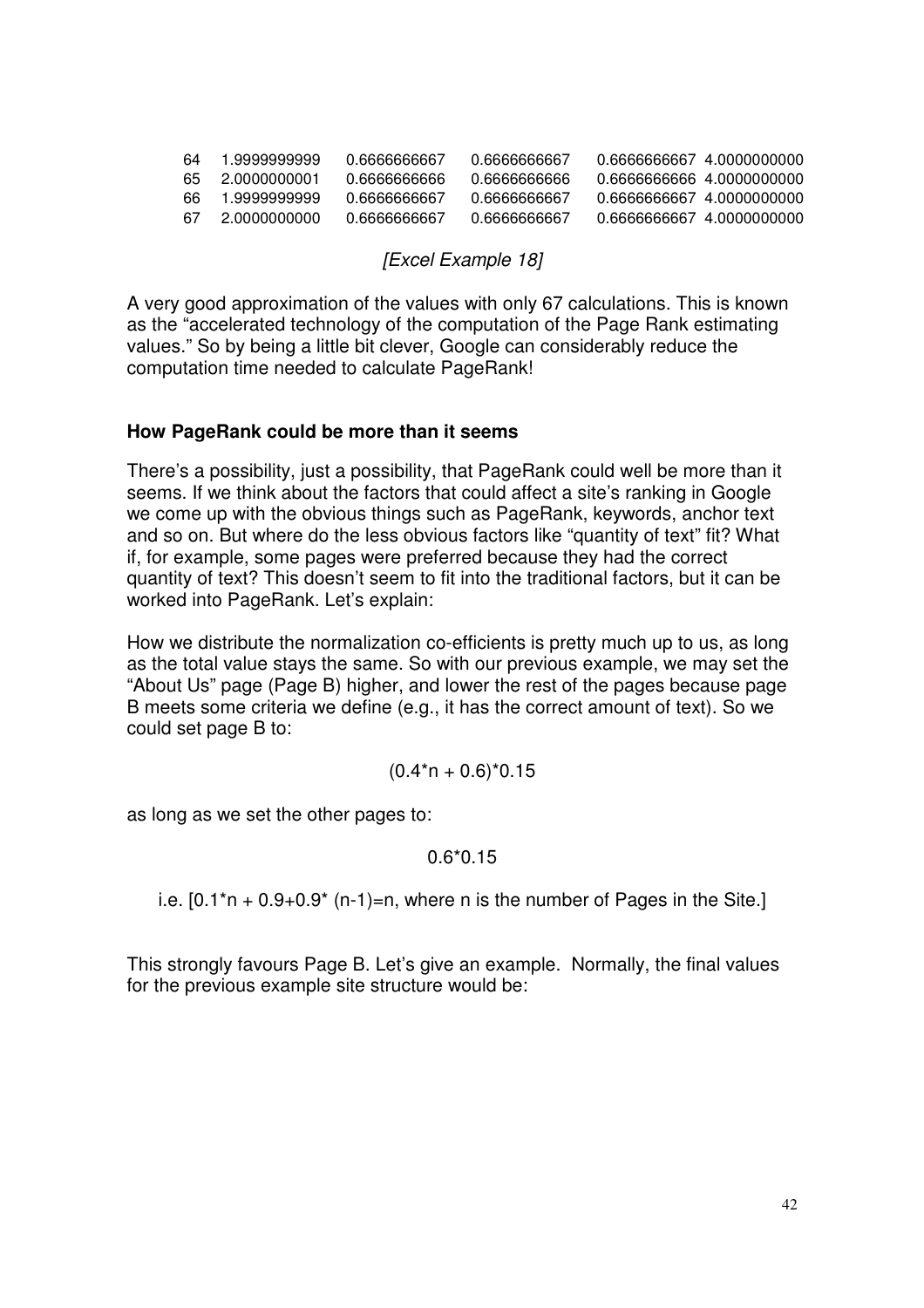

Using our new values for the co-efficients in an attempt to show favour to Page B (that meets our arbitrary criteria), we get:



*[Excel Example 19]*

As you can see, we've boosted the PageRank of the About Us page at the expense of all other pages – simply because we've introduced a new arbitrary factor called "amount of text."

PageRank not only considers links, but it may also consider certain other factors.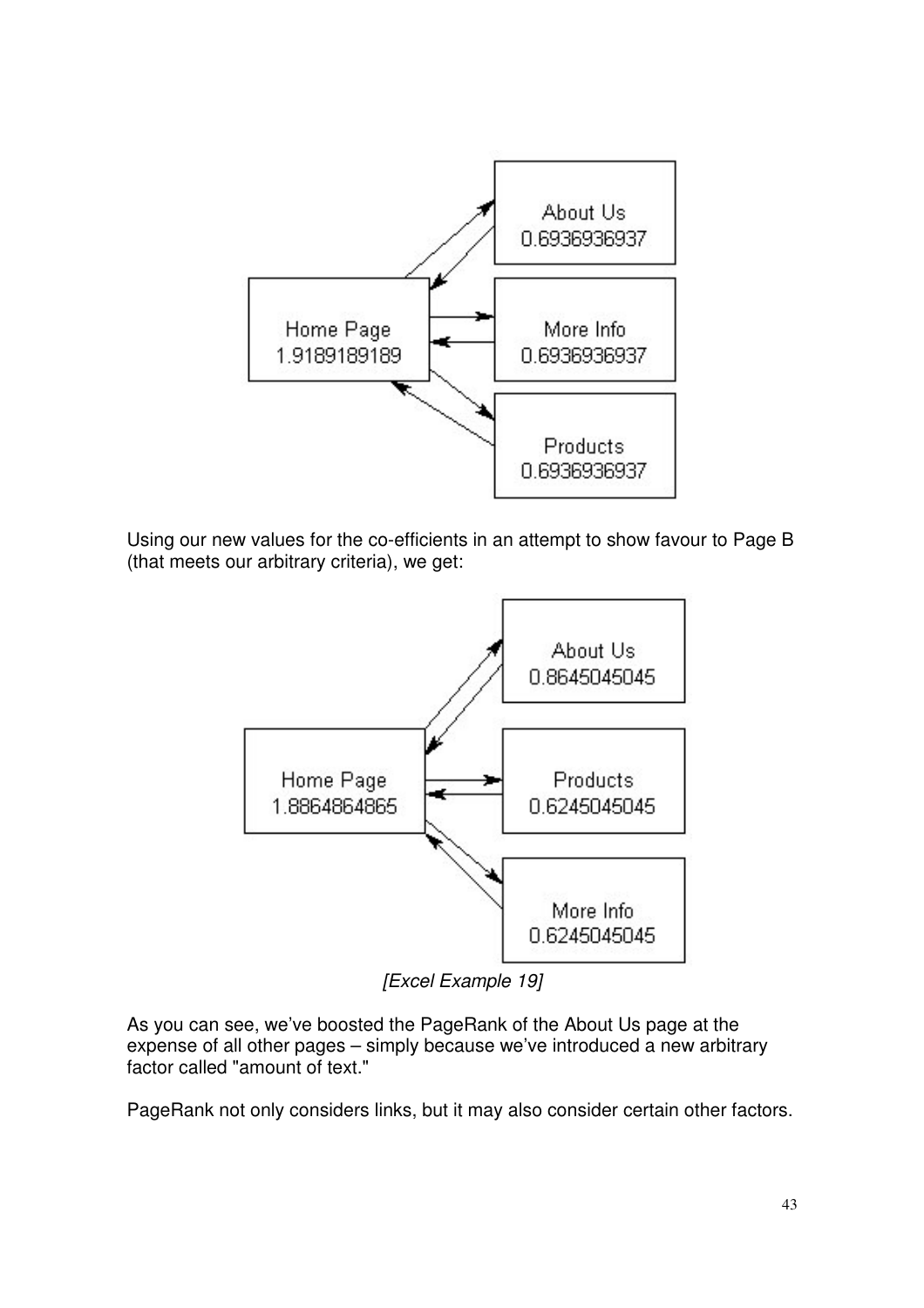There is of course, no reason why we should stop at boosting a single page's PageRank – it is just as easy to boost an entire site's PageRank based on any factor we like. Examples of possible factors are "it's popular" or "we like it"!

# **Favouring pages in directories**

It stands to reason that if we can cause an increase in the PageRank of a page or pages at the expense of those it links to and from, then we can also cause a decrease in its PageRank, to the benefit of those it links to and from. Why would we want to do this? Because the page represents a list of links that points to high-quality pages. Let's pretend that Page B is such a list, say a category page with links in ODP.

We'll set Page B's normalization co-efficient to 0.06 and the rest to 0.18. We end up with:



*[Excel Example 20]*

And sure enough, it does exactly what we want it to do.

This has several advantages. The page itself, which is actually just a list of links, will be pushed down in the rankings. Whilst, the pages it links to will get a boost! Thus, the searcher is less likely to see pages that are just links and more likely to see good quality pages. In addition, those with the Google Toolbar installed won't be racing each other to get links on such pages, because their PageRank will appear deceptively low!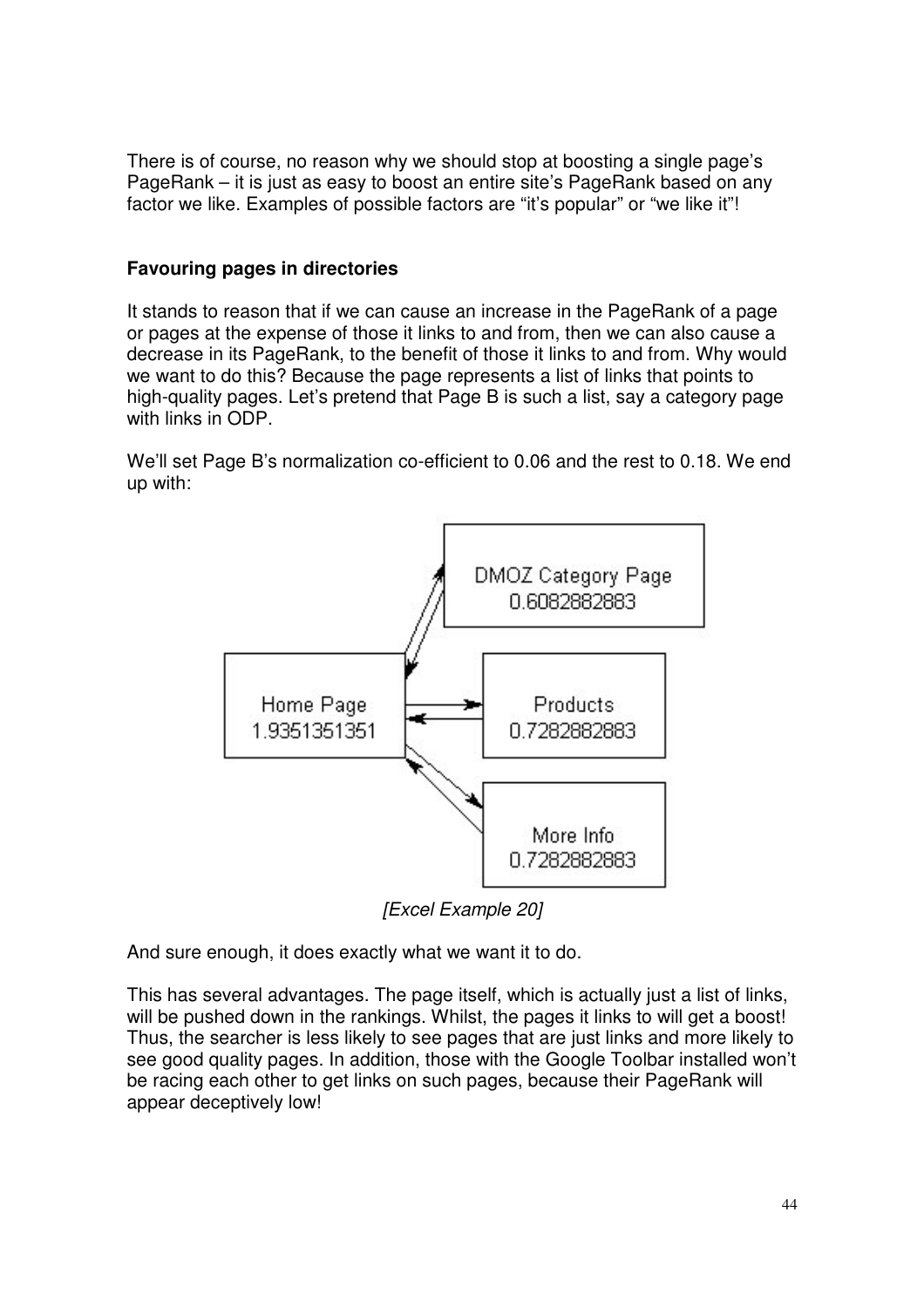# **Examples**

Throughout this document you've seen the phrase [Excel Example x]. This refers to the actual excel spreadsheet that contains the calculations used to produce this example (so you can look at it in more depth if you want to).

You can get the examples from: <http://www.supportforums.org/pagerank/>

# **Mathematical aspects of PageRank for advanced readers.**

The theoretical concept of PageRank interprets Web sites as directed multigraphs with pages on their tops. Googlebot (Google's spider), explores a site, traces links between pages, and forms the matrix of links, which contains all information about the topology of that site.

Let's write down the elements of the matrix of links  $\|a_{km}\|$ , (k=1,...,n), (m=1,...,n).

What does that mean? Let us explain the designations:

 $T_1, T_2, \ldots, T_n$  correspond to Web site pages (n is the number of pages)

Components  $a_{km}$ , which are on the intersection of the k-line and m-column in the matrix of links determine the number of links off  $T_k$  to  $T_m$ .

 $C_r$  (T<sub>k</sub>) is the total number of links off T<sub>k</sub>.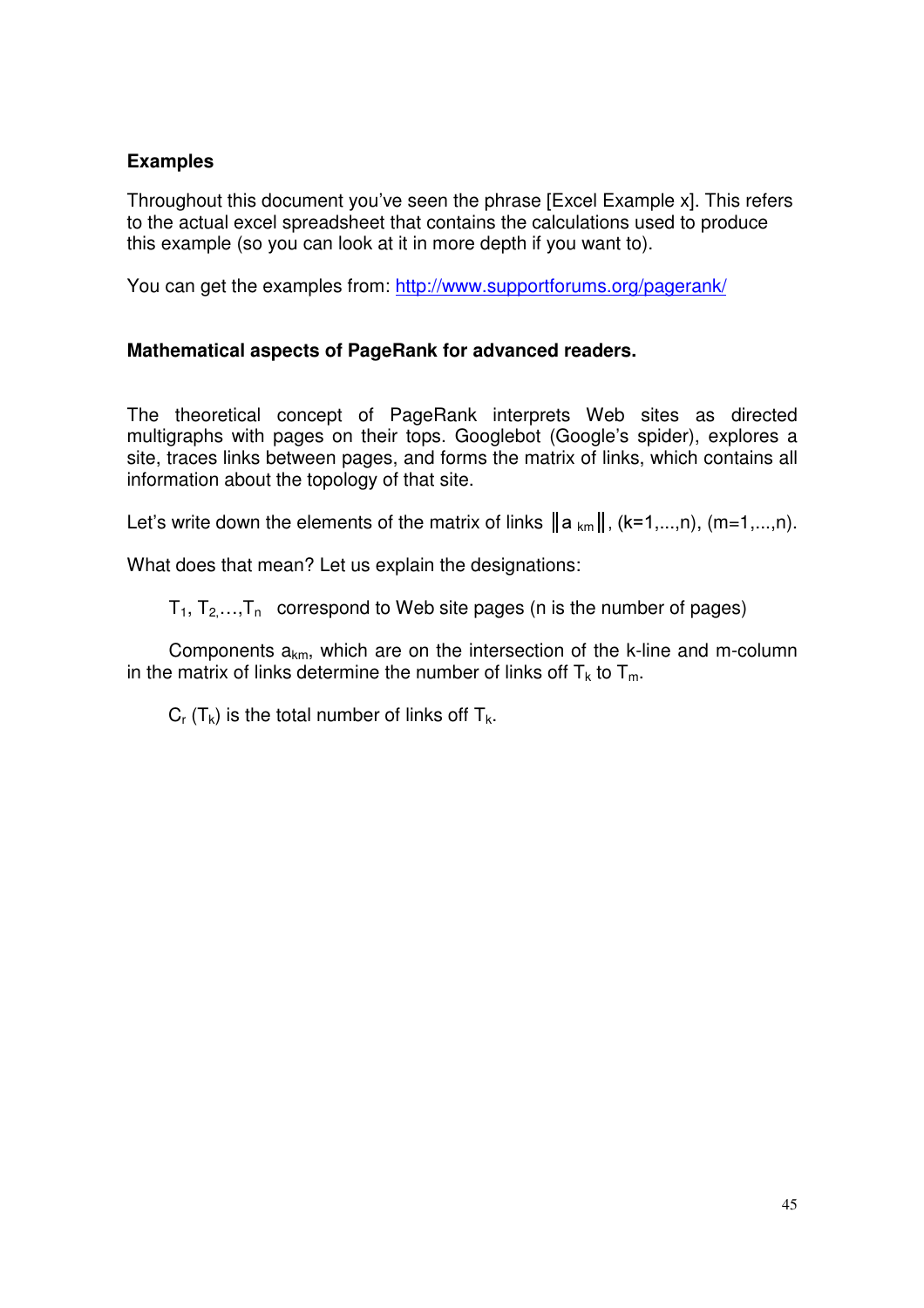# DIAGRAM OF THE MATRIX OF LINKS (1)



Let's write down the equation for the computation scheme.

$$
\begin{aligned} \mathbf{n} \\ \mathbf{PR}_{l+1} (T_m) &= (1 \text{-} d) + d \sum_{k=1}^n a_{km} \mathbf{PR}_l (T_k) / C_r(T_k), \end{aligned}
$$

**Where** 

 $PR_{l+1}$  (T<sub>m</sub>) is Page Rank of the Page T<sub>m</sub> on (I+1) iteration (the estimating value of the page  $T_m$  (m=1,..., n) ).

PR  $_I$  (T<sub>k</sub>) is the Page Rank of the Page T<sub>k</sub> on the I iteration (the estimating value of the Page  $T_k$  (k=1,..., n) ).

 $C_r(T_k)$  is the total number of links off the page  $T_k$ ,

 $C_m(T_k) = a_{km}$  is the number of the individual links off the page  $T_k$  to the page  $T_m$  $(k=1,...,n)$  (m=1, ..., n).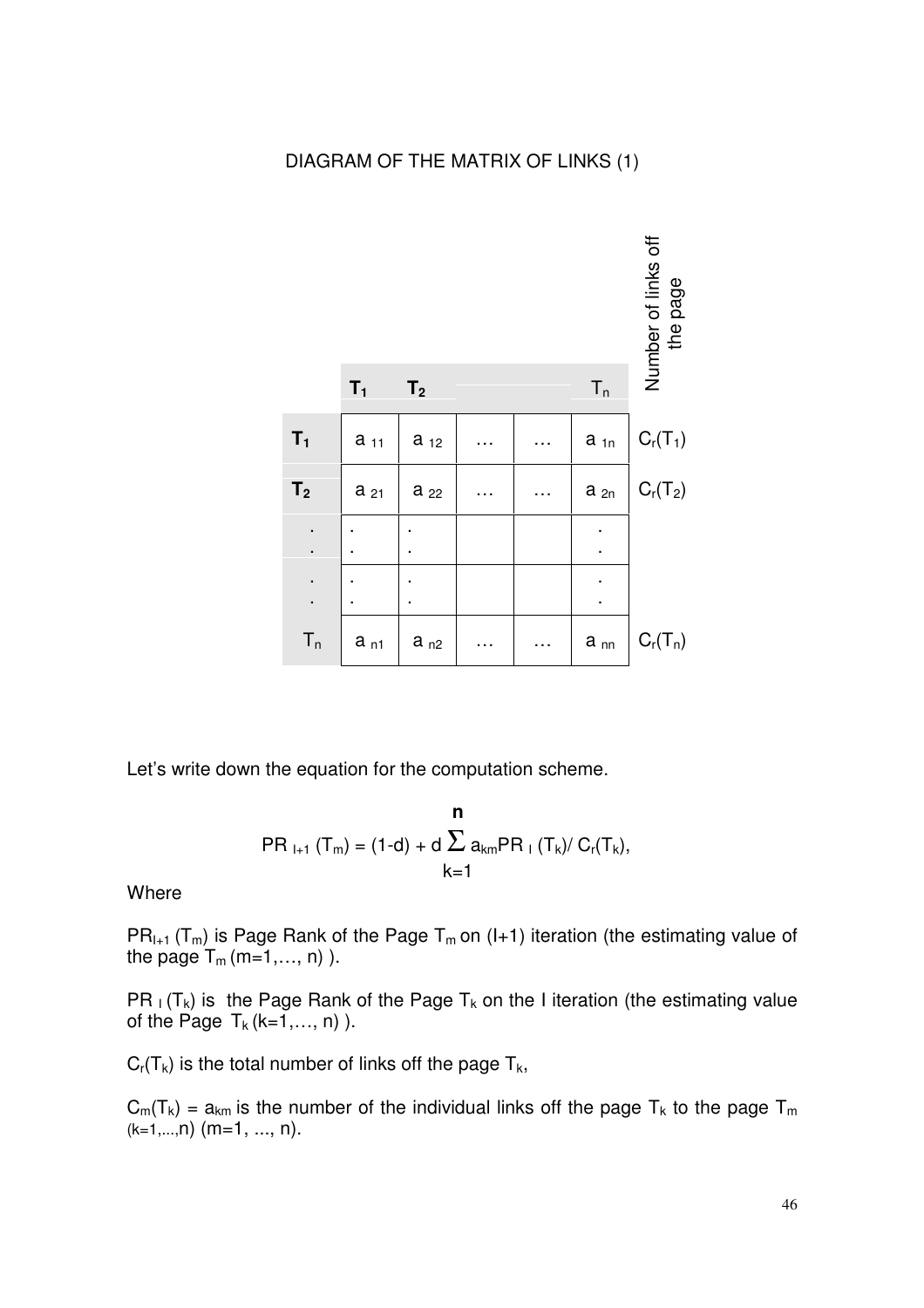d is a dampening factor (usually 0,85).

(1-d) is a normalization coefficient,

n is the number of the Pages on the Site.

This equation of a recursive computational scheme allows taking into consideration, and then computing, the estimating values of a Web site paying attention to the probable complexity of links between pages.

Take a look at the following example. Generally, it is a multigraph of a small Web site. Let's apply PageRank methods to this site.



MULTIGRAPH OF A SIMPLE WEB SITE

You may have already noticed that every page of the second subgraph links to every page of the first subgraph.

Let's construct a matrix of links of this site. The values A, B, C, D, E, F, G, H, I refer to the corresponding pages.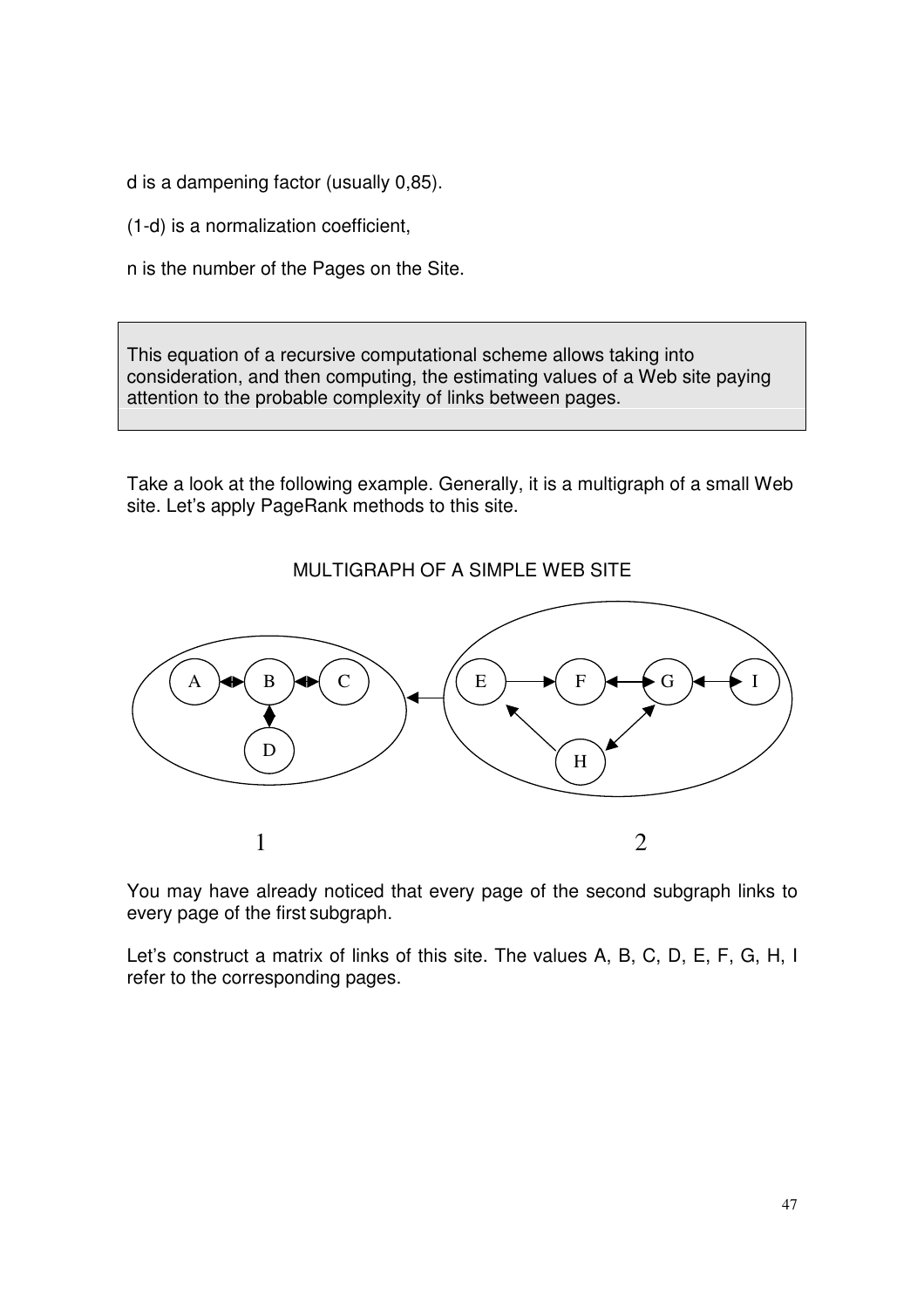# DIAGRAM OF THE MATRIX OF LINKS (2)

|            |              |             |              |                  |           |             |                  |              |                  |                          | Number of links off<br>page<br>the |                           |
|------------|--------------|-------------|--------------|------------------|-----------|-------------|------------------|--------------|------------------|--------------------------|------------------------------------|---------------------------|
|            |              | $\mathsf A$ | $\sf B$      | $\mathsf C$      | D         | E           | $\mathsf{F}$     | G            | H                | $\overline{\phantom{a}}$ |                                    |                           |
|            | ${\sf A}$    | $\mathbf 0$ | $\mathbf{1}$ | $\boldsymbol{0}$ | $\pmb{0}$ | $\mathbf 0$ | $\pmb{0}$        | $\pmb{0}$    | $\pmb{0}$        | $\pmb{0}$                | $C_r(A)$                           | 1                         |
| Home.index | $\sf B$      | 1           | $\pmb{0}$    | 1                | 1         | $\pmb{0}$   | $\boldsymbol{0}$ | $\pmb{0}$    | $\pmb{0}$        | $\pmb{0}$                | $C_r(B)$                           | $\ensuremath{\mathsf{3}}$ |
|            | $\mathsf C$  | $\pmb{0}$   | $\mathbf{1}$ | $\pmb{0}$        | $\pmb{0}$ | $\mathbf 0$ | $\pmb{0}$        | $\pmb{0}$    | ${\bf 0}$        | $\pmb{0}$                | $C_r(C)$                           | 1                         |
|            | $\mathsf D$  | $\pmb{0}$   | 1            | $\pmb{0}$        | $\pmb{0}$ | $\pmb{0}$   | $\pmb{0}$        | $\pmb{0}$    | $\pmb{0}$        | $\pmb{0}$                | $C_r(D)$                           | 1                         |
|            | E            | 1           | 1            | 1                | 1         | $\mathbf 0$ | 1                | $\pmb{0}$    | $\pmb{0}$        | $\pmb{0}$                | $C_r(E)$                           | 5                         |
|            | F            | 1           | $\mathbf 1$  | 1                | 1         | $\mathbf 0$ | $\mathbf 0$      | $\mathbf{1}$ | $\pmb{0}$        | $\pmb{0}$                | $C_r(F)$                           | 5                         |
|            | G            | 1           | 1            | 1                | 1         | $\mathbf 0$ | $\mathbf 1$      | $\pmb{0}$    | $\mathbf{1}$     | 1                        | $C_r(G)$                           | $\overline{7}$            |
|            | $\mathsf{H}$ | 1           | 1            | 1                | 1         | 1           | $\pmb{0}$        | 1            | $\boldsymbol{0}$ | $\boldsymbol{0}$         | $C_r(H)$                           | $6\phantom{1}6$           |
|            | $\mathsf{I}$ | 1           | 1            | 1                | 1         | $\mathbf 0$ | $\pmb{0}$        | 1            | $\mathbf 0$      | $\pmb{0}$                | $C_r(1)$                           | 5                         |

Note the wonderful ability of PageRank to distinguish the most important pages and the relationship of external pages to them. Later we will use the term "base pages" to describe those important pages. The main feature of the base pages is that they are traversed by a directed cycle.

Let's apply the so-called accelerated technology of computation of the estimating values of the site pages.

Suppose, PR  $_i$  (T) is the estimating value for the page T (T=A, B, C, D, E, F, G, H, I) page on i-iteration.

The normalization coefficient for the PR  $_{i+1}(T)$  computation (on  $(i + 1)$ -iteration) can be calculated by formula:  $(1-d)^* PR_1(T)$ .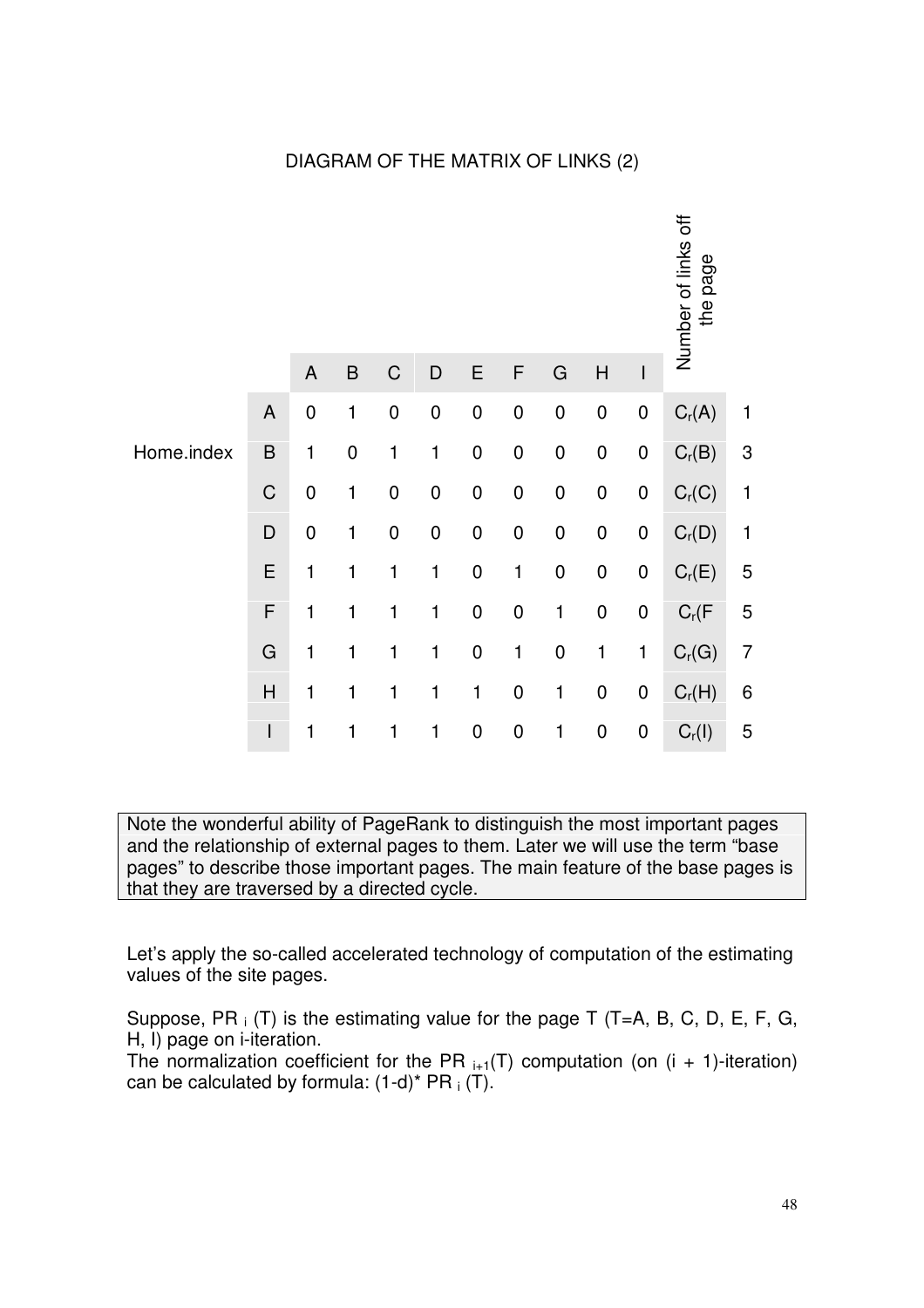Applying the accelerated technology, the computation of the estimating values of the site pages the limiting values of the estimating values of external pages in relation to the base sites are equal to zero.

This approach permits us to distinguish the external pages in relation to the base pages. Thus, we can introduce the following definition:

The external pages in relation to the base pages are ones that have zero limiting values on application of the accelerated technology of the computation of the estimating values of the site pages.

## ACCELERATED COMPUTATION OF PAGERANK for recognition of external links

| <b>Iteration</b> | A        | B        | C        | D        | E        | F        | G        | Н        |          | Amount |
|------------------|----------|----------|----------|----------|----------|----------|----------|----------|----------|--------|
|                  | 1,000000 | 1,000000 | 1,000000 | 1,000000 | 1,000000 | 1,000000 | 1,000000 | 1,000000 | 1,000000 | 9,000  |
| 1                | 1,206429 | 3,473095 | 1,206429 | 1,206429 | 0,291667 | 0,441429 | 0,631667 | 0,271429 | 0,271429 | 9,000  |
| 2                | 1,450932 | 3,883281 | 1,450932 | 1,450932 | 0,082202 | 0,192500 | 0,254388 | 0,117417 | 0,117417 | 9,000  |
| 3                | 1,432087 | 4,396552 | 1,432087 | 1,432087 | 0,028964 | 0,073739 | 0,107478 | 0,048502 | 0,048502 | 9,000  |
| 4                | 1,506130 | 4,356932 | 1,506130 | 1,506130 | 0,011216 | 0,029036 | 0,043774 | 0,020326 | 0,020326 | 9,000  |
| 5                | 1,478877 | 4,512665 | 1,478877 | 1,478877 | 0,004562 | 0,011577 | 0,017837 | 0,008364 | 0,008364 | 9,000  |
| 6                | 1,507936 | 4,455552 | 1,507936 | 1,507936 | 0,001869 | 0,004678 | 0,007251 | 0,003421 | 0,003421 | 9,000  |
| 7                | 1,491656 | 4,516630 | 1,491656 | 1,491656 | 0,000765 | 0,001900 | 0,002949 | 0,001394 | 0,001394 | 9,000  |
| 8                | 1,504706 | 4,482464 | 1,504706 | 1,504706 | 0,000312 | 0,000773 | 0,001200 | 0,000567 | 0,000567 | 9,000  |
| 9                | 1,496244 | 4,509876 | 1,496244 | 1,496244 | 0,000127 | 0,000315 | 0,000488 | 0,000231 | 0,000231 | 9,000  |
| 10               | 1,502441 | 4,492110 | 1,502441 | 1,502441 | 0,000052 | 0,000128 | 0,000199 | 0,000094 | 0,000094 | 9,000  |
| 11               | 1,498215 | 4,505125 | 1,498215 | 1,498215 | 0,000021 | 0,000052 | 0,000081 | 0,000038 | 0,000038 | 9,000  |
| 12               | 1,501219 | 4,496251 | 1,501219 | 1,501219 | 0,000009 | 0,000021 | 0,000033 | 0,000016 | 0,000016 | 9,000  |
| 13               | 1,499134 | 4,502559 | 1,499134 | 1,499134 | 0,000003 | 0,000009 | 0,000013 | 0,000006 | 0,000006 | 9,000  |
| 14               | 1,500601 | 4,498182 | 1,500601 | 1,500601 | 0,000001 | 0,000004 | 0,000005 | 0,000003 | 0,000003 | 9,000  |
| 15               | 1,499577 | 4,501262 | 1,499577 | 1,499577 | 0,000001 | 0,000001 | 0,000002 | 0,000001 | 0,000001 | 9,000  |
| 16               | 1,500295 | 4,499112 | 1,500295 | 1,500295 | 0,000000 | 0,000001 | 0,000001 | 0,000000 | 0,000000 | 9,000  |
| 17               | 1,499793 | 4,500620 | 1,499793 | 1,499793 | 0,000000 | 0,000000 | 0,000000 | 0,000000 | 0,000000 | 9,000  |
| 18               | 1,500145 | 4,499566 | 1,500145 | 1,500145 | 0,000000 | 0,000000 | 0,000000 | 0,000000 | 0,000000 | 9,000  |
| 19               | 1,499899 | 4,500304 | 1,499899 | 1,499899 | 0,000000 | 0,000000 | 0,000000 | 0,000000 | 0,000000 | 9,000  |
| 20               | 1,500071 | 4,499787 | 1,500071 | 1,500071 | 0,000000 | 0,000000 | 0,000000 | 0,000000 | 0,000000 | 9,000  |
| 21               | 1,499950 | 4,500149 | 1,499950 | 1,499950 | 0,000000 | 0,000000 | 0,000000 | 0,000000 | 0,000000 | 9,000  |
| 22               | 1,500035 | 4,499896 | 1,500035 | 1,500035 | 0,000000 | 0,000000 | 0,000000 | 0,000000 | 0,000000 | 9,000  |
| 23               | 1,499976 | 4,500073 | 1,499976 | 1,499976 | 0,000000 | 0,000000 | 0,000000 | 0,000000 | 0,000000 | 9,000  |
| 24               | 1,500017 | 4,499949 | 1,500017 | 1,500017 | 0,000000 | 0,000000 | 0,000000 | 0,000000 | 0,000000 | 9,000  |
| 25               | 1,499988 | 4,500036 | 1,499988 | 1,499988 | 0,000000 | 0,000000 | 0,000000 | 0,000000 | 0,000000 | 9,000  |
| 26               | 1,500008 | 4,499975 | 1,500008 | 1,500008 | 0,000000 | 0,000000 | 0,000000 | 0,000000 | 0,000000 | 9,000  |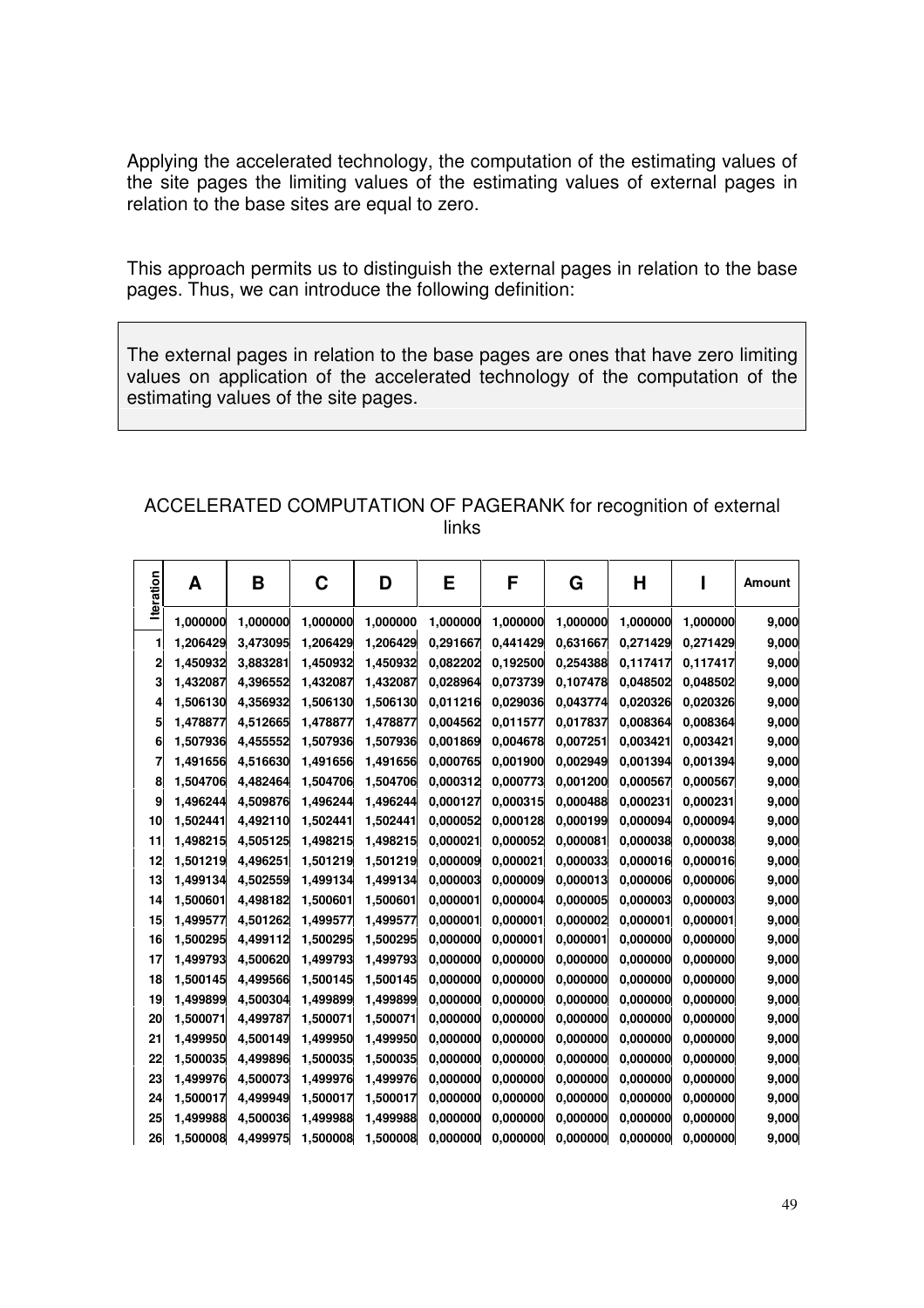| 27 | 1,499994 | 4,500018 | 1,499994 | 1,499994 | 0,000000 | 0,000000 | 0,000000 | 0,000000 | 0,000000 | 9,000 |
|----|----------|----------|----------|----------|----------|----------|----------|----------|----------|-------|
| 28 | 1,500004 | 4,499988 | 1,500004 | 1,500004 | 0,000000 | 0,000000 | 0,000000 | 0,000000 | 0,000000 | 9,000 |
| 29 | 1,499997 | 4,500009 | 1,499997 | 1,499997 | 0,000000 | 0,000000 | 0,000000 | 0,000000 | 0,000000 | 9,000 |
| 30 | 1,500002 | 4,499994 | 1,500002 | 1,500002 | 0,000000 | 0,000000 | 0,000000 | 0,000000 | 0,000000 | 9,000 |
| 31 | 1,499999 | 4,500004 | 1,499999 | 1,499999 | 0,000000 | 0,000000 | 0,000000 | 0,000000 | 0,000000 | 9,000 |
| 32 | 1,500001 | 4,499997 | 1,500001 | 1,500001 | 0,000000 | 0,000000 | 0,000000 | 0,000000 | 0.000000 | 9,000 |
| 33 | 1,499999 | 4,500002 | 1,499999 | 1,499999 | 0,000000 | 0,000000 | 0,000000 | 0,000000 | 0,000000 | 9,000 |
| 34 | 1,500000 | 4,499999 | 1,500000 | 1,500000 | 0,000000 | 0,000000 | 0,000000 | 0,000000 | 0,000000 | 9,000 |
| 35 | 1,500000 | 4,500001 | 1,500000 | 1,500000 | 0,000000 | 0,000000 | 0,000000 | 0,000000 | 0.000000 | 9,000 |
| 36 | 1,500000 | 4,499999 | 1,500000 | 1,500000 | 0,000000 | 0,000000 | 0,000000 | 0,000000 | 0,000000 | 9,000 |
| 37 | 1,500000 | 4,500000 | 1,500000 | 1,500000 | 0,000000 | 0,000000 | 0,000000 | 0,000000 | 0,000000 | 9,000 |
| 38 | 1,500000 | 4,500000 | 1,500000 | 1,500000 | 0,000000 | 0,000000 | 0,000000 | 0,000000 | 0,000000 | 9,000 |
| 39 | 1,500000 | 4,500000 | 1,500000 | 1,500000 | 0,000000 | 0,000000 | 0,000000 | 0,000000 | 0,000000 | 9,000 |

For the Web site that we have just examined the pages E, F, G, I, H are external in relation to the base pages A, B, C, D.

Let's calculate the estimating values for the pages of the Web site examined with the constant normalization coefficient (1-d) =0.15, d = 0.85

| <b>Iteration</b> | A        | B        | C        | D        | E        | F        | G        | Н        |          | Amount |
|------------------|----------|----------|----------|----------|----------|----------|----------|----------|----------|--------|
|                  |          |          |          |          |          |          |          |          |          |        |
|                  | 1,000000 | 1,000000 | 1,000000 | 1,000000 | 1,000000 | 1,000000 | 1,000000 | 1,000000 | 1,000000 | 9,000  |
|                  | 1,206429 | 3,473095 | 1,206429 | 1,206429 | 0,291667 | 0,441429 | 0,631667 | 0,271429 | 0,271429 | 9,000  |
| 2                | 1,419967 | 3,512317 | 1,419967 | 1,419967 | 0,188452 | 0,276286 | 0,309638 | 0,226702 | 0,226702 | 9,000  |
| 3                | 1,332416 | 3,958177 | 1,332416 | 1,332416 | 0,182116 | 0,219636 | 0,267624 | 0,187599 | 0,187599 | 9,000  |
| 4                | 1,430747 | 3,706925 | 1,430747 | 1,430747 | 0,176577 | 0,213457 | 0,245806 | 0,182497 | 0,182497 | 9,000  |
| 5                | 1,353327 | 3,951436 | 1,353327 | 1,353327 | 0,175854 | 0,209866 | 0,243166 | 0,179848 | 0,179848 | 9,000  |
| 6                | 1,420726 | 3,752137 | 1,420726 | 1,420726 | 0,175478 | 0,209422 | 0,241730 | 0,179527 | 0,179527 | 9,000  |
| 7                | 1,363844 | 3,923590 | 1,363844 | 1,363844 | 0,175433 | 0,209184 | 0,241554 | 0,179353 | 0,179353 | 9,000  |
| 8                | 1,412299 | 3,778418 | 1,412299 | 1,412299 | 0,175408 | 0,209155 | 0,241460 | 0,179332 | 0,179332 | 9,000  |
| 9                | 1,371139 | 3,901949 | 1,371139 | 1,371139 | 0,175405 | 0,209140 | 0,241448 | 0,179320 | 0,179320 | 9,000  |
| 10               | 1,406132 | 3,796985 | 1,406132 | 1,406132 | 0,175404 | 0,209138 | 0,241442 | 0,179319 | 0,179319 | 9,000  |
| 11               | 1,376390 | 3,886213 | 1,376390 | 1,376390 | 0,175403 | 0,209137 | 0,241441 | 0,179318 | 0,179318 | 9,000  |
| 12               | 1,401671 | 3,810371 | 1,401671 | 1,401671 | 0,175403 | 0,209136 | 0,241441 | 0,179318 | 0,179318 | 9,000  |
| 13               | 1,380182 | 3,874838 | 1,380182 | 1,380182 | 0,175403 | 0,209136 | 0,241441 | 0,179318 | 0,179318 | 9,000  |
| 14               | 1,398448 | 3,820041 | 1,398448 | 1,398448 | 0,175403 | 0,209136 | 0,241441 | 0,179318 | 0,179318 | 9,000  |
| 15               | 1,382922 | 3,866618 | 1,382922 | 1,382922 | 0,175403 | 0,209136 | 0,241441 | 0,179318 | 0,179318 | 9,000  |
| 16               | 1,396119 | 3,827028 | 1,396119 | 1,396119 | 0,175403 | 0,209136 | 0,241441 | 0,179318 | 0,179318 | 9,000  |
| 17               | 1,384901 | 3,860680 | 1,384901 | 1,384901 | 0,175403 | 0,209136 | 0,241441 | 0,179318 | 0,179318 | 9,000  |
| 18               | 1,394436 | 3,832076 | 1,394436 | 1,394436 | 0,175403 | 0,209136 | 0,241441 | 0,179318 | 0,179318 | 9,000  |
| 19               | 1,386332 | 3,856389 | 1,386332 | 1,386332 | 0,175403 | 0,209136 | 0,241441 | 0,179318 | 0,179318 | 9,000  |
| 20               | 1,393220 | 3,835723 | 1,393220 | 1,393220 | 0,175403 | 0,209136 | 0,241441 | 0,179318 | 0,179318 | 9,000  |

CLASSIC COMPUTATION OF PAGERANK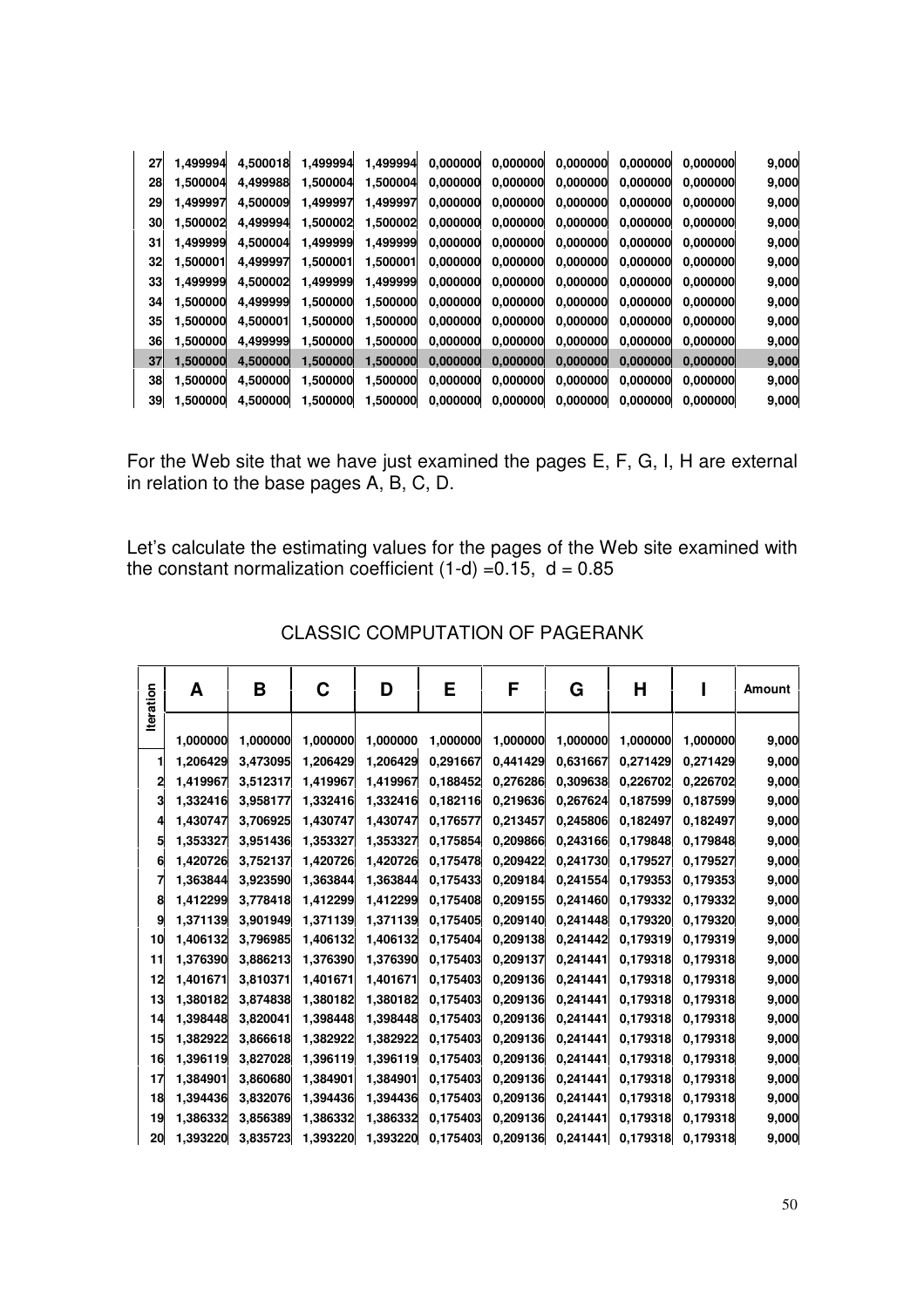| 21 | 1,387365 | 3,853289 | 1,387365 | 1,387365 | 0,175403 | 0,209136 | 0,241441 | 0,179318 | 0,179318 | 9,000 |
|----|----------|----------|----------|----------|----------|----------|----------|----------|----------|-------|
| 22 | 1,392342 | 3,838358 | 1,392342 | 1,392342 | 0,175403 | 0,209136 | 0,241441 | 0,179318 | 0,179318 | 9,000 |
| 23 | 1,388112 | 3,851049 | 1,388112 | 1,388112 | 0,175403 | 0,209136 | 0,241441 | 0,179318 | 0,179318 | 9,000 |
| 24 | 1,391708 | 3,840261 | 1,391708 | 1,391708 | 0,175403 | 0,209136 | 0,241441 | 0,179318 | 0,179318 | 9,000 |
| 25 | 1,388651 | 3,849431 | 1,388651 | 1,388651 | 0,175403 | 0,209136 | 0,241441 | 0,179318 | 0,179318 | 9,000 |
| 26 | 1,391249 | 3,841637 | 1,391249 | 1,391249 | 0,175403 | 0,209136 | 0,241441 | 0,179318 | 0,179318 | 9,000 |
| 27 | 1,389041 | 3,848262 | 1,389041 | 1,389041 | 0,175403 | 0,209136 | 0,241441 | 0,179318 | 0,179318 | 9,000 |
| 28 | 1,390918 | 3,842631 | 1,390918 | 1,390918 | 0,175403 | 0,209136 | 0,241441 | 0,179318 | 0,179318 | 9,000 |
| 29 | 1,389322 | 3,847417 | 1,389322 | 1,389322 | 0,175403 | 0,209136 | 0,241441 | 0,179318 | 0,179318 | 9,000 |
| 30 | 1,390678 | 3,843349 | 1,390678 | 1,390678 | 0,175403 | 0,209136 | 0,241441 | 0,179318 | 0,179318 | 9,000 |
| 31 | 1,389526 | 3,846807 | 1,389526 | 1,389526 | 0,175403 | 0,209136 | 0,241441 | 0,179318 | 0,179318 | 9,000 |
| 32 | 1,390506 | 3,843867 | 1,390506 | 1,390506 | 0,175403 | 0,209136 | 0,241441 | 0,179318 | 0,179318 | 9,000 |
| 33 | 1,389673 | 3,846366 | 1,389673 | 1,389673 | 0,175403 | 0,209136 | 0,241441 | 0,179318 | 0,179318 | 9,000 |
| 34 | 1,390381 | 3,844242 | 1,390381 | 1,390381 | 0,175403 | 0,209136 | 0,241441 | 0,179318 | 0,179318 | 9,000 |
| 35 | 1,389779 | 3,846048 | 1,389779 | 1,389779 | 0,175403 | 0,209136 | 0,241441 | 0,179318 | 0,179318 | 9,000 |
| 36 | 1,390290 | 3,844513 | 1,390290 | 1,390290 | 0,175403 | 0,209136 | 0,241441 | 0,179318 | 0,179318 | 9,000 |
| 37 | 1,389856 | 3,845817 | 1,389856 | 1,389856 | 0,175403 | 0,209136 | 0,241441 | 0,179318 | 0,179318 | 9,000 |
| 38 | 1,390225 | 3,844709 | 1,390225 | 1,390225 | 0,175403 | 0,209136 | 0,241441 | 0,179318 | 0,179318 | 9,000 |
| 39 | 1,389911 | 3,845651 | 1,389911 | 1,389911 | 0,175403 | 0,209136 | 0,241441 | 0,179318 | 0,179318 | 9,000 |
| 40 | 1,390178 | 3,844850 | 1,390178 | 1,390178 | 0,175403 | 0,209136 | 0,241441 | 0,179318 | 0,179318 | 9,000 |
| 41 | 1,389951 | 3,845531 | 1,389951 | 1,389951 | 0,175403 | 0,209136 | 0,241441 | 0,179318 | 0,179318 | 9,000 |
| 42 | 1,390144 | 3,844952 | 1,390144 | 1,390144 | 0,175403 | 0,209136 | 0,241441 | 0,179318 | 0,179318 | 9,000 |
| 43 | 1,389980 | 3,845444 | 1,389980 | 1,389980 | 0,175403 | 0,209136 | 0,241441 | 0,179318 | 0,179318 | 9,000 |
| 44 | 1,390119 | 3,845026 | 1,390119 | 1,390119 | 0,175403 | 0,209136 | 0,241441 | 0,179318 | 0,179318 | 9,000 |
| 45 | 1,390001 | 3,845381 | 1,390001 | 1,390001 | 0,175403 | 0,209136 | 0,241441 | 0,179318 | 0,179318 | 9,000 |
| 46 | 1,390102 | 3,845079 | 1,390102 | 1,390102 | 0,175403 | 0,209136 | 0,241441 | 0,179318 | 0,179318 | 9,000 |
| 47 | 1,390016 | 3,845336 | 1,390016 | 1,390016 | 0,175403 | 0,209136 | 0,241441 | 0,179318 | 0,179318 | 9,000 |
| 48 | 1,390089 | 3,845118 | 1,390089 | 1,390089 | 0,175403 | 0,209136 | 0,241441 | 0,179318 | 0,179318 | 9,000 |
| 49 | 1,390027 | 3,845303 | 1,390027 | 1,390027 | 0,175403 | 0,209136 | 0,241441 | 0,179318 | 0,179318 | 9,000 |
| 50 | 1,390080 | 3,845146 | 1,390080 | 1,390080 | 0,175403 | 0,209136 | 0,241441 | 0,179318 | 0,179318 | 9,000 |
| 51 | 1,390035 | 3,845280 | 1,390035 | 1,390035 | 0,175403 | 0,209136 | 0,241441 | 0,179318 | 0,179318 | 9,000 |
| 52 | 1,390073 | 3,845166 | 1,390073 | 1,390073 | 0,175403 | 0,209136 | 0,241441 | 0,179318 | 0,179318 | 9,000 |
| 53 | 1,390041 | 3,845263 | 1,390041 | 1,390041 | 0,175403 | 0,209136 | 0,241441 | 0,179318 | 0,179318 | 9,000 |
| 54 | 1,390068 | 3,845180 | 1,390068 | 1,390068 | 0,175403 | 0,209136 | 0,241441 | 0,179318 | 0,179318 | 9,000 |
| 55 | 1,390045 | 3,845250 | 1,390045 | 1,390045 | 0,175403 | 0,209136 | 0,241441 | 0,179318 | 0,179318 | 9,000 |
| 56 | 1,390064 | 3,845191 | 1,390064 | 1,390064 | 0,175403 | 0,209136 | 0,241441 | 0,179318 | 0,179318 | 9,000 |
| 57 | 1,390048 | 3,845241 | 1,390048 | 1,390048 | 0,175403 | 0,209136 | 0,241441 | 0,179318 | 0,179318 | 9,000 |
| 58 | 1,390062 | 3,845198 | 1,390062 | 1,390062 | 0,175403 | 0,209136 | 0,241441 | 0,179318 | 0,179318 | 9,000 |
| 59 | 1,390050 | 3,845235 | 1,390050 | 1,390050 | 0,175403 | 0,209136 | 0,241441 | 0,179318 | 0,179318 | 9,000 |
| 60 | 1,390060 | 3,845204 | 1,390060 | 1,390060 | 0,175403 | 0,209136 | 0,241441 | 0,179318 | 0,179318 | 9,000 |
| 61 | 1,390051 | 3,845230 | 1,390051 | 1,390051 | 0,175403 | 0,209136 | 0,241441 | 0,179318 | 0,179318 | 9,000 |
| 62 | 1,390059 | 3,845208 | 1,390059 | 1,390059 | 0,175403 | 0,209136 | 0,241441 | 0,179318 | 0,179318 | 9,000 |
| 63 | 1,390052 | 3,845227 | 1,390052 | 1,390052 | 0,175403 | 0,209136 | 0,241441 | 0,179318 | 0,179318 | 9,000 |
| 64 | 1,390058 | 3,845211 | 1,390058 | 1,390058 | 0,175403 | 0,209136 | 0,241441 | 0,179318 | 0,179318 | 9,000 |
| 65 | 1,390053 | 3,845224 | 1,390053 | 1,390053 | 0,175403 | 0,209136 | 0,241441 | 0,179318 | 0,179318 | 9,000 |
| 66 | 1,390057 | 3,845213 | 1,390057 | 1,390057 | 0,175403 | 0,209136 | 0,241441 | 0,179318 | 0,179318 | 9,000 |
| 67 | 1,390054 | 3,845223 | 1,390054 | 1,390054 | 0,175403 | 0,209136 | 0,241441 | 0,179318 | 0,179318 | 9,000 |
| 68 | 1,390057 | 3,845214 | 1,390057 | 1,390057 | 0,175403 | 0,209136 | 0,241441 | 0,179318 | 0,179318 | 9,000 |
| 69 | 1,390054 | 3,845221 | 1,390054 | 1,390054 | 0,175403 | 0,209136 | 0,241441 | 0,179318 | 0,179318 | 9,000 |
| 70 | 1,390056 | 3,845215 | 1,390056 | 1,390056 | 0,175403 | 0,209136 | 0,241441 | 0,179318 | 0,179318 | 9,000 |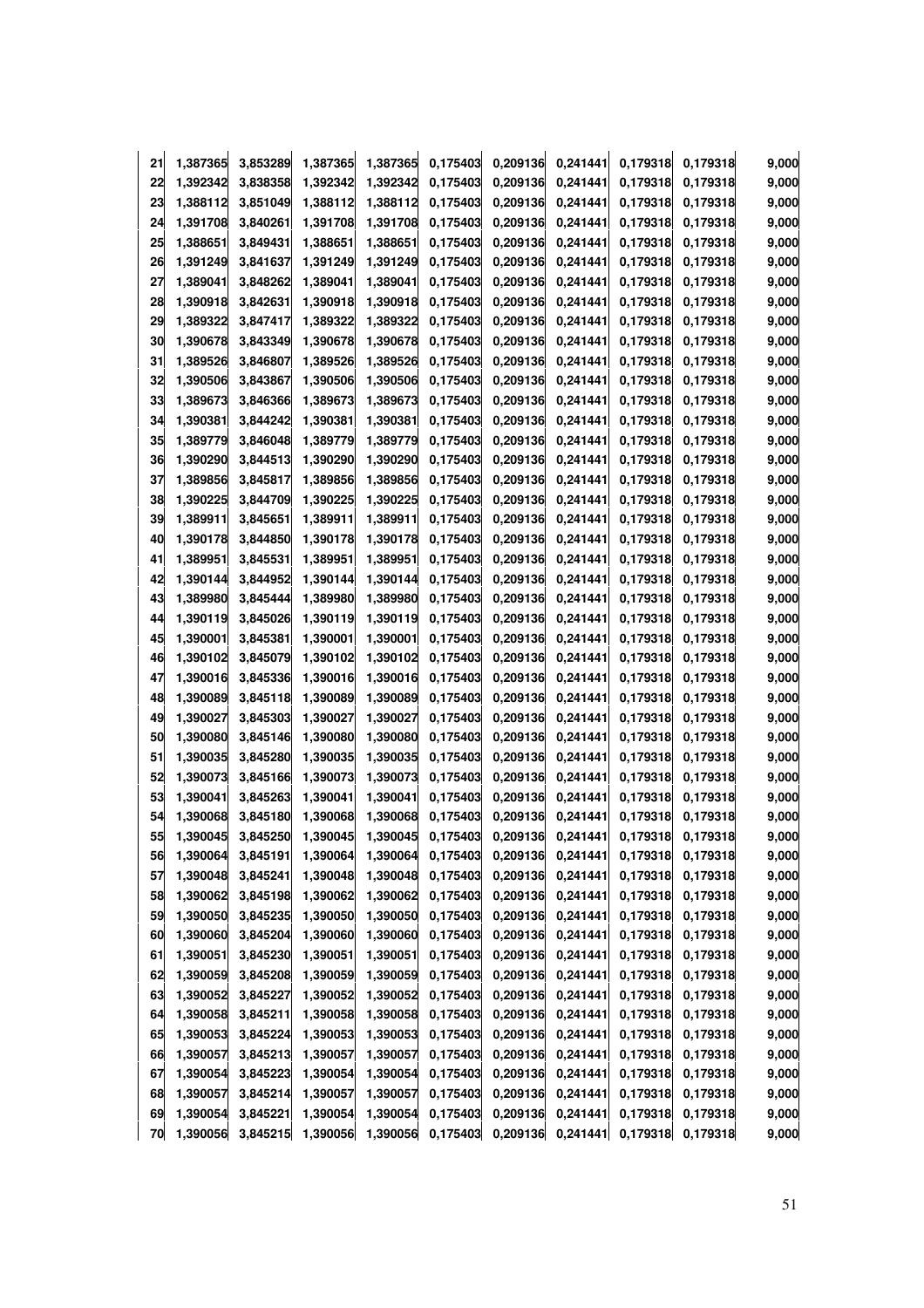| 71 | 1,390055 | 3,845220 | 1,390055 | 1,390055 | 0,175403 | 0,209136 | 0,241441 | 0,179318 | 0,179318 | 9,000 |
|----|----------|----------|----------|----------|----------|----------|----------|----------|----------|-------|
| 72 | 1,390056 | 3,845216 | 1,390056 | 1,390056 | 0,175403 | 0,209136 | 0,241441 | 0,179318 | 0,179318 | 9,000 |
| 73 | 1,390055 | 3,845220 | 1,390055 | 1,390055 | 0,175403 | 0,209136 | 0,241441 | 0.179318 | 0.179318 | 9,000 |
| 74 | 1,390056 | 3,845217 | 1,390056 | 1,390056 | 0,175403 | 0,209136 | 0,241441 | 0,179318 | 0.179318 | 9,000 |
| 75 | 1,390055 | 3,845219 | 1,390055 | 1,390055 | 0,175403 | 0,209136 | 0,241441 | 0,179318 | 0.179318 | 9,000 |
| 76 | 1,390056 | 3,845217 | 1,390056 | 1,390056 | 0,175403 | 0,209136 | 0,241441 | 0.179318 | 0,179318 | 9,000 |
| 77 | 1,390055 | 3,845219 | 1,390055 | 1,390055 | 0,175403 | 0,209136 | 0,241441 | 0.179318 | 0.179318 | 9,000 |
| 78 | 1,390056 | 3,845217 | 1,390056 | 1,390056 | 0,175403 | 0,209136 | 0,241441 | 0.179318 | 0,179318 | 9,000 |
| 79 | 1,390055 | 3,845219 | 1,390055 | 1,390055 | 0,175403 | 0,209136 | 0,241441 | 0.179318 | 0.179318 | 9,000 |
| 80 | 1,390056 | 3,845218 | 1,390056 | 1,390056 | 0,175403 | 0,209136 | 0,241441 | 0.179318 | 0,179318 | 9,000 |
| 81 | 1,390055 | 3,845219 | 1,390055 | 1,390055 | 0,175403 | 0,209136 | 0,241441 | 0,179318 | 0.179318 | 9,000 |
| 82 | 1,390055 | 3,845218 | 1,390055 | 1,390055 | 0,175403 | 0,209136 | 0,241441 | 0,179318 | 0,179318 | 9,000 |
| 83 | 1,390055 | 3,845218 | 1,390055 | 1,390055 | 0,175403 | 0,209136 | 0,241441 | 0.179318 | 0.179318 | 9,000 |
| 84 | 1,390055 | 3,845218 | 1,390055 | 1,390055 | 0.175403 | 0,209136 | 0,241441 | 0.179318 | 0.179318 | 9,000 |
| 85 | 1.390055 | 3.845218 | 1,390055 | 1,390055 | 0,175403 | 0,209136 | 0,241441 | 0.179318 | 0.179318 | 9,000 |
|    |          |          |          |          |          |          |          |          |          |       |

The limiting estimating values for the site pages are darkened.

Having divided the estimating values to their total amount, which is unchangeable upon execution of the iteration process, we'll receive the set of probability values (the amount of all probability values is equal to one).

|                                                                              |  |  |  | AUVUU         |
|------------------------------------------------------------------------------|--|--|--|---------------|
| ↑ 0.154451 0.427246 0.154451 0.154451 0.019489 0.023237 0.026827 0.019924 0. |  |  |  | 0.0199241.000 |

Running a parallel demonstration, we'd like to use the famous classical Shannon's formula, which was normally used for calculation of the volume of the information, which an experiment contains, and which has **n** outcomes with the set probabilities.

| Experiment outcome   |  | . |    |
|----------------------|--|---|----|
| <b>Probabilities</b> |  | . | Μr |

 $H(p_1, p_2,..., p_n) = -p(A_1)^* \log p(A_1) - p(A_2)^* \log p(A_2) - \ldots - p(A_n)^* \log p(A_n).$ 

Let's calculate the values for a set of probability values, which correspond to the site pages, and we'll receive the following set of the values.

This set of values of Page Rank for the pages of the site examined. (Logarithms are to be calculated on base 2).

**Amount**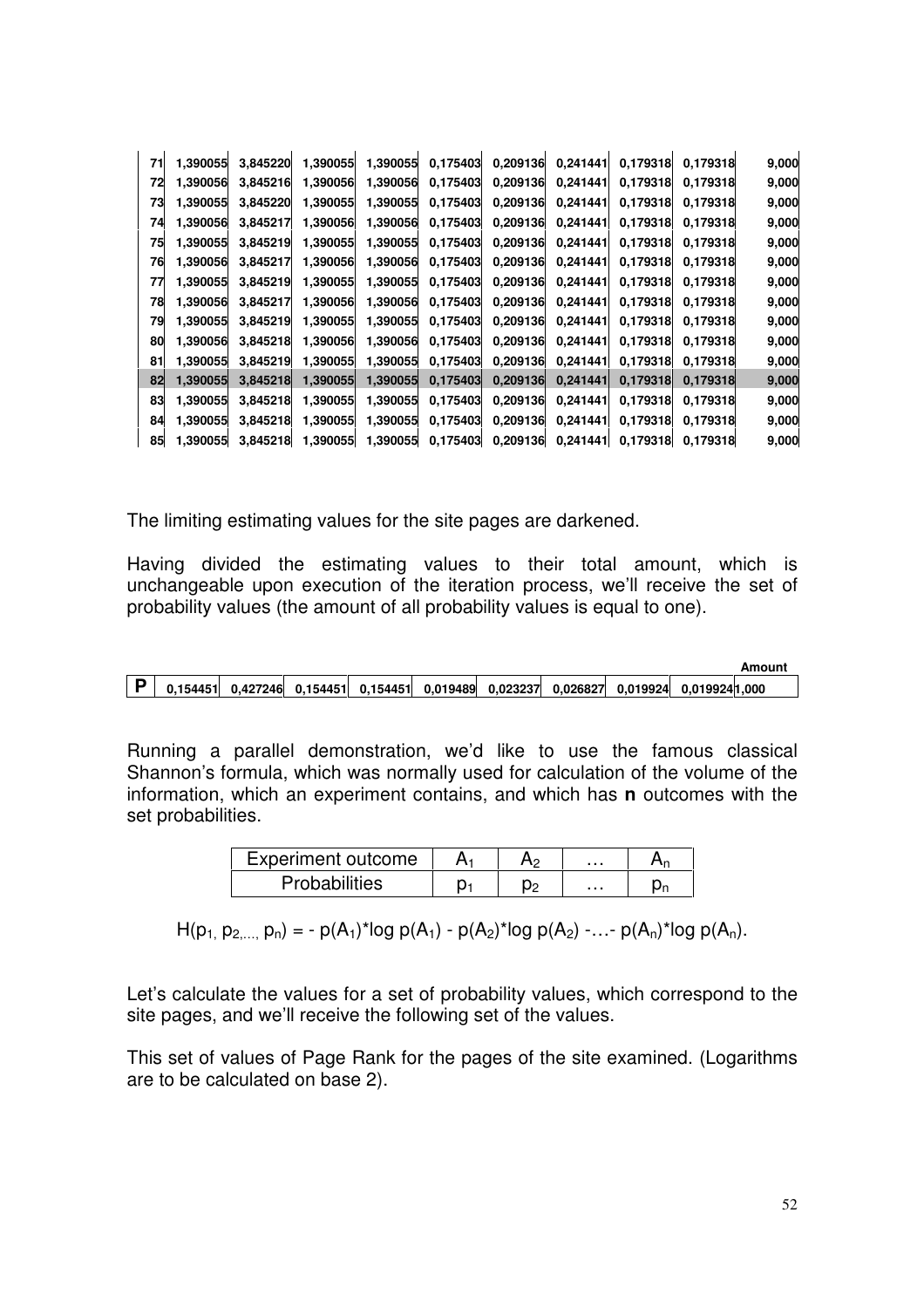|                |  |  |  |  |                                                                                  | Amount |
|----------------|--|--|--|--|----------------------------------------------------------------------------------|--------|
| <b>PR</b>      |  |  |  |  | 0,416211 0,524171 0,416211 0,416211 0,110722 0,126119 0,140040 0,112558 0,112558 | 2,375  |
|                |  |  |  |  |                                                                                  |        |
| <b>The</b>     |  |  |  |  |                                                                                  |        |
| <b>Toolbar</b> |  |  |  |  |                                                                                  |        |
| <b>Shows</b>   |  |  |  |  |                                                                                  |        |

The limiting estimating values for the site pages are darkened.

Having divided the estimating values to their total amount, which is unchangeable upon execution of the iteration process, we'll receive the set of probability values (the amount of all probability values is equal to one).

|                                                                                          |  |  |  |  | Amount |
|------------------------------------------------------------------------------------------|--|--|--|--|--------|
| P 0,154451 0,427246 0,154451 0,154451 0,019489 0,023237 0,026827 0,019924 0,019924 1,000 |  |  |  |  |        |

Running a parallel demonstration, we'd like to use the famous classical Shannon's formula, which was normally used for calculation of the volume of the information, which an experiment contains, and which has **n** outcomes with the set probabilities.

| Experiment outcome | -12 | . |  |
|--------------------|-----|---|--|
| Probabilities      | O۵  | . |  |

 $H(p_1, p_2,..., p_n) = -p(A_1)^* \log p(A_1) - p(A_2)^* \log p(A_2) - ... - p(A_n)^* \log p(A_n).$ 

Let's calculate the values for a set of probability values, which correspond to the site pages, and we'll receive the following set of the values.

This set of values of PageRank for the pages of the site examined. (Logarithms are to be calculated on base 2).

| <b>PR</b>                   |  |  |  |  | $\mid$ 0,416211 $\mid$ 0,524171 $\mid$ 0,416211 $\mid$ 0,416211 $\mid$ 0,110722 $\mid$ 0,126119 $\mid$ 0,140040 $\mid$ 0,112558 $\mid$ 0,112558 $\mid$ 2,375 | Allivulit |
|-----------------------------|--|--|--|--|--------------------------------------------------------------------------------------------------------------------------------------------------------------|-----------|
| The Toolbar<br><b>Shows</b> |  |  |  |  |                                                                                                                                                              |           |

**Amount**

**Amount**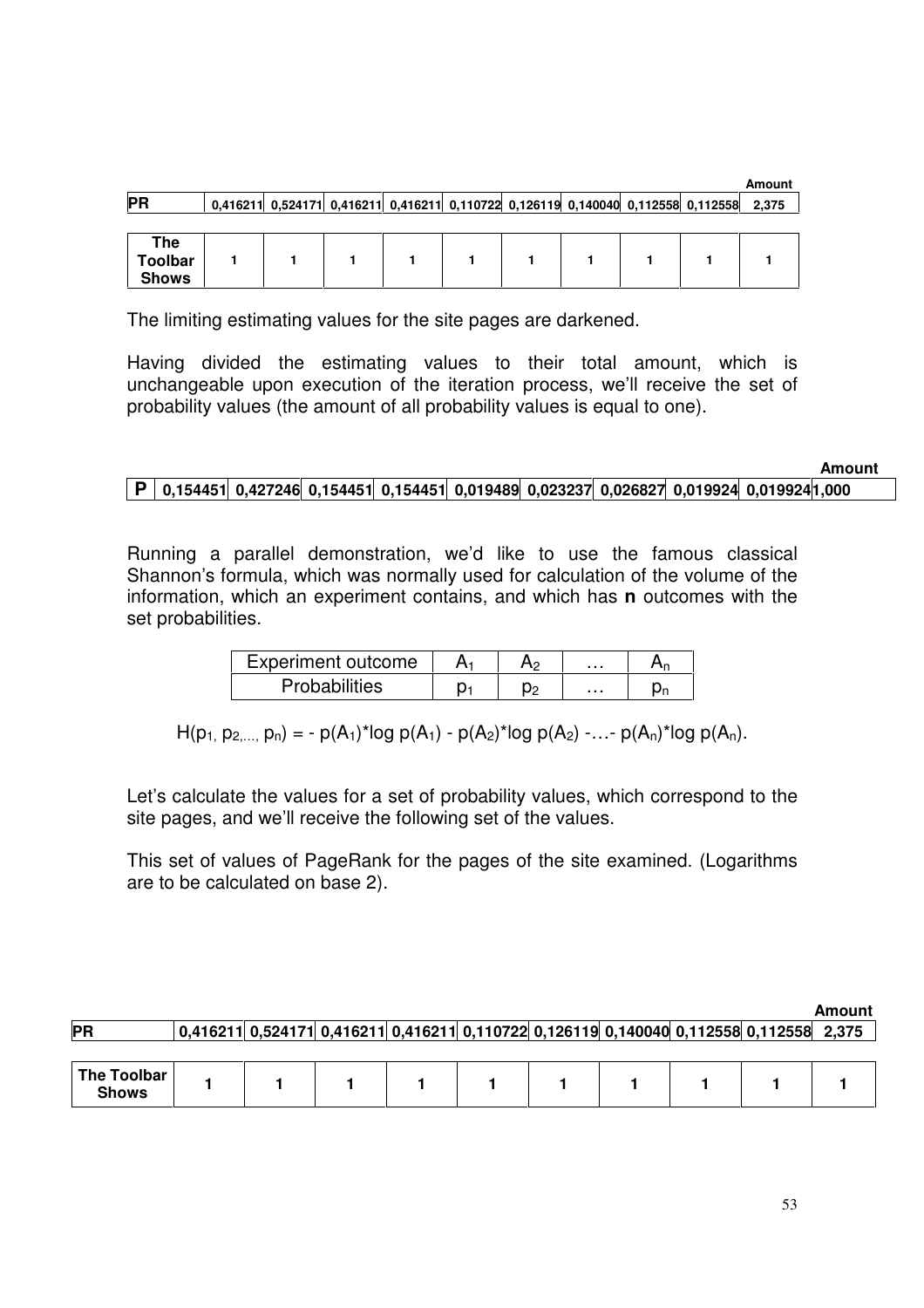PageRank is a successful representation of the directed multigraph. It is widely known that multigraphs are used to describe and build self-learning systems, which model the behavior of animals.

Let's assume that every time an incentive is engaged an animal must make a choice, e.g. to turn to left or right. So every time an animal behaves as we want it to, we can encourage it by applying operator Z**+**:

P **n+1** = Z**<sup>+</sup>** (P **n)** = d P **<sup>n</sup>** + (1 – d); 0 < d < 1. (P – the estimating value)

The theory for this subject can be found at the classic work of Bush and Mosteller -- Stochastic Models for Learning, Wiley, New York, 1955.

We suppose that it was a variation of Shannon's formula that led to birth of PageRank.

# **Further Reading and Resources**

For those interested in doing further PageRank research, we would recommend visiting the following resources:

PageRank Question and Answer Area: http:/[/www.supportforums.org/pagerank/q&a/](www.supportforums.org/pagerank/q&a/)

Search Engine Marketing – the essential best practice guide (an in depth view of the other aspects of how search engine work) <http://www.supportforums.org/pagerank/sem>

PageRank: Bringing order to the web <http://hci.stanford.edu/~page/papers/pagerank/ppframe.htm>

The anatomy of a Large-Scale HyperTextual Web Search Engine <http://www-db.stanford.edu/~backrub/google.html>

The first PageRank calculator (with the exception of Google's!) by Mark Horrell http://www.markhorrell.com/seo/pagerank.asp